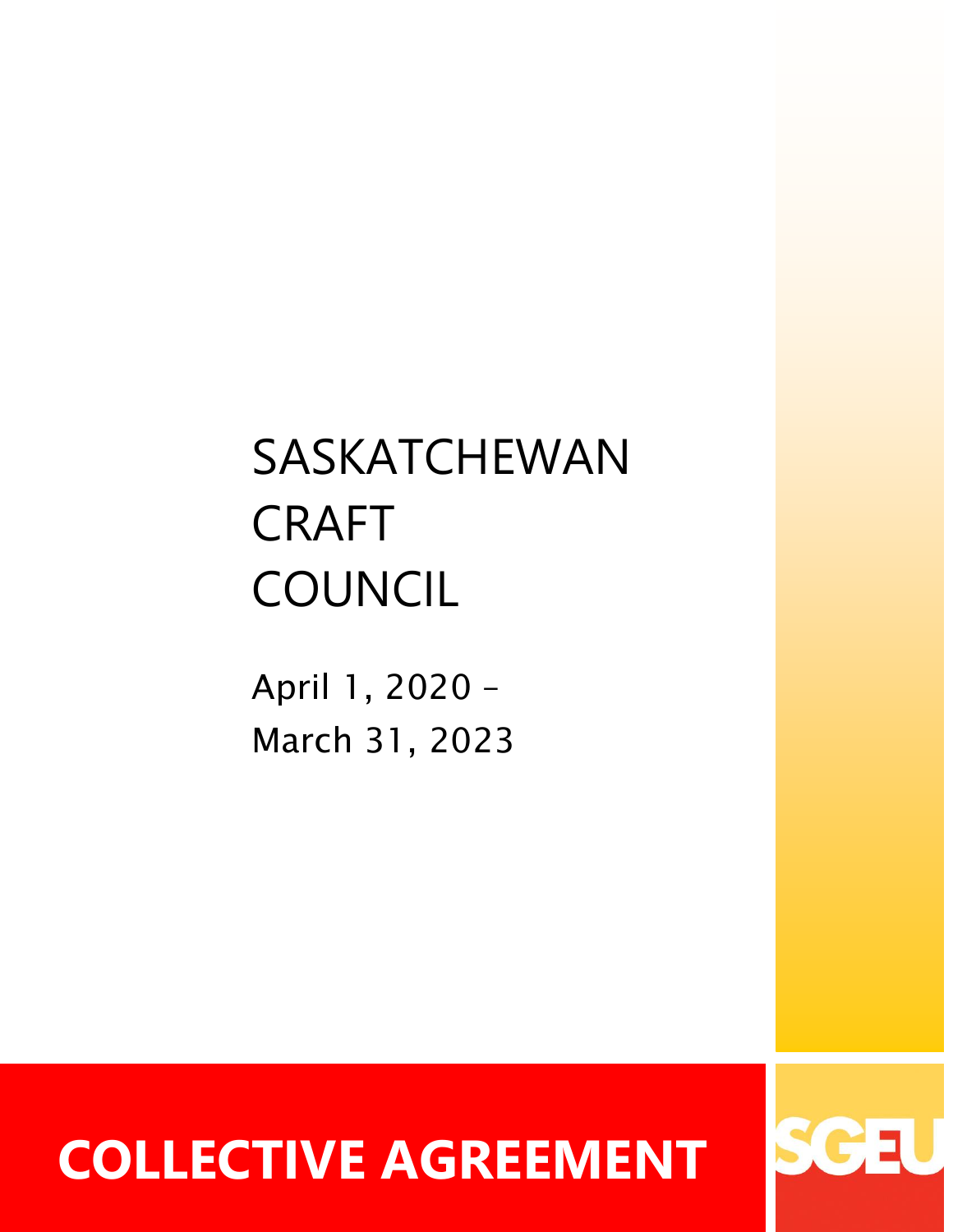# **ARTICLES OF A**

# **COLLECTIVE BARGAINING AGREEMENT**

# **BETWEEN**

# **SASKATCHEWAN CRAFT COUNCIL**

**AND** 

# **SASKATCHEWAN GOVERNMENT AND GENERAL EMPLOYEES' UNION LOCAL 5246**

**April 1, 2020 to March 31, 2023**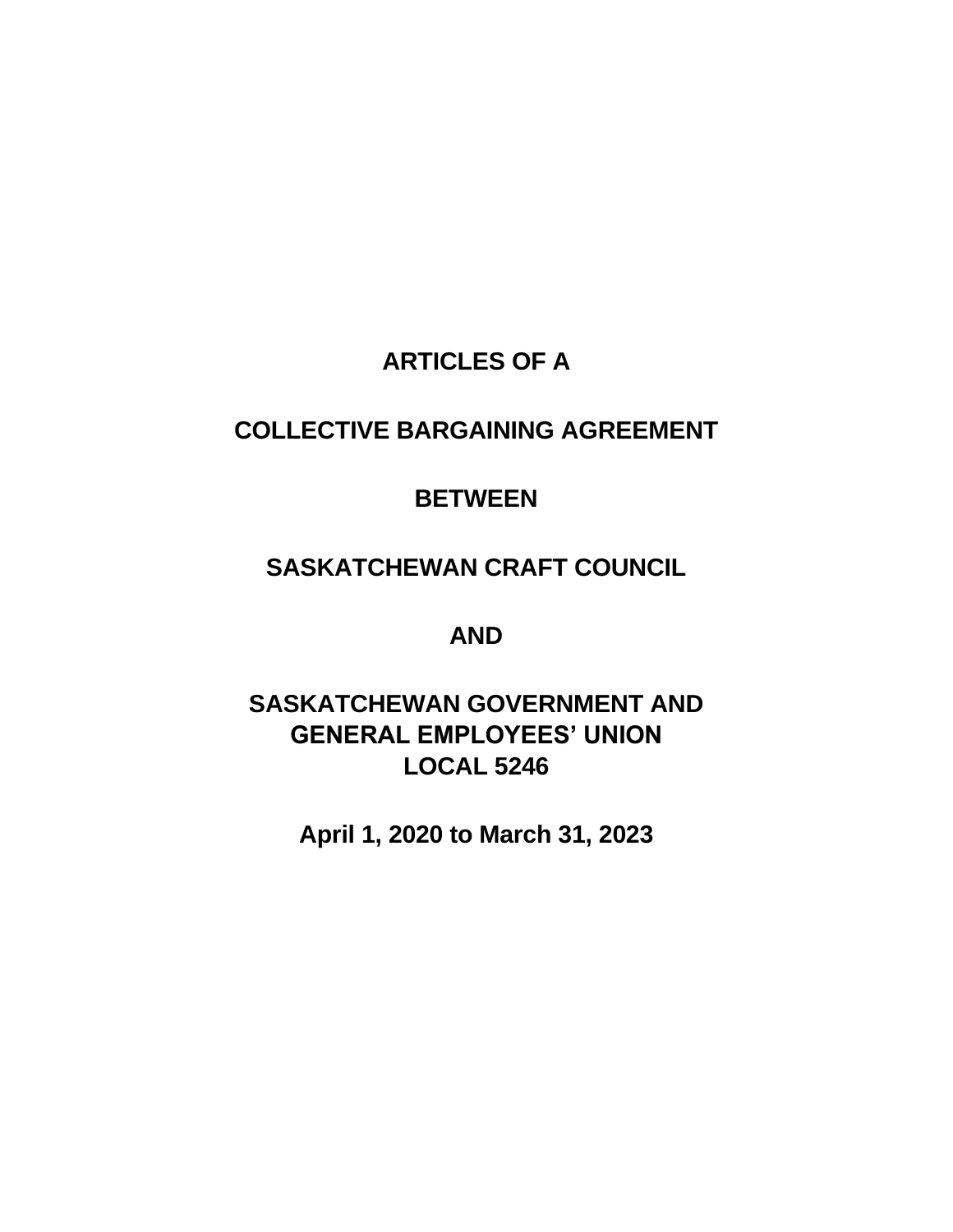| <b>ARTICLE 1</b> |                                              |  |
|------------------|----------------------------------------------|--|
| <b>ARTICLE 2</b> |                                              |  |
| <b>ARTICLE 3</b> |                                              |  |
| 3.1              |                                              |  |
| 3.2              |                                              |  |
| 3.3              |                                              |  |
| 3.4              |                                              |  |
| 3.5              |                                              |  |
| 3.6              |                                              |  |
| 3.7              |                                              |  |
| 3.8              |                                              |  |
| 3.9              |                                              |  |
| 3.10<br>3.11     |                                              |  |
| 3.12             |                                              |  |
|                  |                                              |  |
| <b>ARTICLE 4</b> |                                              |  |
| 4.1              |                                              |  |
| 4.2              |                                              |  |
| 4.3              |                                              |  |
| 4.4              |                                              |  |
| 4.5<br>4.6       |                                              |  |
| 4.7              |                                              |  |
| 4.8              |                                              |  |
| 4.9              |                                              |  |
| 4.10             |                                              |  |
| 4.11             |                                              |  |
| 4.12             |                                              |  |
| 4.13             |                                              |  |
| <b>ARTICLE 5</b> |                                              |  |
| 5.1              |                                              |  |
| 5.2              |                                              |  |
| 5.3              |                                              |  |
| 5.4              |                                              |  |
| <b>ARTICLE 6</b> |                                              |  |
| 6.1              | HIRING PROCEDURE, PROBATION AND TRAINING  10 |  |
| 6.2              |                                              |  |
| 6.3              |                                              |  |
| 6.4              |                                              |  |
|                  |                                              |  |
| <b>ARTICLE 7</b> | JOB CLASSIFICATION AND RECLASSIFICATION  11  |  |
| 7.1<br>7.2       |                                              |  |
| 7.3              |                                              |  |
|                  |                                              |  |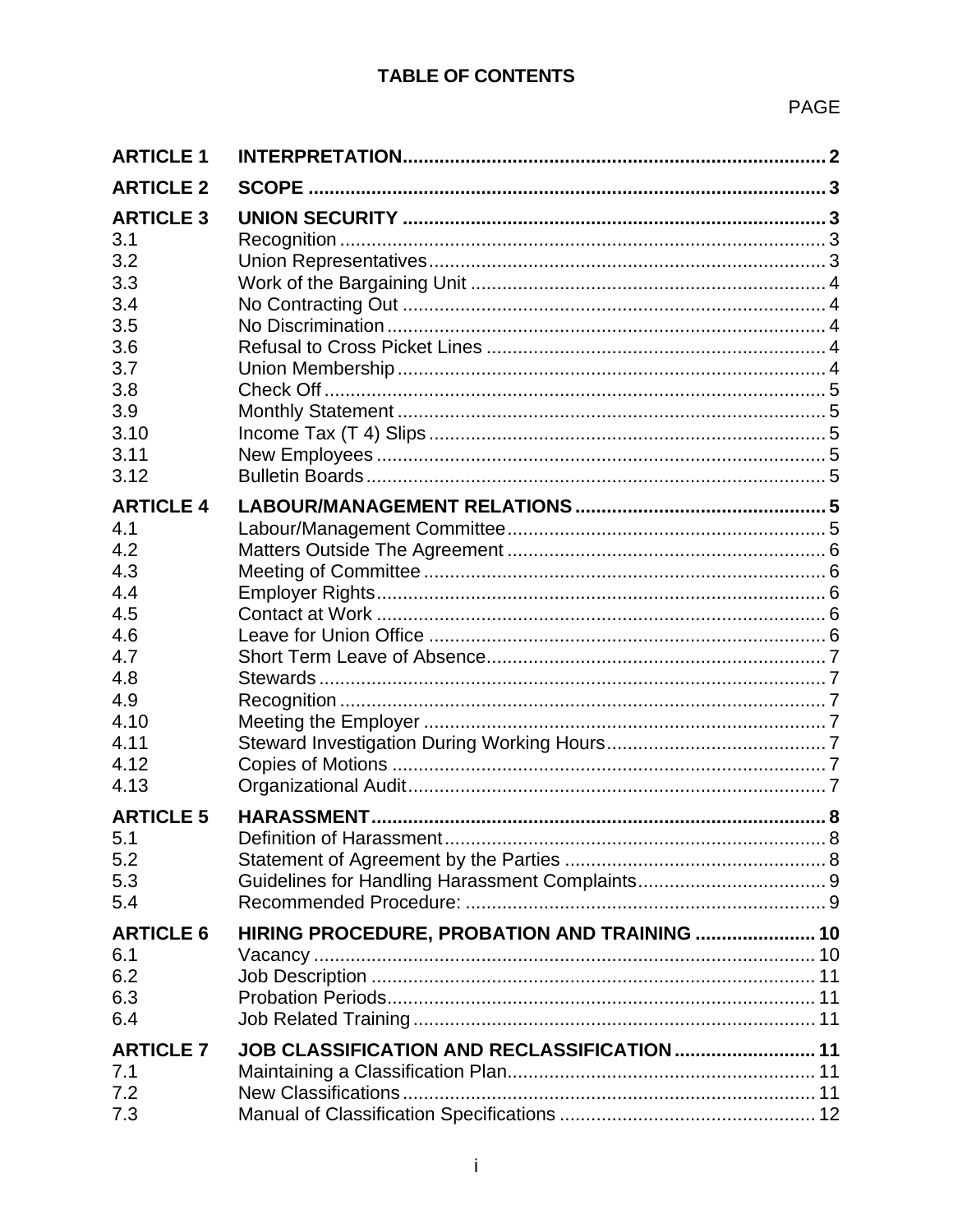# PAGE

| 7.4<br>7.5<br>7.6                                                 |                                                                              |  |
|-------------------------------------------------------------------|------------------------------------------------------------------------------|--|
| <b>ARTICLE 8</b><br>8.1<br>8.2<br>8.3<br>8.4<br>8.5<br>8.6<br>8.7 |                                                                              |  |
| <b>ARTICLE 9</b><br>9.1<br>9.2<br>9.3<br>9.4<br>9.5               |                                                                              |  |
| <b>ARTICLE 10</b><br>10.1<br>10.2<br>10.3<br>10.4<br>10.6<br>10.7 |                                                                              |  |
| <b>ARTICLE 11</b><br>11.1<br>11.2<br>11.3<br>11.4<br>11.5         |                                                                              |  |
| <b>ARTICLE 12</b><br>12.1<br>12.2<br>12.3<br>12.4<br>12.5         | Definition<br>Definition for Employees in Service Prior to March 1, 2008  21 |  |
| <b>ARTICLE 13</b><br>13.1<br>13.2<br>13.5                         |                                                                              |  |
| <b>ARTICLE 14</b><br>14.1<br>14.2                                 |                                                                              |  |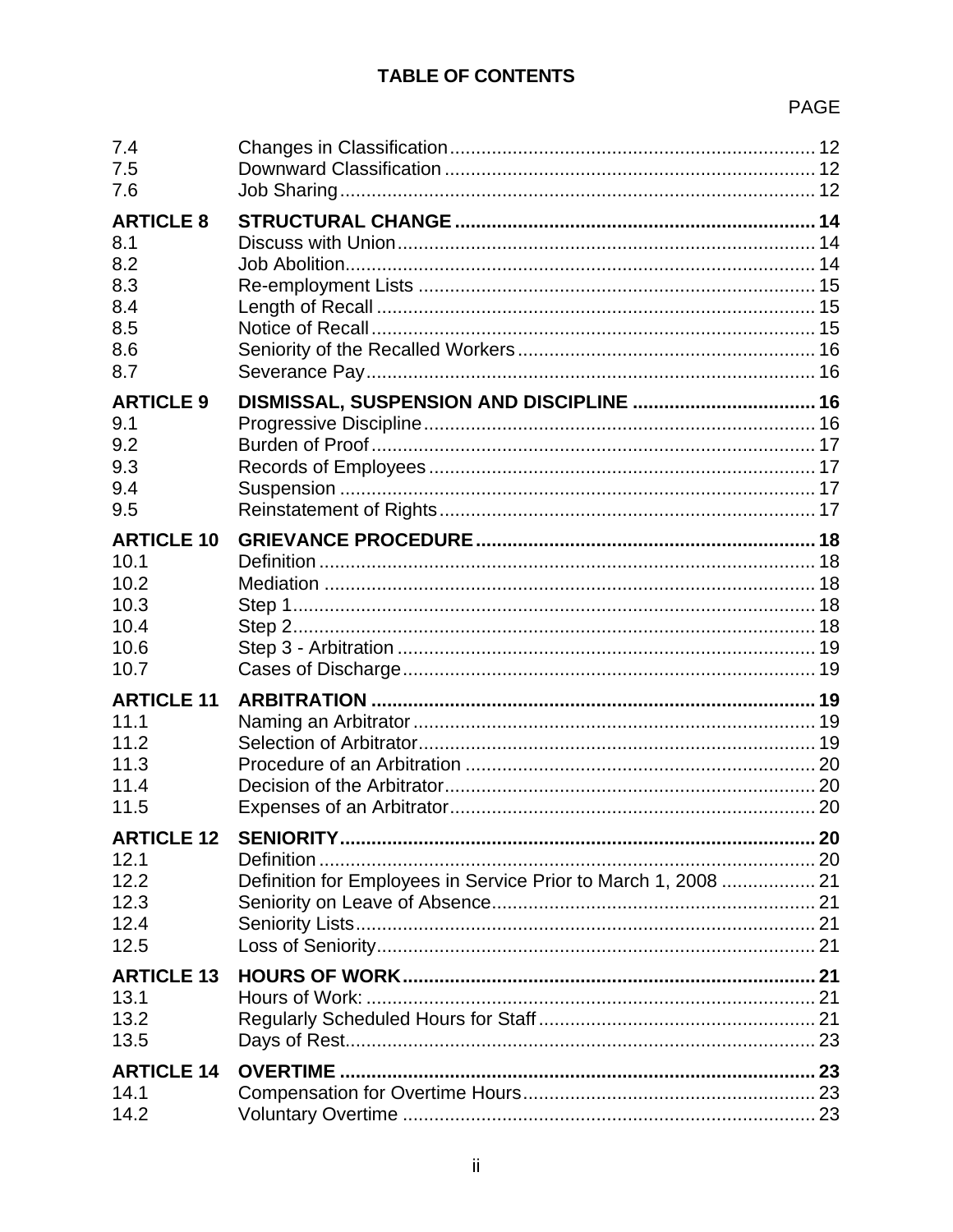# PAGE

| 14.3              |  |
|-------------------|--|
| 14.4              |  |
| <b>ARTICLE 15</b> |  |
| 15.1              |  |
| 15.2              |  |
| 15.3              |  |
|                   |  |
| 15.4              |  |
| 15.5              |  |
| 15.6              |  |
| 15.7              |  |
| 15.8              |  |
| 15.9              |  |
| 15.10             |  |
| 15.11             |  |
| 15.12             |  |
| <b>ARTICLE 16</b> |  |
| 16.1              |  |
| 16.2              |  |
| 16.3              |  |
|                   |  |
| 16.4              |  |
| <b>ARTICLE 17</b> |  |
| 17.1              |  |
| <b>ARTICLE 18</b> |  |
| 18.1              |  |
| 18.2              |  |
|                   |  |
| <b>ARTICLE 19</b> |  |
| 19.1              |  |
| 19.2              |  |
| 19.3              |  |
| 19.4              |  |
| 19.5              |  |
| 19.6              |  |
| 19.7              |  |
|                   |  |
| <b>ARTICLE 20</b> |  |
| 20.1              |  |
| 20.2              |  |
| 20.3              |  |
| 20.4              |  |
| 20.5              |  |
| 20.6              |  |
| 20.7              |  |
| 20.8              |  |
|                   |  |
|                   |  |
| 20.9<br>20.10     |  |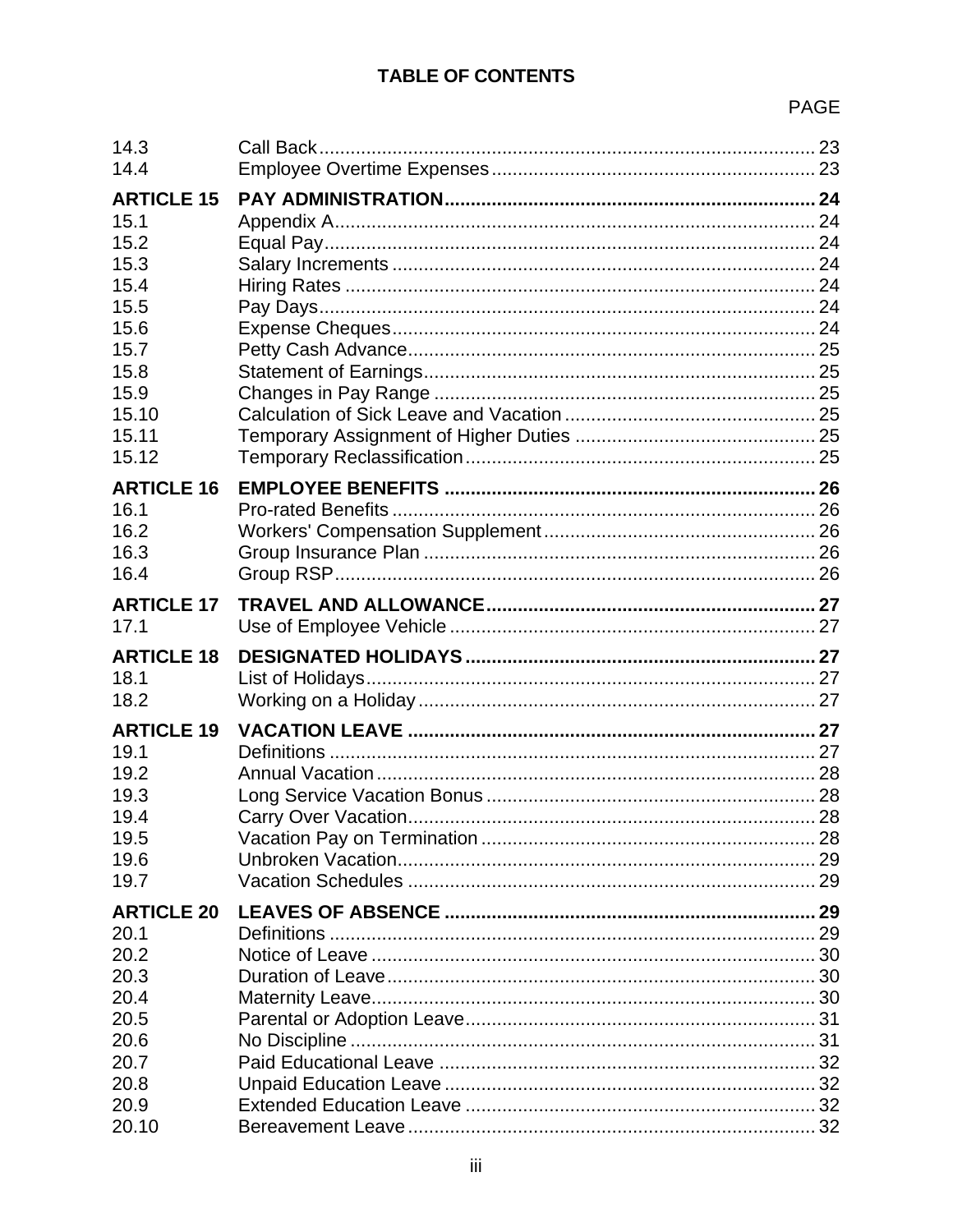# PAGE

| 20.11<br>20.12                                                            |                                                                          |  |
|---------------------------------------------------------------------------|--------------------------------------------------------------------------|--|
| 20.13                                                                     |                                                                          |  |
| <b>ARTICLE 21</b><br>21.1<br>21.2<br>21.3<br>21.4<br>21.5<br>21.6<br>21.7 |                                                                          |  |
| <b>ARTICLE 22</b>                                                         |                                                                          |  |
| 22.2                                                                      |                                                                          |  |
| 22.3                                                                      |                                                                          |  |
| 22.4                                                                      |                                                                          |  |
| 22.5                                                                      |                                                                          |  |
| 22.6                                                                      |                                                                          |  |
| 22.7                                                                      |                                                                          |  |
| <b>ARTICLE 23</b>                                                         |                                                                          |  |
| 23.1                                                                      |                                                                          |  |
| 23.2                                                                      |                                                                          |  |
| 23.3                                                                      |                                                                          |  |
| 23.4                                                                      |                                                                          |  |
| 23.5                                                                      |                                                                          |  |
| 23.6                                                                      |                                                                          |  |
| 23.7                                                                      | Effect of Dispute Resolution on Introduction of Technological Change. 37 |  |
| <b>ARTICLE 24</b>                                                         |                                                                          |  |
| 24.1                                                                      |                                                                          |  |
| 24.2                                                                      |                                                                          |  |
| 24.3                                                                      |                                                                          |  |
| <b>ARTICLE 25</b>                                                         |                                                                          |  |
| 25.1                                                                      | Duration.                                                                |  |
| 25.2                                                                      |                                                                          |  |
| 25.3                                                                      |                                                                          |  |
| 25.4                                                                      |                                                                          |  |
|                                                                           |                                                                          |  |
|                                                                           |                                                                          |  |
|                                                                           |                                                                          |  |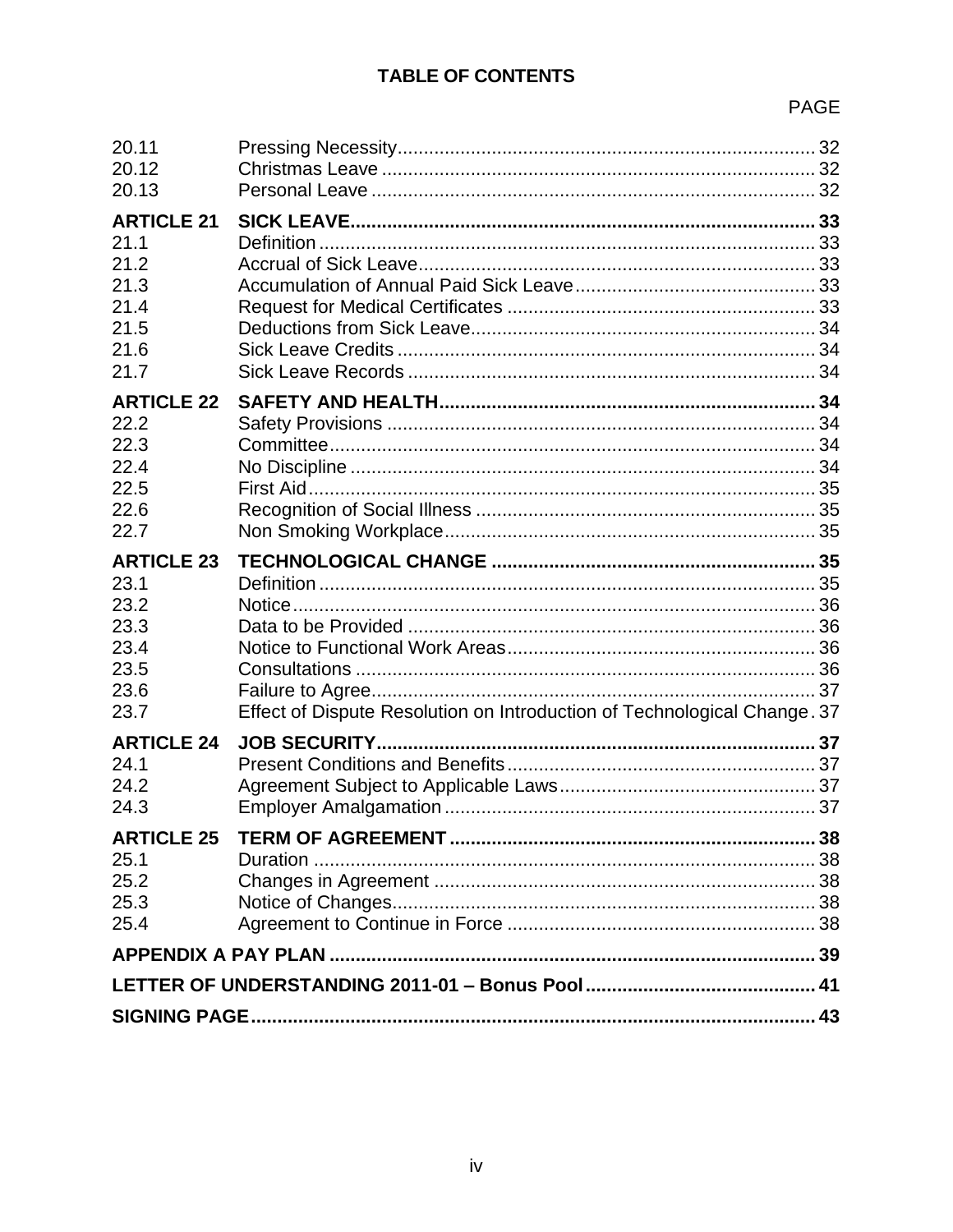#### **ARTICLES OF A COLLECTIVE BARGAINING AGREEMENT made in duplicate this day of the case of the set of the set of the set of the set of the set of the set of the set of the set of the set of the set of the set of the set of the set of the set of the set of the set of the**

#### **between**

#### **SASKATCHEWAN CRAFT COUNCIL hereinafter referred to as "the Employer"**

#### **PARTY OF THE FIRST PART**

#### **and**

#### **SASKATCHEWAN GOVERNMENT AND GENERAL EMPLOYEES' UNION hereinafter referred to as "the Union"**

#### **PARTY OF THE SECOND PART**

#### **PURPOSE**

Whereas it is the desire of both parties of this Agreement:

- a) To maintain and improve harmonious relations between the Employer and members of the Union.
- b) To promote co-operation and understanding between the Employer and the employees.
- c) To recognize the mutual value of joint discussion to resolve matters pertaining to working conditions.
- d) To encourage efficiency and safety in operations.
- e) To provide a high quality of service to the Saskatchewan Craft Council stakeholders and the general public.
- f) To promote the morale, well-being and security of all the employees in the bargaining unit of the Union.

The Employer and the Union are committed to ensuring the services provided by the Saskatchewan Craft Council meet the needs of stakeholders, and to working together to resolve issues and concerns that may arise within the workplace. The employees are committed to furthering and promoting the goals and values of the Saskatchewan Craft Council.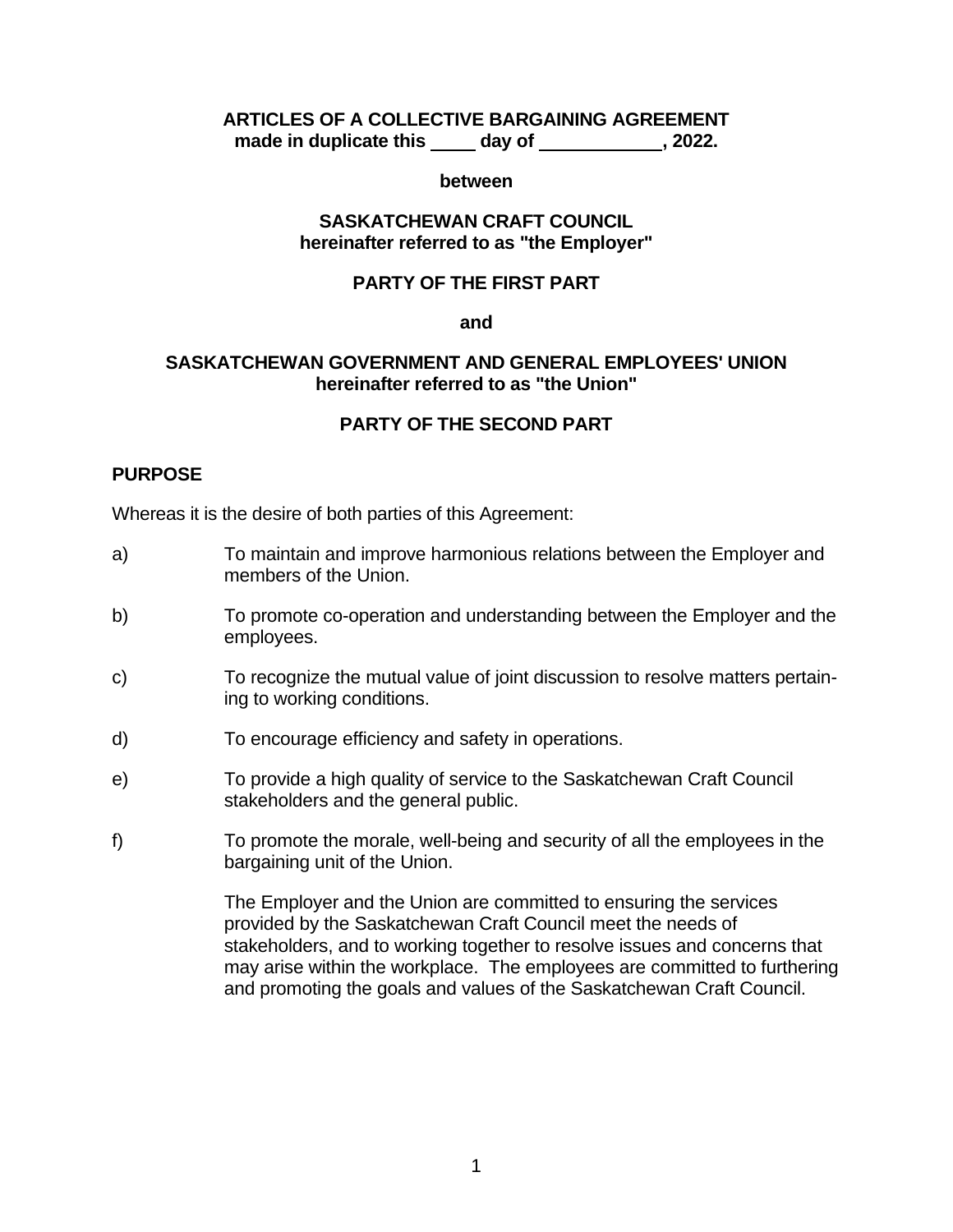# <span id="page-7-0"></span>**ARTICLE 1 INTERPRETATION**

- 1.1 Board means the Board of Directors of the Saskatchewan Craft Council.
- 1.2 Children shall be defined to include children of a domestic partnership, step children, foster children, or any child of a non-custodial parent.
- 1.3 Classification means a group of positions involving responsibilities, skills, effort, and working conditions so alike that similar qualifications may reasonably be required for, and the same schedule of pay can be equitably applied to, all positions in the group.
- 1.4 Contract employee means a person who is contracted to perform specific tasks on a project basis, for a fixed fee, for a fixed period of time. No Contract employee shall be employed in a Contract position for more than twenty-one (21) working days or more often than once every six (6) months unless agreed to by the parties. Contract employees include but are not limited to, jurors, demonstrators, special event/project co-ordinator, instructors. Contract employees shall not perform any work of the bargaining unit unless agreed to by the parties.
- 1.5 Domestic Partnership exists when, for a period of not less than three (3) months, an employee has declared an individual to be the employee's partner.
- 1.6 Demotion is defined as the movement of an employee from a position in one (1) classification to a position in another classification with a salary rate of a lower maximum.
- 1.7 Employee or employees means a person or persons to whom the terms of this Agreement apply as indicated in Article 2.
- 1.8 Employer means the Saskatchewan Craft Council.
- 1.9 Executive Director means the Executive Director of the Saskatchewan Craft Council, an individual in an out-of-scope position. It is understood between the Parties that during a period when the Employer does not have an out-of-scope position entitled Executive Director in place, but does have an out-of-scope position entitled Director of Operations, that all references to Executive Director in the Agreement shall be interpreted to read "Director of Operations". It is also understood that during any period when the E.D. or D.O. positions are vacant, that all references to either position shall be interpreted to mean The Board of Directors of the Saskatchewan Craft Council.
- 1.10 Pay Plan is as contained in this Collective Agreement.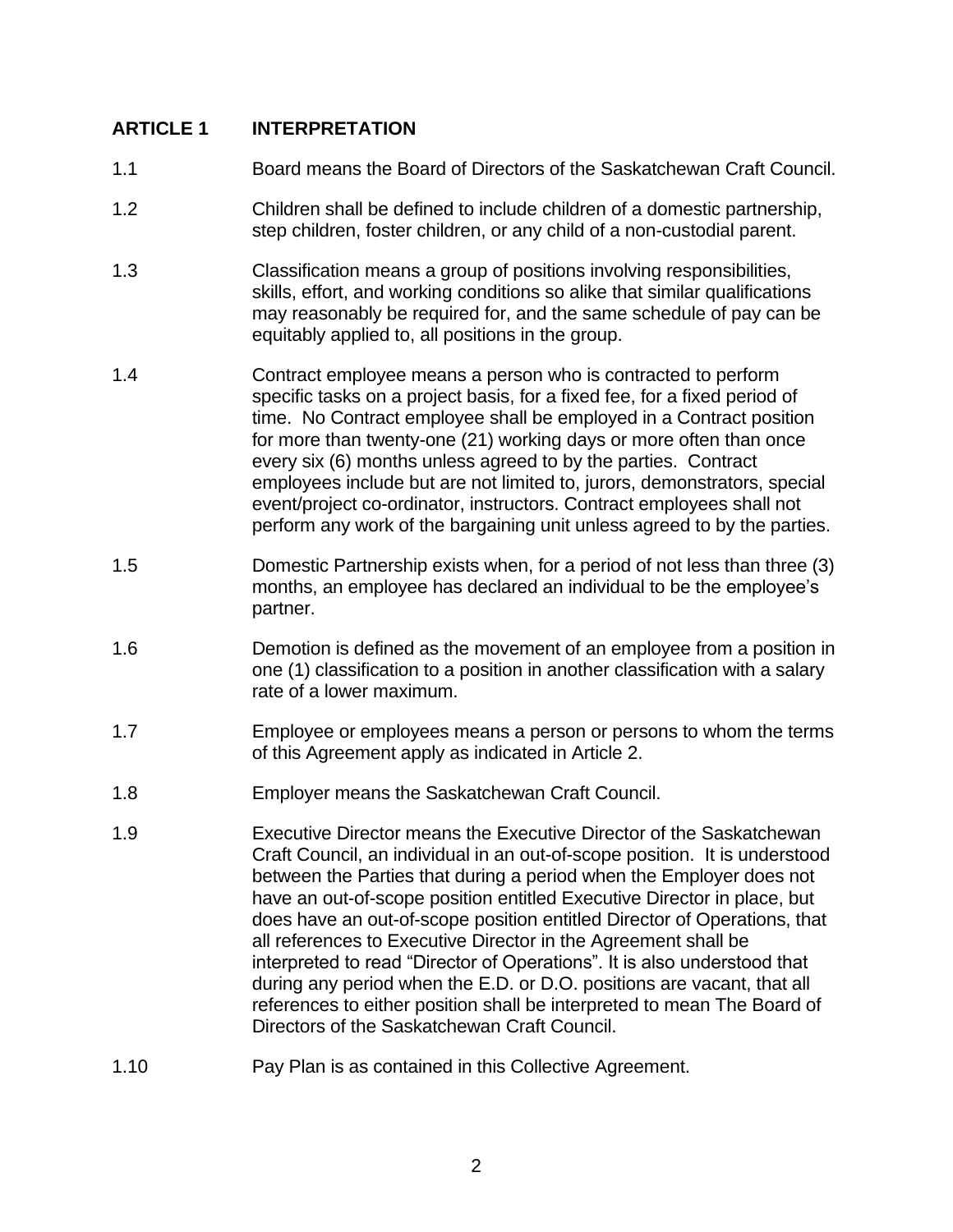- 1.11 Permanent Employee means an employee who has been appointed to a permanent position with a regularly scheduled minimum of eight (8) hours per week.
- 1.12 Promotion means the movement of an employee from a position in one (1) classification to a position in another classification with a higher maximum salary.
- 1.13 Temporary means an employee who is employed for a prescribed period as described in the job posting.
- 1.14 Transfer means the movement of an employee from one (1) position to another in the same or different class with a salary range having the same maximum rate of pay.
- 1.15 Union means the Saskatchewan Government and General Employees' Union representing the employees of the Saskatchewan Craft Council.
- <span id="page-8-0"></span>1.16 Whenever "she" or "he" is used, the opposite gender applies.

# **ARTICLE 2 SCOPE**

- 2.1 The terms of this Agreement shall apply to all employees of the Saskatchewan Craft Council excluding:
- 2.1.1 Executive Director and Financial Officer.
- <span id="page-8-1"></span>2.1.2 Contract Employees as per Article 1.4.

# **ARTICLE 3 UNION SECURITY**

# <span id="page-8-2"></span>3.1 **Recognition**

The Employer recognizes the Saskatchewan Government and General Employees' Union as the sole and exclusive Collective Bargaining Agent for all its employees. The Employer agrees to negotiate with the Union and its designated bargaining representatives concerning matters affecting the relationship between the employees and the Employer aiming toward a peaceful and amicable settlement of any differences that may arise between them.

### <span id="page-8-3"></span>3.2 **Union Representatives**

No employee or group of employees shall undertake to represent the Union at meetings with the Employer's representative without the proper authorization of the Union. The Union shall supply the Employer's representative with the names of its officers. The Employer's representative shall supply the Union with a list of personnel with whom the Union may transact business.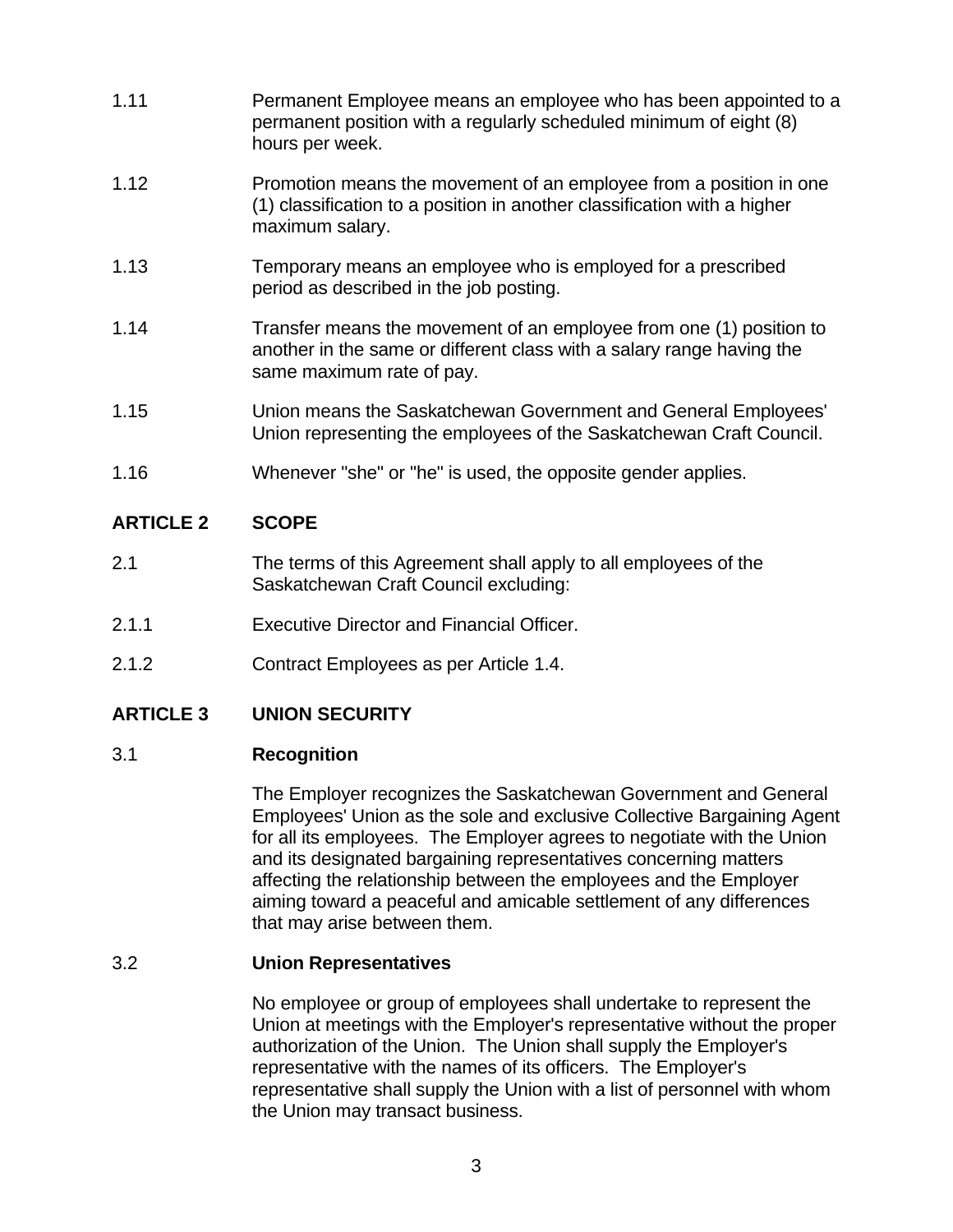# <span id="page-9-0"></span>3.3 **Work of the Bargaining Unit**

Except in the cases mutually agreed upon by the parties, persons who are not in the bargaining unit shall not work on any position included in the bargaining unit.

# <span id="page-9-1"></span>3.4 **No Contracting Out**

The Employer shall not contract out bargaining unit work which results in lay-off or reduction in work of bargaining unit employees. The bargaining unit chair shall be notified by the Employer of work not previously contracted out prior to proceeding with the contract.

### <span id="page-9-2"></span>3.5 **No Discrimination**

Human Rights: The Employer, employee and Union agree that there shall be no discrimination or intimidation exercised or practiced with respect to any employee or the Employer in the matter of hiring, wage rates, training, up grading, transfer, lay off, recall, discipline, classification, discharge or otherwise by reason of mental illness, age, race, creed, colour, national origin, religion, political affiliation or activity, sexual orientation, gender or marital status, family relationship, pregnancy, place of residence, physical handicap, nor by reason of the employee's membership or activity in the Union or any other reason prohibited by law.

### <span id="page-9-3"></span>3.6 **Refusal to Cross Picket Lines**

The Employer agrees that no employee shall be required to cross a picket line. The Employer agrees that it shall not require or direct employees to perform work resulting from a strike that would normally have been carried out by workers involved in the strike. The Union will assist management in mitigating the effects to the Employer of any secondary strike actions.

### <span id="page-9-4"></span>3.7 **Union Membership**

Subject to Article 4.4, every employee who is now or hereafter becomes an employee of the Saskatchewan Craft Council shall maintain membership in the Union as a condition of employment. Every new employee whose employment commences hereafter shall, within thirty (30) days after the commencement of employment, apply for and maintain membership in the Union as a condition of employment. Any employee who is not required to maintain membership or apply for and maintain membership in the Union shall as a condition of employment tender to the Union the periodic dues uniformly required to be paid by members of the Union.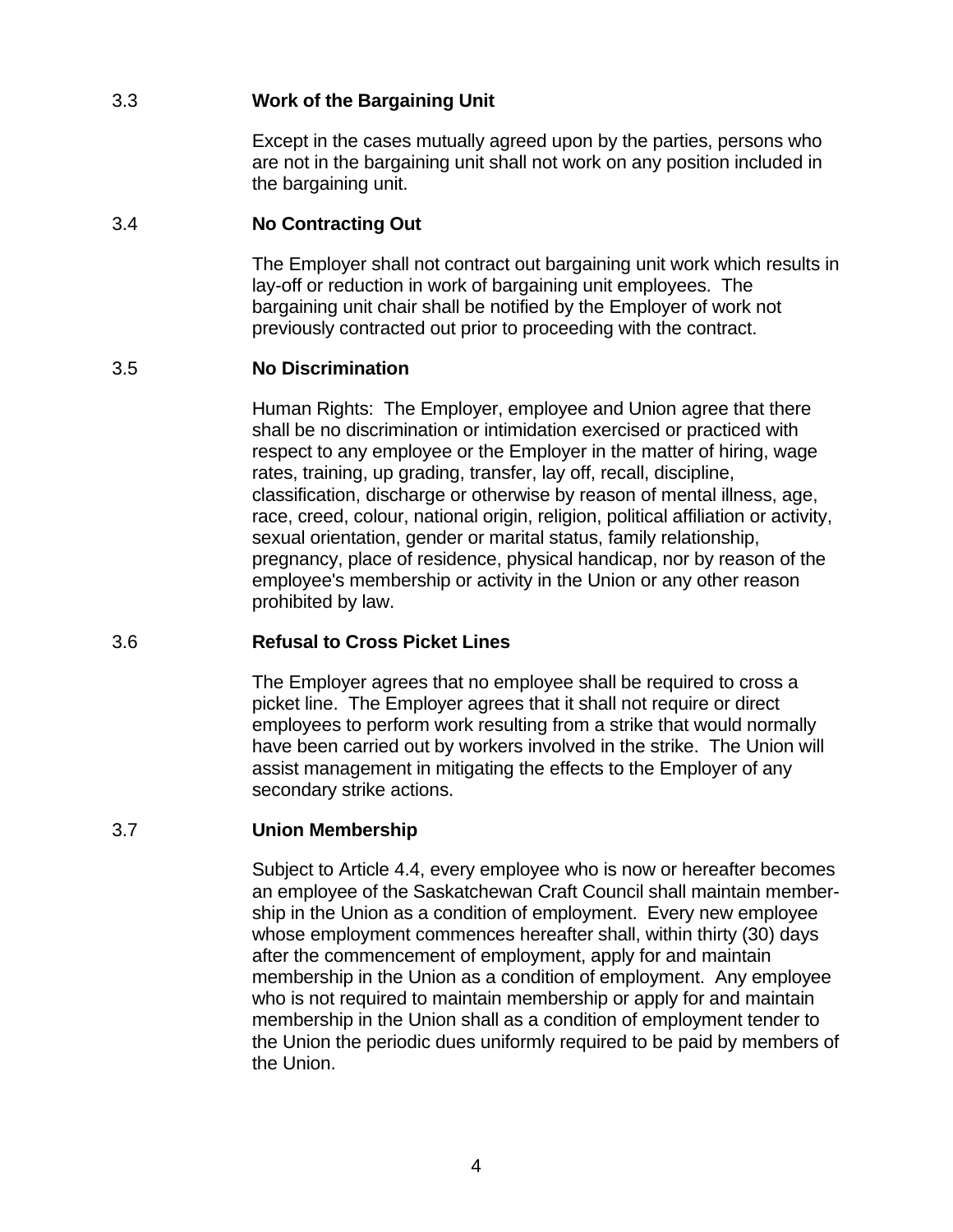# <span id="page-10-0"></span>3.8 **Check Off**

The Employer agrees to deduct on behalf of the Union when requested in writing and accompanied by signed authorization cards, all initiation fees, monthly dues, assessments and levies, from and on behalf of all employees who are members of the Union from the employee's pay cheque each month. The Employer shall remit such deductions to the Union prior to the tenth (10th) day of the month following the calendar month in which such deduction is made, accompanied by a list of names, classifications and addresses of employees from whose wages the deductions have been made.

# <span id="page-10-1"></span>3.9 **Monthly Statement**

A monthly statement shall also be forwarded to the Union showing the names of all new employees covered by this Agreement hired during the month, their date of hire, and the names of all employees who have terminated employment and their date of severance. The Employer shall attach copies of all correspondence relating to matters of labour relations for in-scope personnel within the Bargaining Unit.

# <span id="page-10-2"></span>3.10 **Income Tax (T 4) Slips**

At the same time that Income Tax (T 4) slips are made available, the Employer shall type the amount of the Union dues paid by each Union member on their (T 4) slip.

### <span id="page-10-3"></span>3.11 **New Employees**

The Employer agrees to acquaint new employees with the fact that a Union Agreement is in effect.

A representative of the Union shall be given sufficient opportunity, not to exceed one (1) hour, to acquaint new members with the benefits and duties of Union membership and of signing dues deduction, authorization cards, etc.

### <span id="page-10-4"></span>3.12 **Bulletin Boards**

The Employer shall make available to the Union a bulletin board so the employees have access to it, upon which the Union shall have the right to post notices and information of interest to the employees.

# <span id="page-10-6"></span><span id="page-10-5"></span>**ARTICLE 4 LABOUR/MANAGEMENT RELATIONS**

### 4.1 **Labour/Management Committee**

All matters pertaining to this Collective Bargaining Agreement shall be referred to the Labour/Management Bargaining Committee for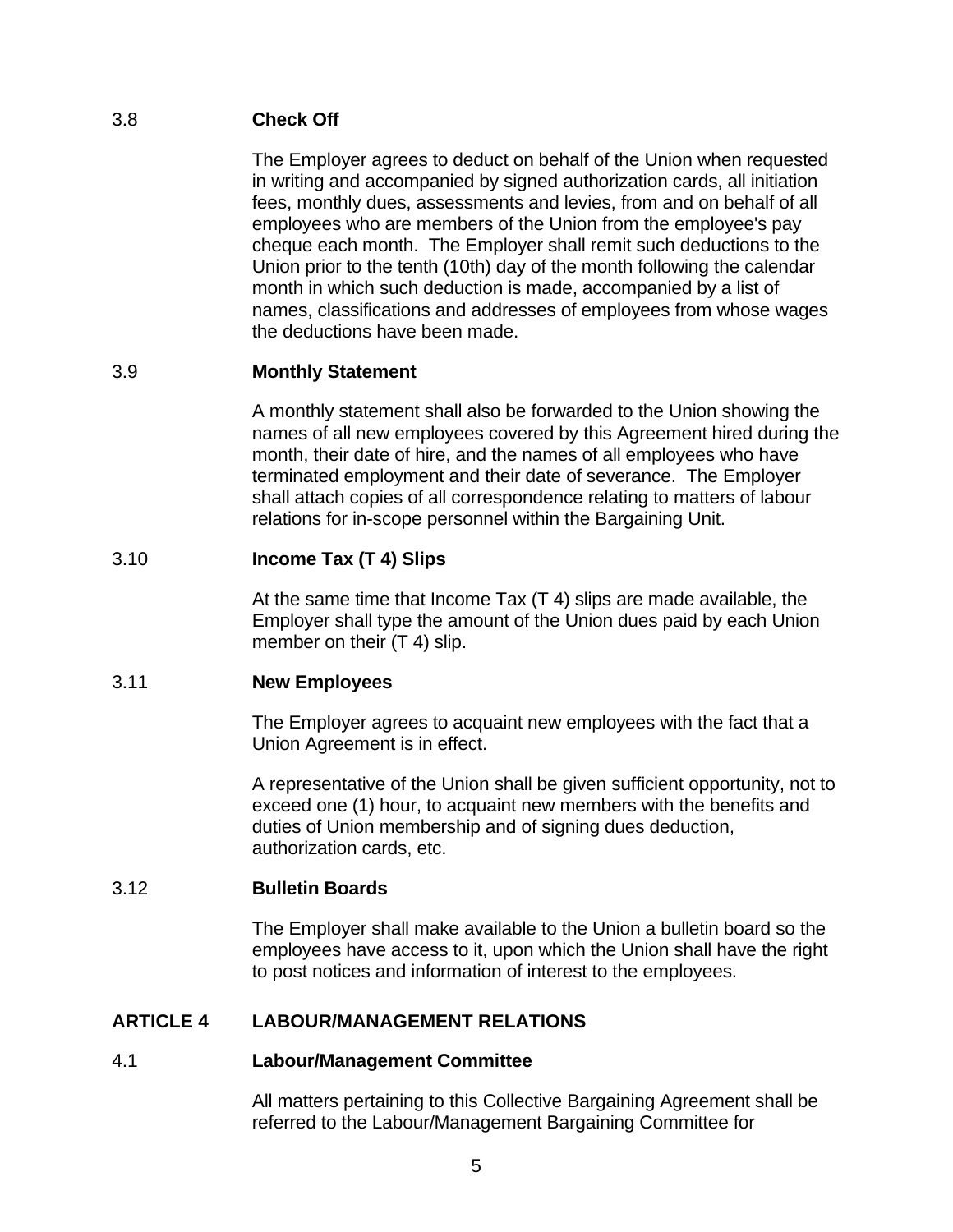interpretation and application. The composition of this committee will be an equal number of representatives of the Employer and employees in the Bargaining Unit, and shall be jointly chaired.

# <span id="page-11-0"></span>4.2 **Matters Outside The Agreement**

All matters outside of this Collective Agreement may be referred to the Labour Management Bargaining Committee for discussion and resolution.

#### <span id="page-11-1"></span>4.3 **Meeting of Committee**

In the event either party wishes to call a meeting in reference to Article 4.1 or Article 4.2, the meeting shall be held at a time and place fixed by mutual agreement, and shall be convened as quickly as possible and not later than ten (10) working days after the request or as otherwise agreed to by both parties.

### <span id="page-11-2"></span>4.4 **Employer Rights**

The Employer reserves rights including but not limited to: the right to hire, the right to discharge for just cause, the right to determine the methods and means by which operations are conducted, the right to reasonably direct the workforce and the right to reasonably manage the operation provided that this article shall not be used in violation of Article 3.5 No Discrimination, or in a manner constituting bad faith on the part of the Employer.

### <span id="page-11-3"></span>4.5 **Contact at Work**

Representatives of the Union shall have the right to contact workers at work on matters respecting the settlement of disputes and grievances without loss of pay to the workers. It is understood operational requirements of the Employer shall be met.

### <span id="page-11-4"></span>4.6 **Leave for Union Office**

The employee must provide thirty (30) days written notice of their intention to take leave for Union Office. The Employer shall grant leave of absence for up to one (1) year to workers who have been elected to a full time office or position in the Union, providing satisfactory arrangements can be made for the performance of the employee's work. For leaves under three (3) months, the employee shall continue to receive his salary and benefits from the Employer conditional on reimbursement of such salary and full benefit costs by the Union to the Employer. An extension of the leave may be granted at the request of the employee.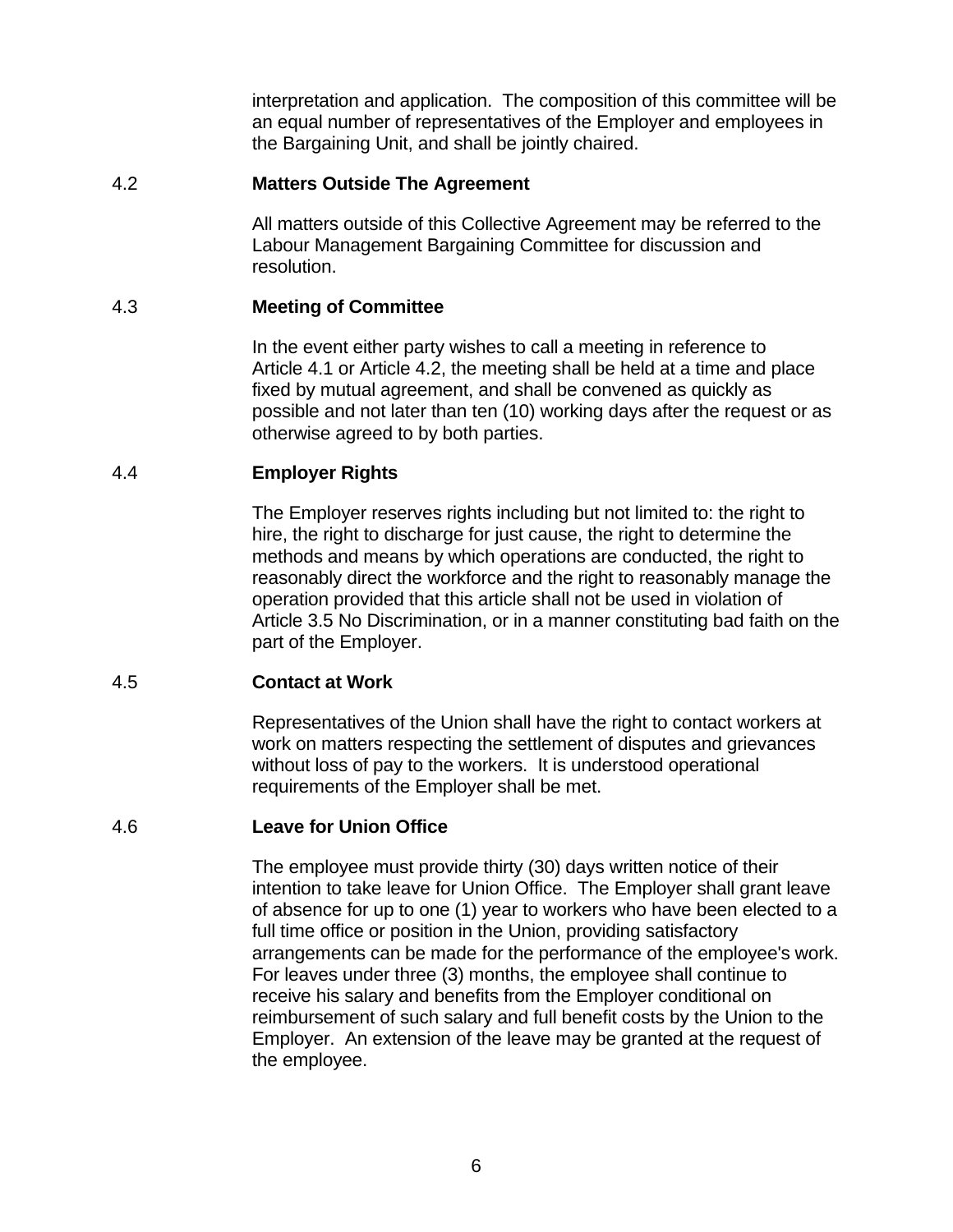# <span id="page-12-0"></span>4.7 **Short Term Leave of Absence**

The Employer shall grant representatives of the Union leave of absence for up to three (3) months, providing SGEU reimburses the Employer for the employee's salary and benefits, to attend Union conventions or meetings outside the workplace providing reasonable notice, usually not less than one (1) weeks written notice, is given to the Employer by the employee. Leave shall not unreasonably interfere with the operations of the Employer and it shall not be unreasonably withheld.

#### <span id="page-12-1"></span>4.8 **Stewards**

There shall be a Steward elected by the workers in each workplace, to see that the provisions of this Agreement are adhered to.

#### <span id="page-12-2"></span>4.9 **Recognition**

The Employer recognizes the Stewards elected by the Union. The Union agrees to notify the Employer in writing with the names of elected representatives of the bargaining unit.

#### <span id="page-12-3"></span>4.10 **Meeting the Employer**

When the Employer wishes to discuss unsatisfactory work habits with a worker, the worker shall be accompanied by a Steward or other Union representative unless waived in writing by the employee.

#### <span id="page-12-4"></span>4.11 **Steward Investigation During Working Hours**

The Steward shall investigate and process grievances or confer with representatives of the Union and/or the employee during working hours, without loss of pay.

#### <span id="page-12-5"></span>4.12 **Copies of Motions**

Copies of motions, resolutions, bylaws, rules and regulations adopted by the Saskatchewan Craft Council which relate to the working conditions, staff, or matters covered by this Agreement shall be forwarded to each Shop Steward.

### <span id="page-12-6"></span>4.13 **Organizational Audit**

In the event that the Board and/or management engage any outside consultant to review the mandate, operations, or organization of the Saskatchewan Craft Council, management shall:

a) Inform the Union of the proposed terms of reference of the consultants study prior to the signing of the contract;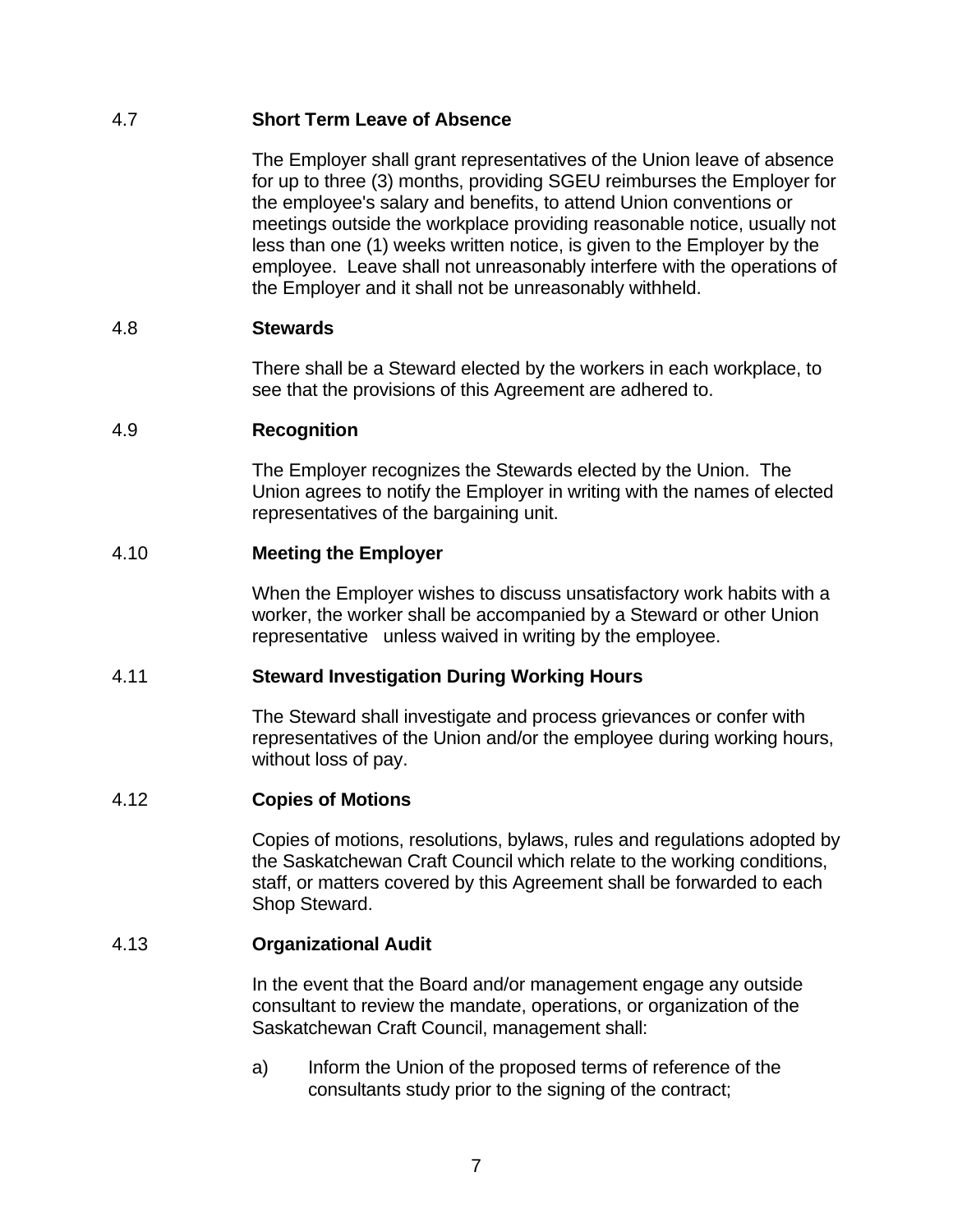- b) Provide the shop stewards with regular briefings on the progress of the study while it is being conducted;
- c) Provide the shop stewards and designated Union representatives, on a confidential basis, with a copy of any recommendations arising from the study not later than these recommendations being provided to the Board; and
- d) If the Union believes that there is a potential impact to the terms and conditions of employment or any other issue affecting the employees of the Saskatchewan Craft Council, the parties shall commence discussions with the intent of facilitating the proposal or recommendation.

### <span id="page-13-0"></span>**ARTICLE 5 HARASSMENT**

The following does not limit access to rights and provisions under The Occupational Health & Safety Act or The Saskatchewan Human Rights Code.

#### <span id="page-13-1"></span>5.1 **Definition of Harassment**

Harassment can be defined as any unwelcome or unwanted action by any person against another. It can be a verbal or physical action on a single or repeated basis, which humiliates, insults, degrades or threatens. Such undesirable action may be by, but is not limited to, Management, co-workers, Board Members, clients, or members of the general public within the workplace.

"Unwelcome" or "unwanted" in this context means any actions which the alleged harasser knows or ought reasonably to know are not desired by the person being harassed.

Harassment is an expression of perceived power and superiority by the alleged harasser(s) over another person.

#### <span id="page-13-2"></span>5.2 **Statement of Agreement by the Parties**

The parties agree to accept zero tolerance of harassment in the workplace. To create a harassment free workplace, the parties agree to the following:

- a) The appointment of a male and female Harassment Officer.
- b) The Harassment Officer shall have the right to receive complaints, investigate the complaint, attempt to resolve the complaint in whatever manner they feel appropriate. When Management is not a party to the complaint, attempts to achieve resolution shall be done in consultation with Management.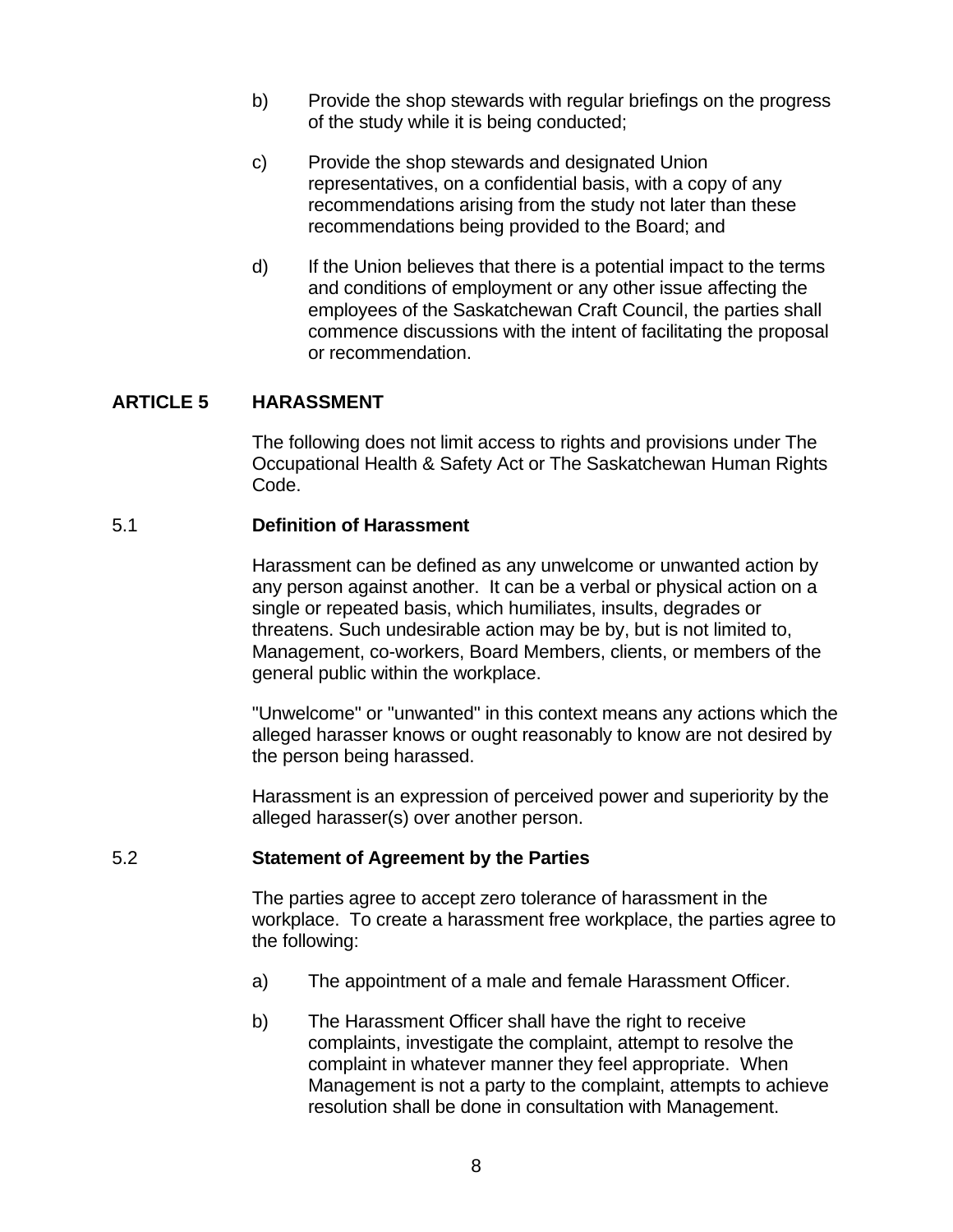- c) The Harassment Officer will inform the Employer that a complaint has been lodged at which time the alleged harasser will be informed that a complaint has been lodged against them.
- d) The Harassment Officer has the authority to recommend disciplinary action to the Employer.

# <span id="page-14-0"></span>5.3 **Guidelines for Handling Harassment Complaints**

- a) All complaints of harassment shall be covered by this Article and dealt with in a serious manner.
- b) Leave without loss of pay and expenses shall be paid by the Employer for any proceedings under this Article.
- c) All proceedings under this Article are confidential. Breach of confidentiality shall be subject to disciplinary action.
- d) No information relating to complainant(s) personal background, life style, mode of dress, etc., shall be admissible during proceedings under this Article.
- e) In the event that both the alleged harasser and the complainant are members of the Union, the Employer agrees to allow each their right to Shop Steward representation.
- f) Nothing in this Article precludes the right of the complainant to take their complaint to any outside agency, e.g. Human Rights Commission, SCAR, Ombudsman, MLA, MP, church, etc., at any time they deem appropriate.

# <span id="page-14-1"></span>5.4 **Recommended Procedure:**

- a) Any complaint may be lodged in confidence with a Harassment Officer of the complainant's choice. The Harassment Officer shall immediately notify the accused of the complaint and the Executive Director. In the event that the accused is the Executive Director, an Employer representative will be notified.
- b) The first item of business shall be to recommend to the Employer whether the alleged harasser or complainant should be removed from the immediate workplace.

It is agreed that, as a general principle, the alleged harasser shall be the one removed. However, in exceptional circumstances, (factors such as the emotional and mental health of the complainant), the complainant may be removed.

In any case, there shall be no loss of pay or benefits during the period of investigation for either party.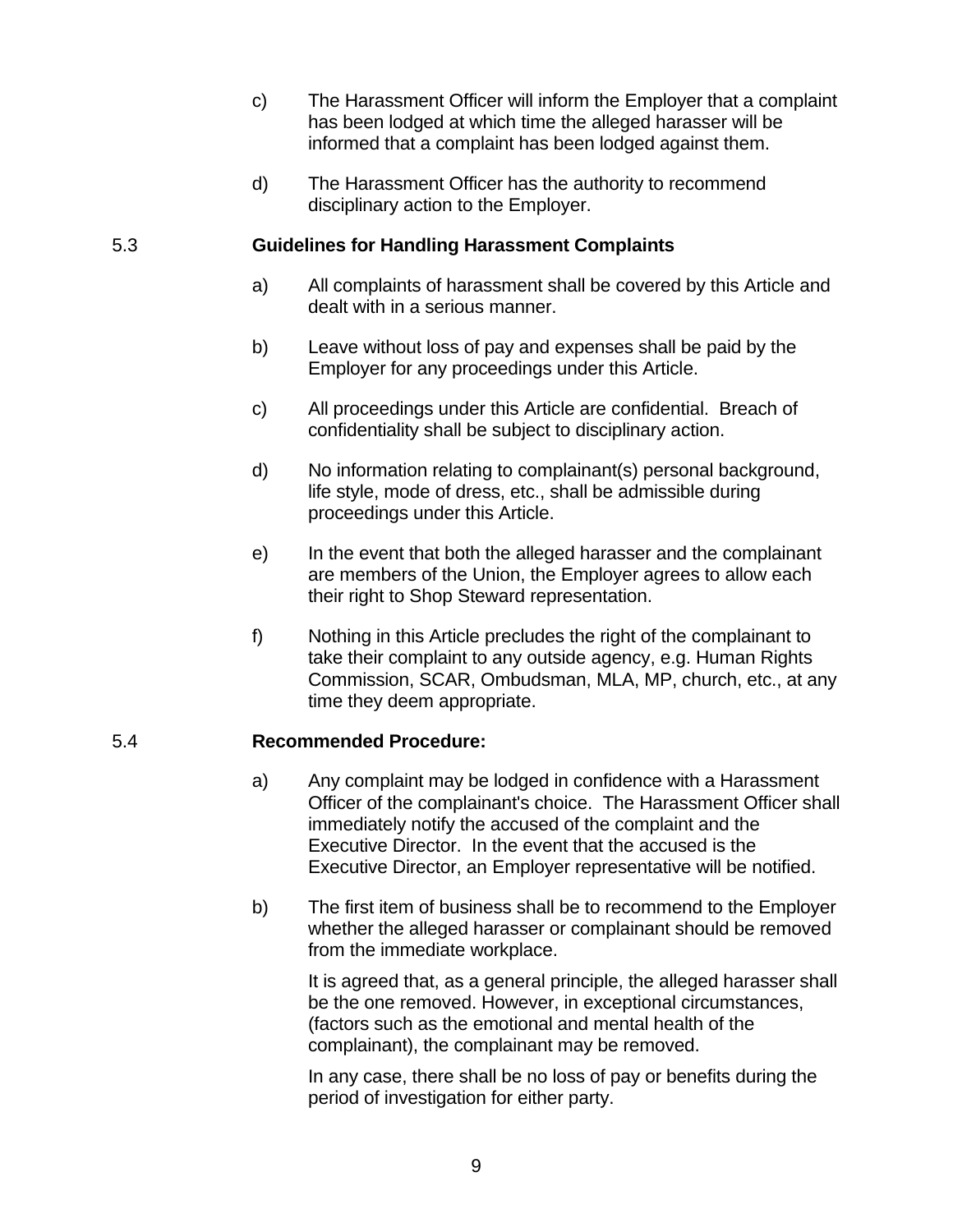- c) The complaint shall be investigated in confidence and an honest attempt shall be made to achieve resolution.
- d) The Harassment Officer shall provide an opportunity for all parties to be heard.
- e) The Harassment Officer shall submit a written report containing a decision and recommendations as soon as possible, not to exceed ten (10) days of the complaint.
- f) The Harassment Officer shall have jurisdiction to recommend appropriate action to the Employer, up to and including counseling, permanent removal of the alleged harasser from the workplace or other remedial/disciplinary action. They shall also recommend a time frame for implementation.
- g) The Harassment Officer shall have the authority to determine whether a complaint is frivolous and to recommend an appropriate course of action in such cases. Either party has the right to grieve the outcome.

# <span id="page-15-0"></span>**ARTICLE 6 HIRING PROCEDURE, PROBATION AND TRAINING**

### <span id="page-15-1"></span>6.1 **Vacancy**

When a job vacancy occurs the following will happen:

- a) The job shall be posted on the Union bulletin board for seven (7) consecutive, calendar days, and may be posted externally simultaneously, however in-scope applications shall be given first consideration. The posting shall also be mailed to all employees on the recall list and all employees on a leave of absence.
- b) In the event there is one (1) or more in-scope applicants, the Employer shall involve a Union representative in the necessary steps to assist the Employer in the selection process. Relevant meetings shall take place during regular working hours whenever possible and the Union representative shall suffer no loss of pay and such hours shall be considered as working hours.
- c) The applicant with the most seniority with the Saskatchewan Craft Council and having the necessary qualifications, knowledge, education and skills to do the job, shall be appointed to the position.
- d) Workers shall be given a three (3) month probationary period as per Article 6.3, during which they shall receive orientation and training in order to acquaint them with the position.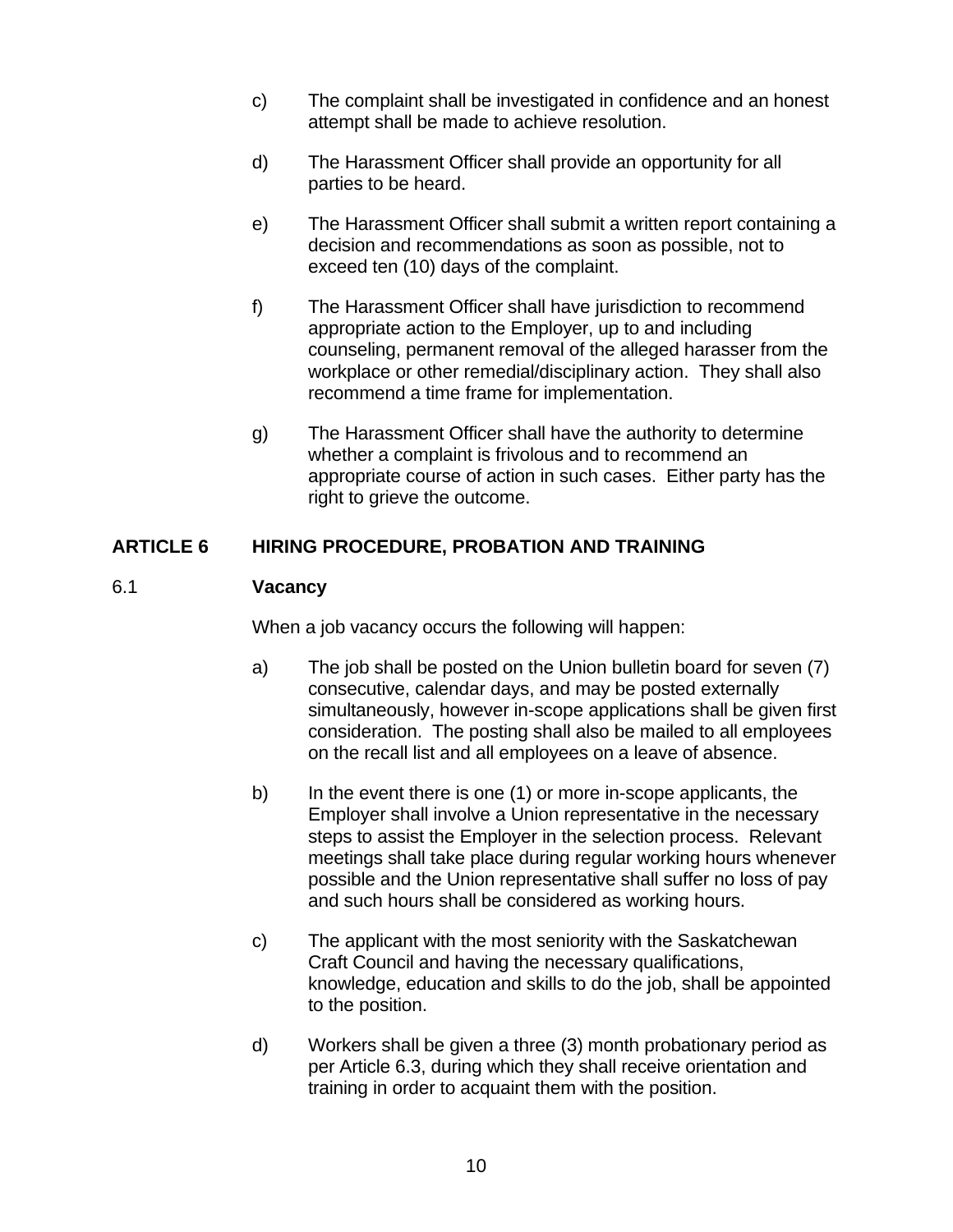e) If the position is not awarded to an internal applicant, outside applicants may be considered.

### <span id="page-16-0"></span>6.2 **Job Description**

Each worker shall be provided with a letter of appointment, job description and probation period by the Employer and a copy of this Agreement shall be provided by the Shop Steward.

## <span id="page-16-1"></span>6.3 **Probation Periods**

Every worker on being selected for employment or on promotion shall serve a three (3) month probation period. A probation period may be extended by mutual agreement between the Union and the Employer. During a promotion probation period, the worker shall have the right to revert to his or her former position on request in writing. Probation is only to be served once in any given position. For an employee moving from a contract or temporary position to a permanent position, the probationary period may be extended to provide for a full three (3) month probationary period in the new position. If the employee has been employed in the position involving substantially the same duties and responsibilities for three (3) months or longer, no additional probationary period shall be required.

# <span id="page-16-2"></span>6.4 **Job Related Training**

The Employer shall endeavor, based on its resources, to provide job related training for employees.

# <span id="page-16-4"></span><span id="page-16-3"></span>**ARTICLE 7 JOB CLASSIFICATION AND RECLASSIFICATION**

### 7.1 **Maintaining a Classification Plan**

The Employer shall maintain a position classification plan in which positions of similar responsibility, skill, effort, and working conditions are included in the same pay band. Employees shall be given a job description and appropriate classification upon commencement of employment with the Saskatchewan Craft Council. All existing employees shall also be supplied with a job description specifying the duties and expectations of the position.

### <span id="page-16-5"></span>7.2 **New Classifications**

The Employer agrees to submit to the Union, job descriptions and ratings for all new positions and classifications.

Whenever a new classification of positions or position is created, the parties will bargain collectively thereon for its exclusion or inclusion and if included, for its hours of work and the rate of pay.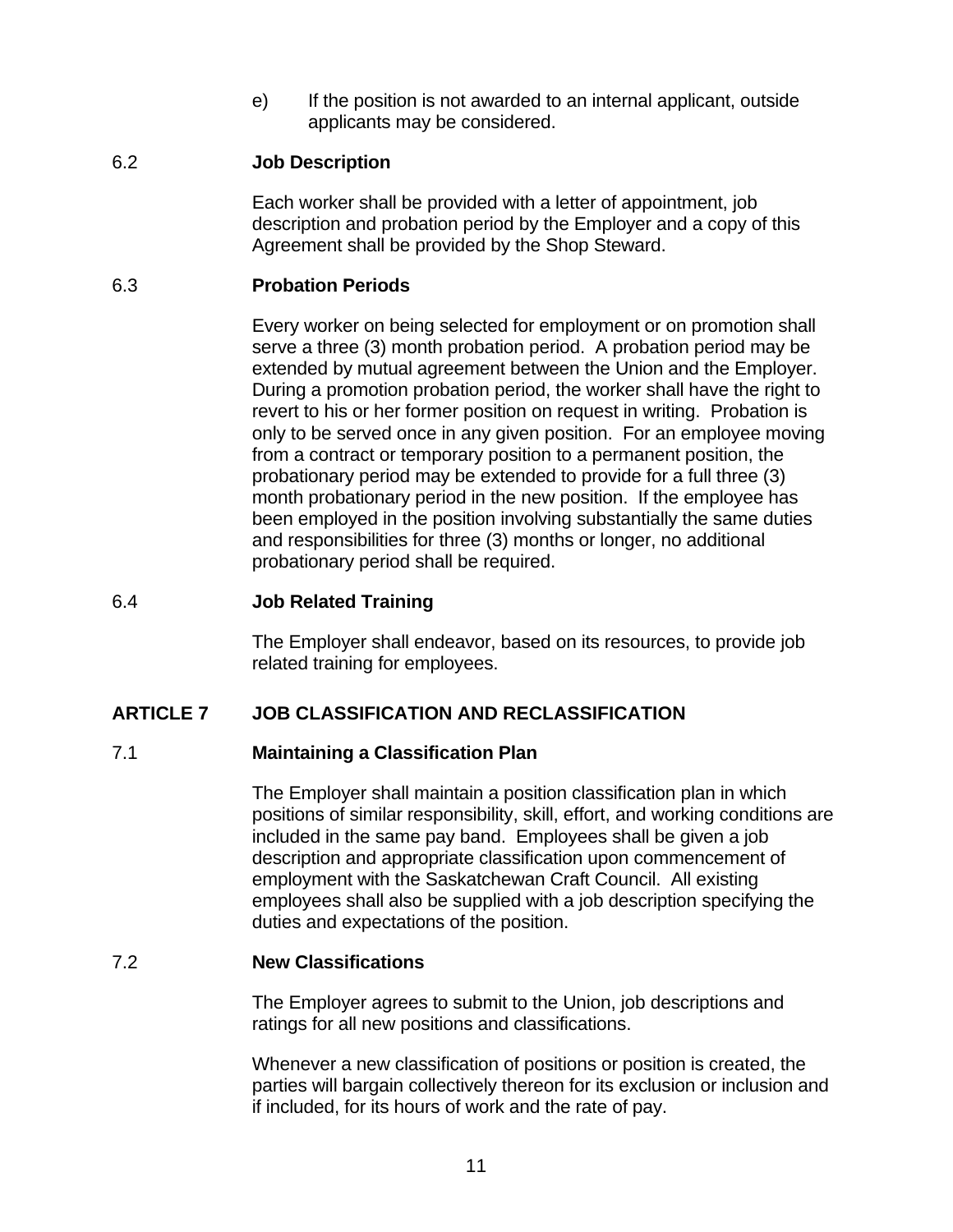# <span id="page-17-0"></span>7.3 **Manual of Classification Specifications**

An up to date Manual of Job Descriptions shall be kept in the Employer's office and shall be available for inspection by both parties. The Manual of Job Descriptions shall include all classifications that exist, and have existed with the Saskatchewan Craft Council and the current rating for each job description.

# <span id="page-17-1"></span>7.4 **Changes in Classification**

When the duties of any position has altered or changed, and the Union or the employee feels she or he is incorrectly classified, or when a new position and/or classification not covered in Appendix A is being created during the term of this Agreement, the rate of pay and hours of work according to Article 14 shall be subject to negotiations between the parties. All settlements shall be retroactive to the initiation of the request in writing to change the classification. All disputes shall follow the grievance and arbitration procedure contained in this Collective Agreement. No position shall be reclassified without agreement between the parties.

# **7.4.1 Reclassification**

If a position is reclassified, the incumbent shall be appointed providing they have the minimum qualifications and/or agree to acquire them, and if necessary will be given up to a three (3) month training period to adjust unless a longer period is mutually agreed to.

# **7.4.2 Reclassified and Vacant**

If a position is reclassified and is vacant, the position shall be posted and filled as per Article 6.

# <span id="page-17-2"></span>7.5 **Downward Classification**

No employee shall have their wages reduced as a result of downward classification. The employee will not receive any wage increases until such time as the wage scale for the classification meets that of the employee's current wage. Such an employee's name shall be placed on a re-employment list for positions similar to and with the same salary range as the employee's position before it was downgraded.

# <span id="page-17-3"></span>7.6 **Job Sharing**

- a) Each position to be job shared shall be maintained as a permanent position.
- b) If a permanent position becomes vacant as a result of a job sharing arrangement, that position shall also be maintained as a permanent position.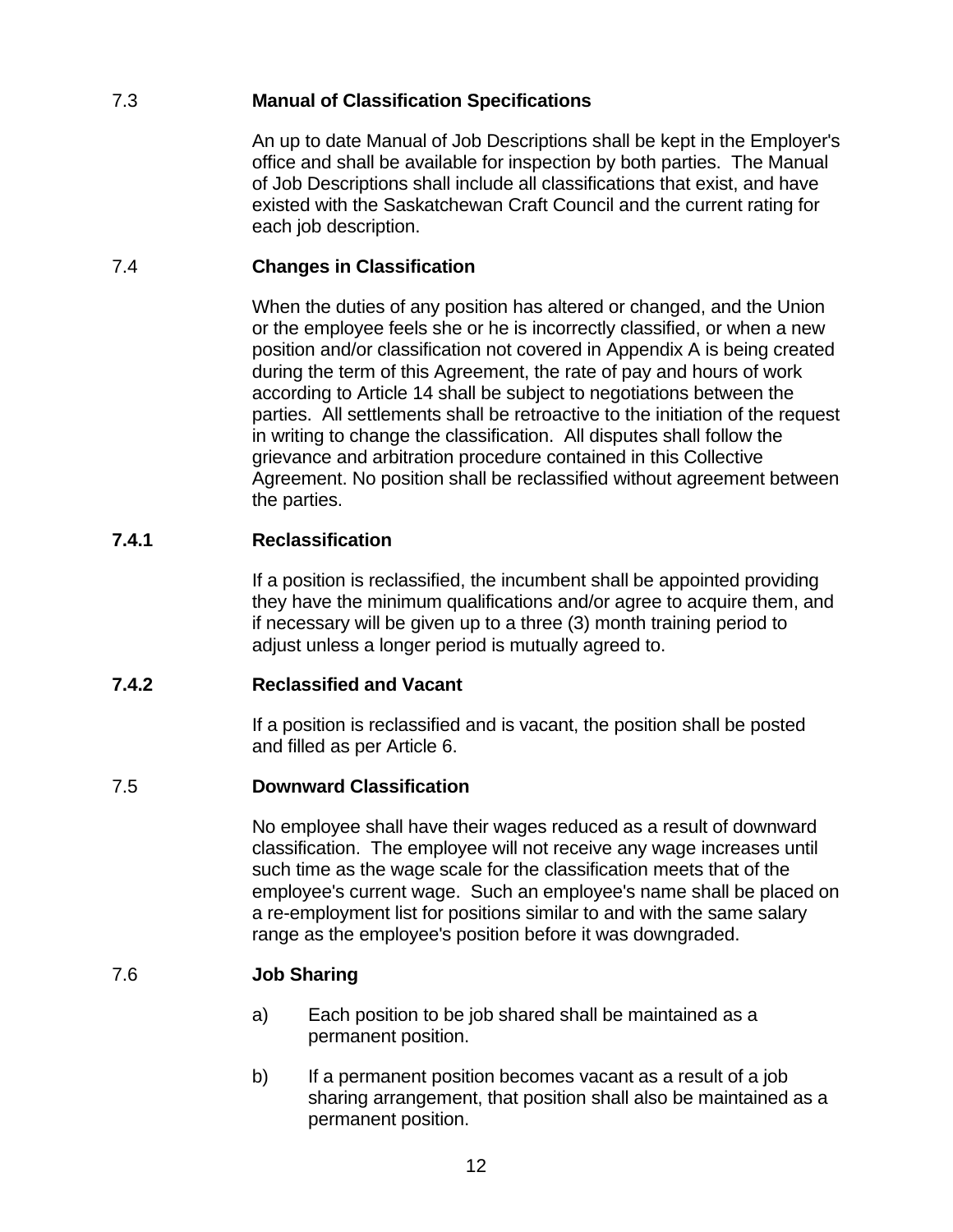- c) Job sharing may be initiated by either the interested employee(s) or by the Employer, and shall be approved by both the Union and the Employer.
- d) Each participant in a job sharing arrangement shall remain eligible for Unemployment Insurance and Canada Pension Plan coverage.
- e) Each job sharing arrangement shall be evaluated by both parties after the first six (6) months of the arrangement, and annually thereafter, or earlier if either party has reason to meet.
- f) (f) Parties to this Agreement agree that the job share shall only terminate on the annual review date whenever possible.
- g) As a minimum, employee benefits during job sharing shall be determined by pro rating the benefits of the job shared position.

Employees involved in a job share arrangement of a position considered as Hourly Assigned, shall be compensated for Designated Holidays in accordance with Article 18.2.

Designated Holidays for Program Staff and the Receptionist shall be earned and paid based upon the regularly scheduled hours of work of each participant to the shared position.

- h) The work schedule of a job-shared position shall remain the same as if the position were not job-shared.
- i) If a job-sharing arrangement ends because an employee in the job share arrangement terminates or otherwise leaves the position prior to the end of the term, the remaining employee, if qualified to perform the complete job description, will be placed in the full-time permanent position working the full normal hours of the assigned classification unless and until a new job share arrangement is requested by the employee and deemed feasible by the Executive Director. Consideration shall be given to the employee's circumstances to allow for the employee to make appropriate arrangements prior to returning to the full normal hours of work.
- j) When a job sharing arrangement expires, the participants should return to their previous positions within the workplace.
- k) There shall be no reduction of the number of permanent positions as a result of the establishment of a job sharing arrangement or job sharing arrangements.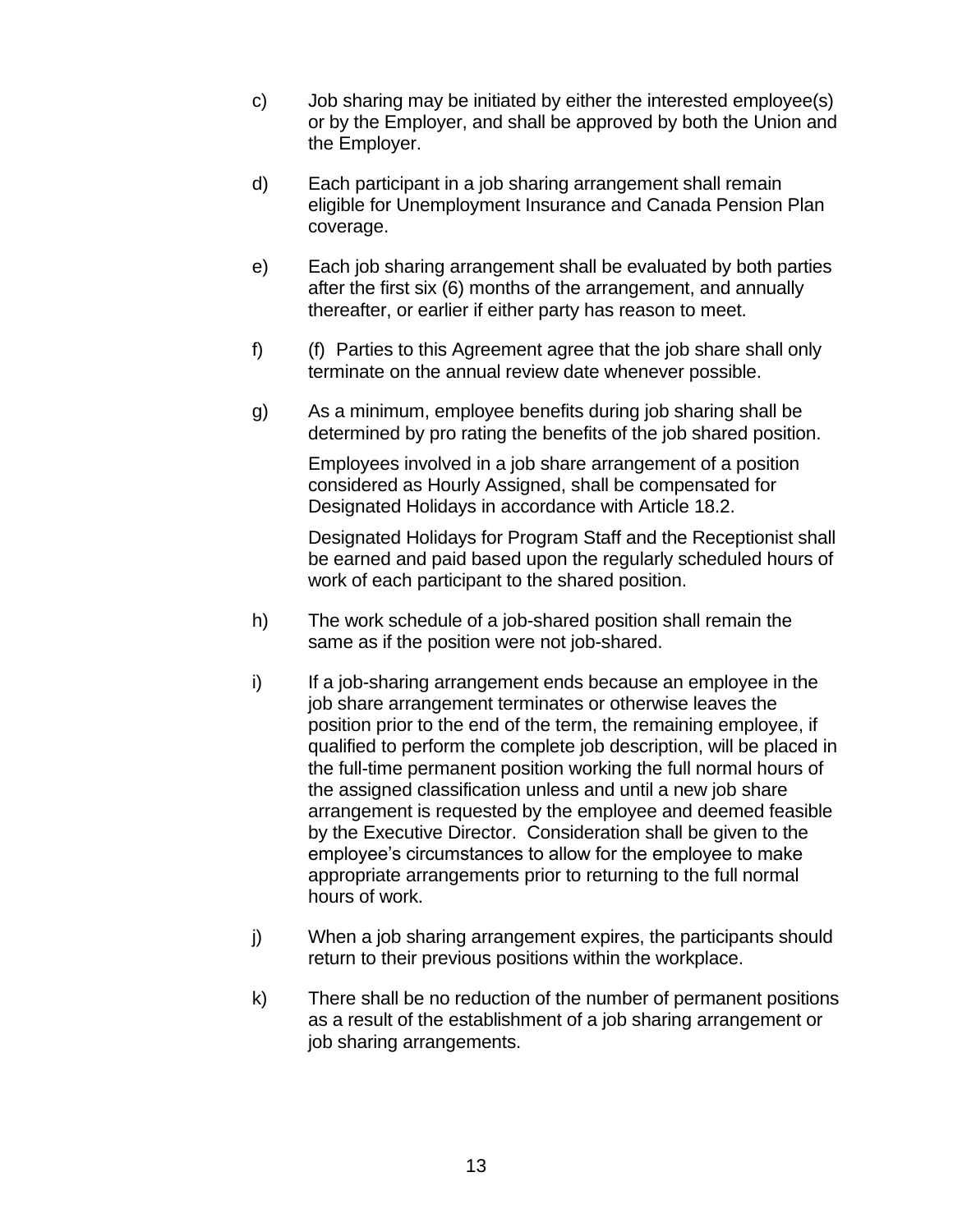# <span id="page-19-0"></span>**ARTICLE 8 STRUCTURAL CHANGE**

### <span id="page-19-1"></span>8.1 **Discuss with Union**

The Employer agrees to discuss structural changes with representatives of the Union within the bargaining unit. Structural change means job abolishment or a reduction of hours by ten percent (10%) or more.

### <span id="page-19-2"></span>8.2 **Job Abolition**

It is agreed that the Employer shall inform the Union in advance of any need for job abolishment. A period of sixty (60) working days shall be provided, where possible. Job abolishment includes reducing the hours of work of any position by ten percent (10%) or more.

- a) The Union and the Employer recognize that operations of the Saskatchewan Craft Council are dependent on sustained funding.
- b) Joint discussions between the Union and the Employer may explore such things as finances of the organization, and priorities of the organization in an effort to make recommendations to the Employer with considerations given to cutbacks in non-staff related expenses.
- c) Work plans shall be amended to reflect reduced staff numbers.
- d) There shall be no corresponding increase in workload for the remaining workers subsequent to job abolishment without an appropriate increase in hours.
- e) In the event of job abolishment, the order of abolition shall be according to least seniority first, unless otherwise agreed to by the Employer and the Union. Bumping shall be allowed based on seniority and base qualifications for the remaining positions, unless otherwise agreed to by the Employer and the Union. An employee bumping to another position will be moved to the salary step on the new grid which is closest to their previous salary.
- f) Notice of job abolition shall be sixty (60) calendar days where possible. Minimum written notice shall be given to any employee whose job is abolished, excepting that such notice shall be deemed to be given if a definite term is stated at the commencement of the period of employment.
- g) Minimum written notice of:

Two (2) weeks if the employee's period of employment is less than one (1) year;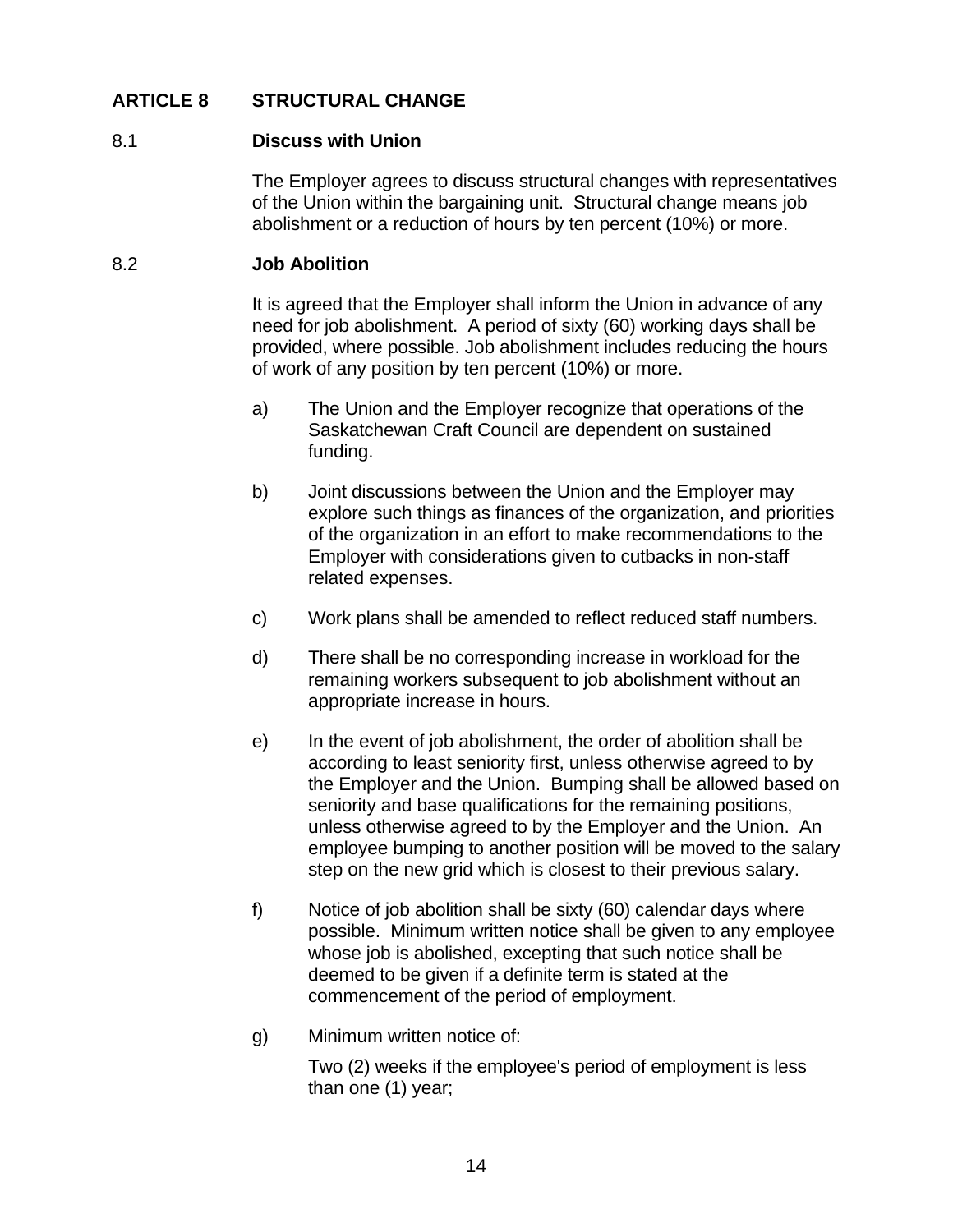Four (4) weeks if the employee's period of employment is less than five (5) years but more than one (1) year;

Six (6) weeks if the employee's period of employment is less than ten (10) years but more than five (5) years;

Eight (8) weeks if the employee's period of employment is ten (10) years or more.

Employees shall be given pay in lieu of notice if such notice is not given.

- h) The employee shall inform the Employer prior to the date on which the abolishment is to take effect whether one decides to:
	- i) Exercise her bumping rights.
	- ii) Resign and receive severance pay in accordance with Article 8.7.

Notice to the Employer shall be provided no later than fourteen (14) days in advance of the date on which the abolishment is to take effect. In the case of an employee who receives only two (2) weeks' notice of abolishment, he shall inform the Employer no later than seven (7) days prior to the effective date of the abolishment.

i) Employees with seniority affected by job abolition shall be able to elect to bump a junior employee encumbering a position, the duties of which s/he is qualified to perform.

# <span id="page-20-0"></span>8.3 **Re-employment Lists**

The Employer shall establish and maintain a re-employment list by classification, with the names of employees with Union status ranked thereon in order of seniority. Seniority shall not be lost but shall not accumulate while an employee is on a re-employment list. It is the employees' responsibility to maintain their current address and phone number with the Employer.

# <span id="page-20-1"></span>8.4 **Length of Recall**

A worker's name shall remain on the re-employment list for a period of two (2) calendar years from their last day of employment.

# <span id="page-20-2"></span>8.5 **Notice of Recall**

Notice of recall shall be made by telephone and if unsuccessful, by registered mail, to the last address of the worker known by the Employer. A copy shall also be sent to the Union office. The recalled employee has a responsibility to contact the Employer within five (5) working days upon receipt of notification to determine a reasonable return to work date.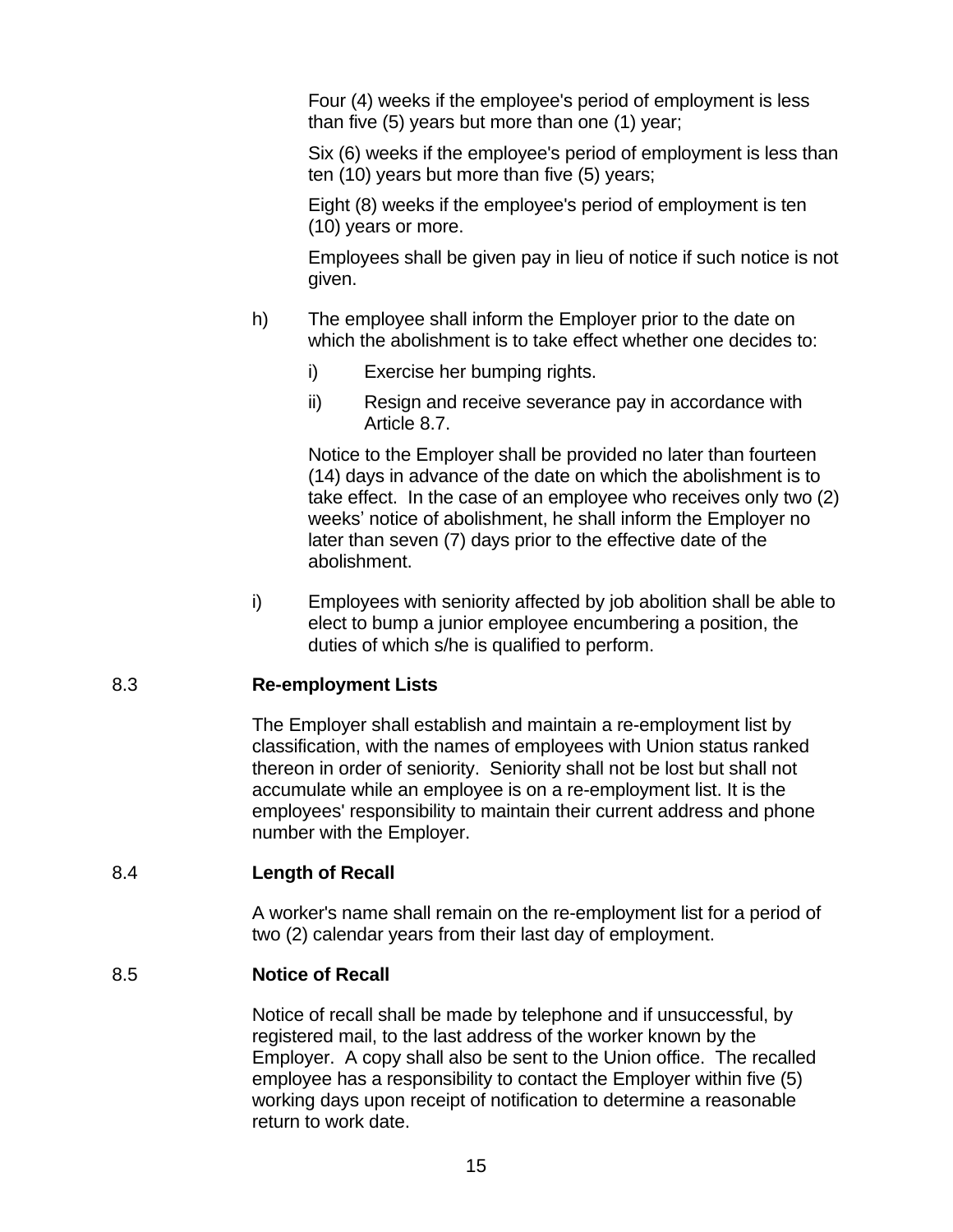# <span id="page-21-0"></span>8.6 **Seniority of the Recalled Workers**

Seniority shall resume on being rehired.

# <span id="page-21-1"></span>8.7 **Severance Pay**

In addition to payments for regular notice, employees shall be entitled to receive severance pay on the basis of one (1) weeks' pay for each year of service or portion thereof to a maximum of four (4) weeks' pay. Payment will be calculated on the basis of the employee's rate of pay at the time of separation. Severance will be paid in accordance with the following:

- a) An employee's job is abolished and the employee chooses to resign.
- b) An employee is removed from the seniority list under Article 12.4 c).
- c) An employee chooses to resign at the time of abolishment.

Acceptance of the severance pay option shall remove the employee's rights to the re-employment lists.

# <span id="page-21-2"></span>**ARTICLE 9 DISMISSAL, SUSPENSION AND DISCIPLINE**

### <span id="page-21-3"></span>9.1 **Progressive Discipline**

The Employer believes in a progressive disciplinary process.

The Employer will attempt to resolve any issues informally prior to initiating a formal progressive disciplinary process.

At each step of the process, every attempt will be made to resolve the issue.

a) If the issue is not resolved the employee, the Employer representative, and the Union representative (Shop Steward), unless waived in writing by the employee, shall meet and fully discuss the basis of the complaint. The discussion shall include the specifics of the behaviours in question, the impact of these behaviours on the organization, and the employee's response to the complaint. The Employer may choose to keep a record of the discussion on the employee's file.

If the Employer chooses to keep a record of the discussion on the employee's file, that record will be written in consultation with the employee, and Shop Steward if present, specifying the change in behaviour required and the length of time by which the change shall occur. In the event of a disagreement, the Employer may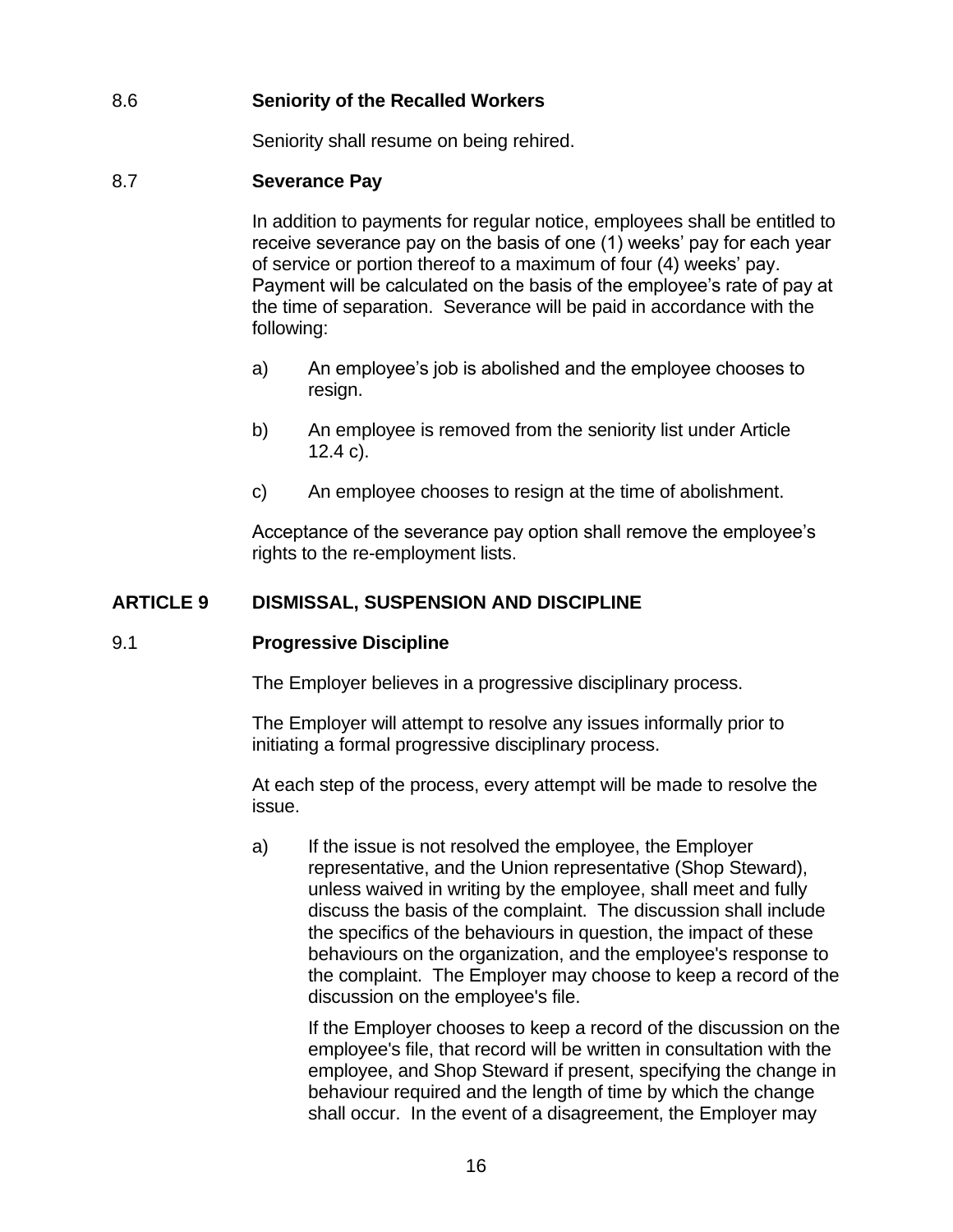act unilaterally. The record will be kept on file for one year unless a shorter period is mutually agreed upon.

- b) If a further incident occurs within the period that the record is on file, the Employer may proceed with further disciplinary action which may include further written reprimands, suspension or dismissal. In all progressive steps, the employee shall have Union representation, unless waived in writing by the employee.
- c) Any employee may be disciplined, but only for just cause. The notice of suspension or dismissal must be in writing and give the reasons for suspension or dismissal. It is the intention of the parties that whenever possible prior to the implementation of any disciplinary action, agreement will be reached as to the appropriateness of the discipline. An employee may be removed from active work without pay by the Employer where the alleged cause represents a danger to the safety of others or equipment or where there is a concerted refusal to perform assigned work.
- d) In the case of a suspension, the record will remain on the employee's file for eighteen (18) months unless there is an agreement to remove it earlier.

# <span id="page-22-0"></span>9.2 **Burden of Proof**

In cases of reprimand, suspension, or dismissal, the burden of proof shall rest with the Employer. Evidence shall be limited to the grounds stated in the reprimand, suspension, or dismissal notice. After satisfactory service the reprimand, or notice of suspension or demotion shall be removed from the employee's file as per time limits specified in Article 9.1.

### <span id="page-22-1"></span>9.3 **Records of Employees**

Personnel records of the employee shall be open to scrutiny without delay upon request by the employee.

### <span id="page-22-2"></span>9.4 **Suspension**

Suspension without pay may be effected for just cause. The employee and the Shop Steward must be given written notice of the suspension and the reasons for it in the presence of the Shop Steward. The days of suspension shall be included in the written notice.

### <span id="page-22-3"></span>9.5 **Reinstatement of Rights**

An employee who has been unjustly dismissed shall, under this Article, upon reinstatement, receive all rights and benefits retroactive to the date of the dismissal.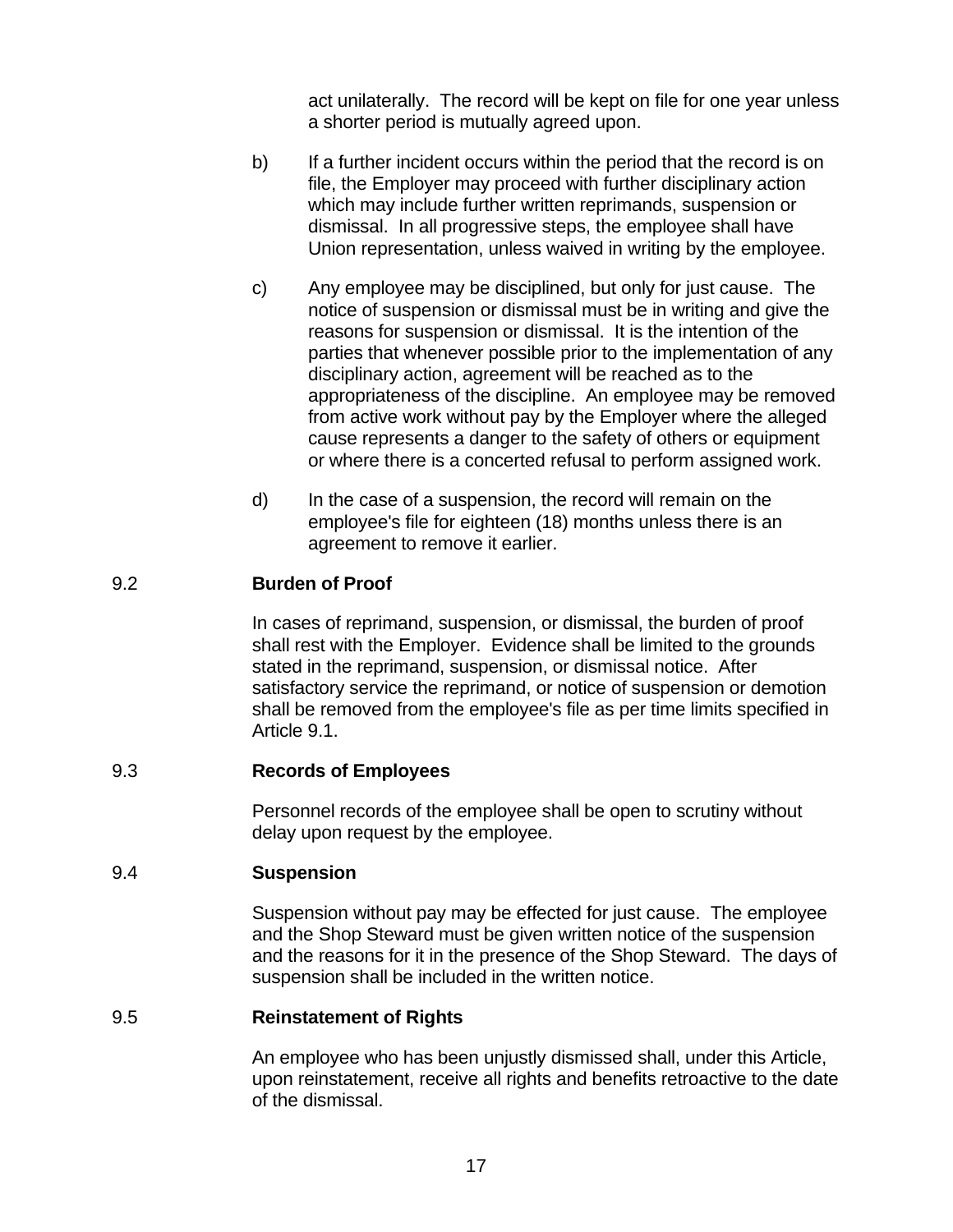# <span id="page-23-0"></span>**ARTICLE 10 GRIEVANCE PROCEDURE**

#### <span id="page-23-1"></span>10.1 **Definition**

A grievance shall be defined as any dispute between the employee and the Employer and/or Union arising out of an interpretation, application or alleged violation/infraction of the Collective Agreement.

#### <span id="page-23-2"></span>10.2 **Mediation**

At any stage during a dispute either the Employer or the Union may, upon written request to the other party, request that the dispute be referred to the joint Labour/Management Committee or grievance mediation as provided by the Department of Labour. The other party must respond to this request within five (5) working days.

Should either party not agree to mediation or referral to the Labour/Management Committee or not respond within five (5) working days, then the grievance and arbitration procedure shall continue as if uninterrupted.

If both parties agree to mediation or a joint Labour/Management Committee meeting, the mediation or meeting shall occur within ten (10) working days of the initial request, or as otherwise agreed to by both parties.

The cost of the mediation, if any, shall be shared by both parties (SGEU and the Saskatchewan Craft Council).

### <span id="page-23-3"></span>10.3 **Step 1**

The grievance shall be submitted in writing by the aggrieved and/or by the Union on behalf of the aggrieved to the Executive Director within three (3) weeks of discovery of cause for a grievance. The Executive Director shall meet with the grievor in the presence of a shop steward and/or other designated Union representative within one (1) week to ensure there is a complete understanding of the issues in dispute. The Executive Director shall render a decision in writing within two (2) weeks of the meeting. A copy of the decision shall be sent concurrently to the Union.

### <span id="page-23-4"></span>10.4 **Step 2**

If the Executive Director's reply is unsatisfactory to the grievor and/or the Union, the Union shall, within fourteen (14) days raise the matter to Step 2 by advising the Secretary of the Board, in writing, of the Union's desire for a review of the issues in dispute. Following such a request, the Board Secretary shall, within twenty-one (21) days arrange to hold a grievance hearing attended by the Executive Management Committee of the Saskatchewan Craft Council Board, the Executive Director, and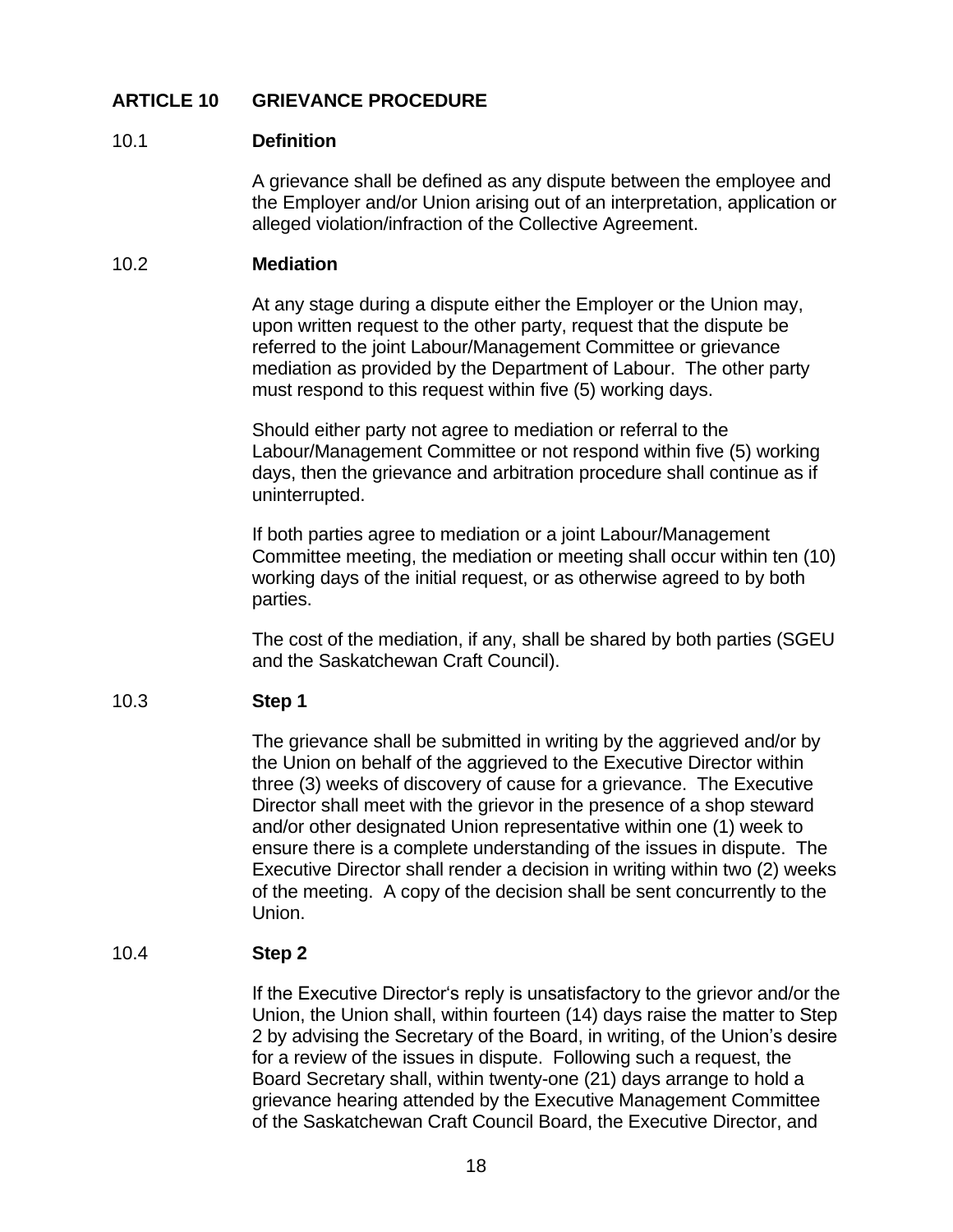the grievor accompanied by a representative from the Union. The Executive Committee will have the power to examine documents, hear arguments, question management and the Union, and, at its discretion, call upon witnesses or expert advice. The Board Secretary shall, on behalf of the Executive Management Committee, provide the Union with a written response within fourteen (14) days of the conclusion of the hearing.

10.5 The grievor and the Union shall limit communication with Board members about the issues under dispute to the process outline in Article 10.4.

# <span id="page-24-0"></span>10.6 **Step 3 - Arbitration**

If the response of the Executive Management Committee of the Board as outlined in Article 10.4 is unsatisfactory to the grievor and/or the Union, the Union may refer the dispute to Arbitration. If the Union desires to apply for Arbitration, it must do so within two (2) weeks of receipt of the Employer's decision in rendered in accordance with Article 10.4.

# <span id="page-24-1"></span>10.7 **Cases of Discharge**

In cases of discharge, suspension or reprimand, evidence by the Employer at any stage of the grievance or Arbitration procedure shall be limited to the grounds stated in the discharge, suspension or reprimand notice to the employee.

# <span id="page-24-2"></span>**ARTICLE 11 ARBITRATION**

### <span id="page-24-3"></span>11.1 **Naming an Arbitrator**

When either party requests that a grievance be submitted to Arbitration, the request shall be made in writing to the Executive Director or the Union of this Agreement.

### <span id="page-24-4"></span>11.2 **Selection of Arbitrator**

The parties agree to jointly request the services of an individual to act as sole Arbitrator in respect of disputes arising under this Collective Agreement. The Arbitrator shall be appointed from the following:

Arbitrators: A – Dan Ish

- 
- B Sheila Denysiuk
- C Ted Priel
- D Merilee Rasmussen
- E a mutually agreed upon individual selected from a list of persons approved to act as Arbitrators by the Minister of Labour.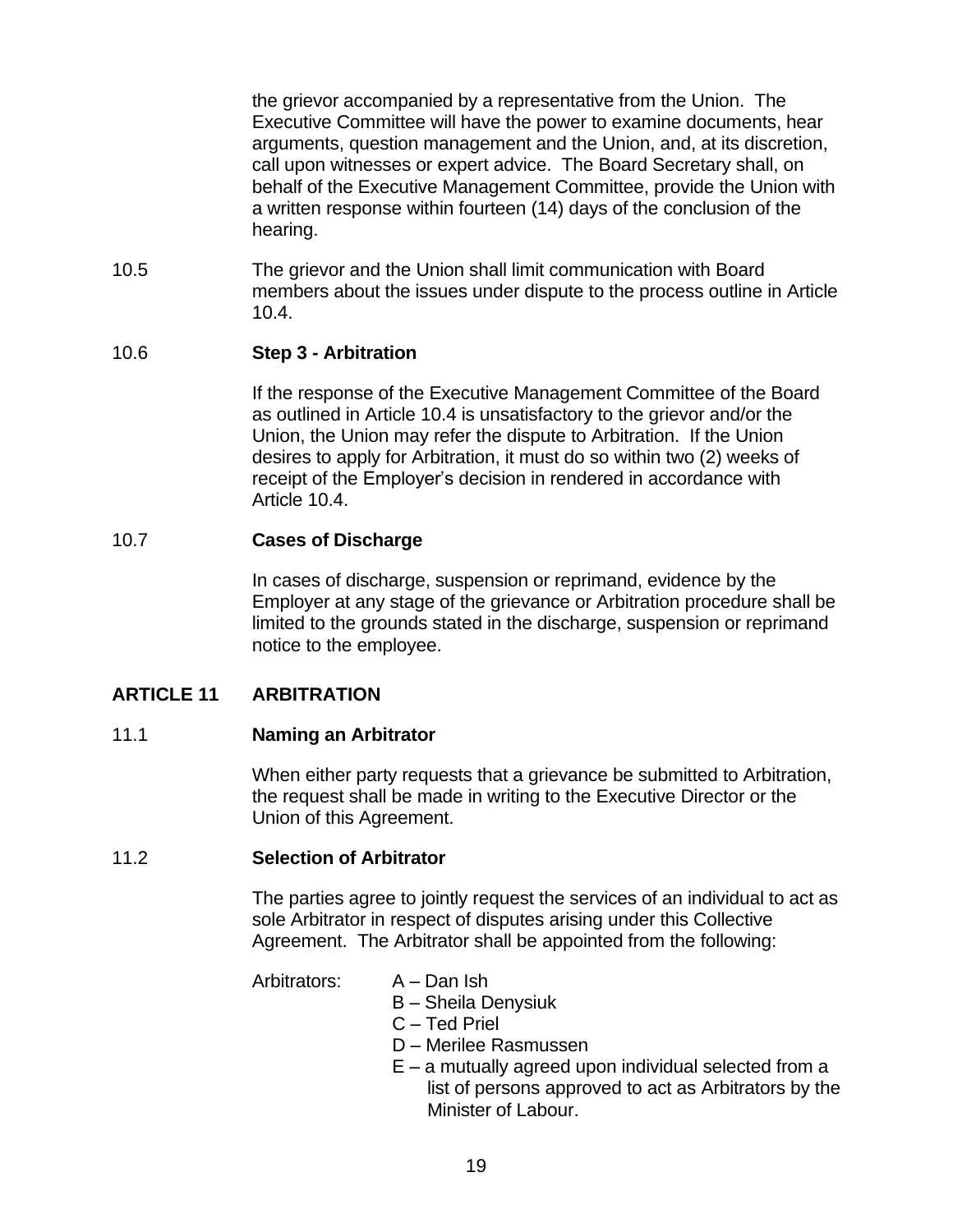An Arbitrator shall not be called upon for two (2) consecutive arbitrations.

#### <span id="page-25-0"></span>11.3 **Procedure of an Arbitration**

The Arbitrator shall fix the time and place of sittings and notify the parties. The Arbitrator shall convene a hearing no later than twentyeight (28) calendar days after he or she has been contacted, unless by consent of both parties the deadline is extended.

The Arbitrator shall determine his or her own procedure, but shall give full opportunity to all parties to present evidence and make representation.

#### <span id="page-25-1"></span>11.4 **Decision of the Arbitrator**

The decision of the Arbitrator shall be final, binding and enforceable on all parties.

The Arbitrator shall not have the power to change this Agreement or to alter, modify or amend any of its provisions. However, the Arbitrator shall have the power to dispose of a grievance by any arrangement, which he deems just and equitable. If jointly requested to do so by the parties to the difference, the Arbitrator shall, if possible, render their decision within three (3) working days.

Should the parties disagree as to the meaning of the Arbitrator's decision, either party may apply to the Arbitrator to reconvene to clarify the decision.

#### <span id="page-25-2"></span>11.5 **Expenses of an Arbitrator**

The fees and expenses of the Arbitrator and any other common expenses shall be shared equally by the Union and the Saskatchewan Craft Council.

# <span id="page-25-3"></span>**ARTICLE 12 SENIORITY**

### <span id="page-25-4"></span>12.1 **Definition**

Seniority shall be calculated on the basis of hours worked from the date of initial employment. Seniority shall also earned for all time spent on union leave, sick leave, maternity leave, and parental leave.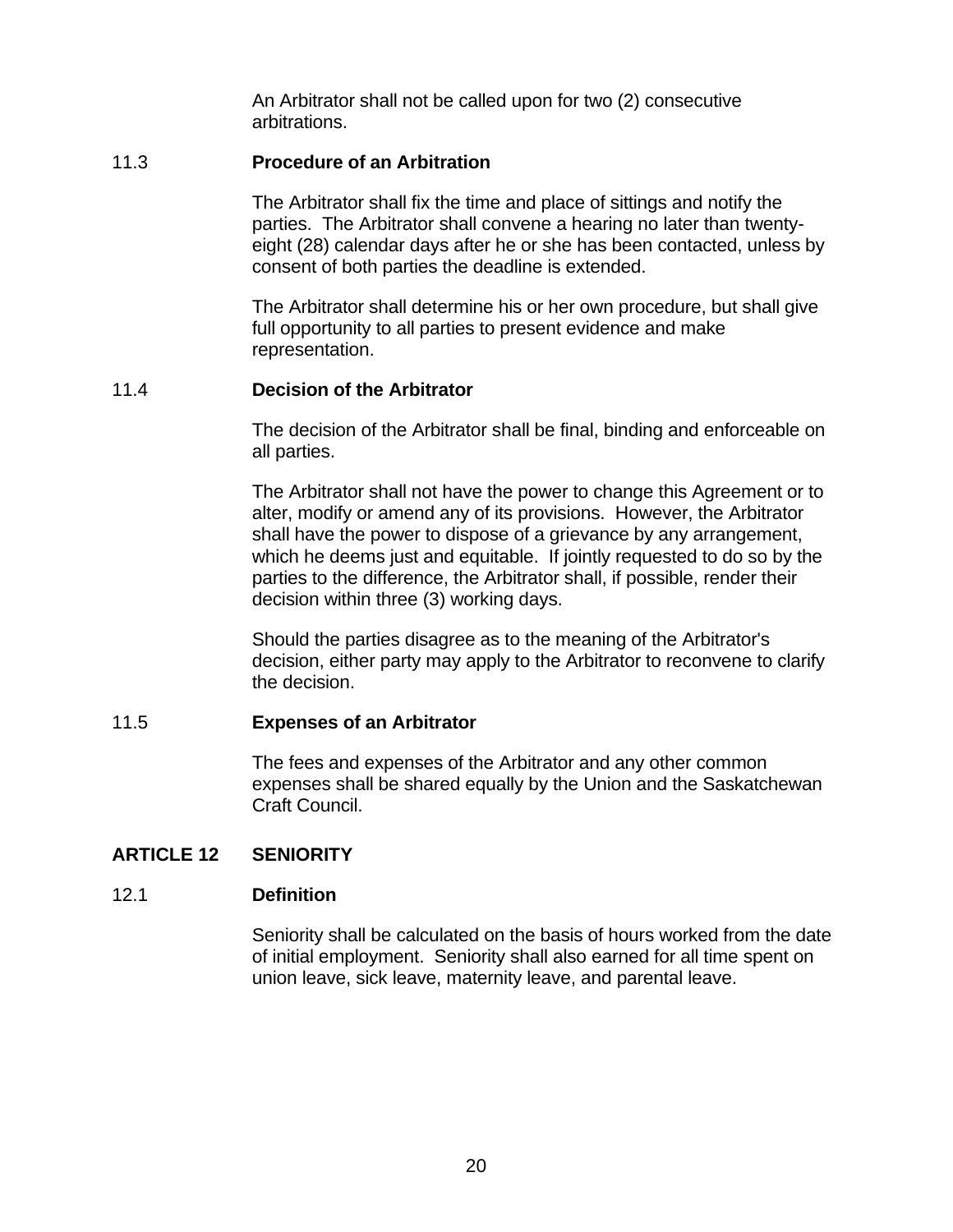# <span id="page-26-0"></span>12.2 **Definition for Employees in Service Prior to March 1, 2008**

Seniority for employees in service prior to March 1, 2008 shall be as per the Collective Bargaining Agreement March 1, 2007 – February 28, 2010.

#### <span id="page-26-1"></span>12.3 **Seniority on Leave of Absence**

All employees shall continue to accumulate seniority on any authorized definite leave of absence.

#### <span id="page-26-2"></span>12.4 **Seniority Lists**

The Employer shall maintain a seniority list of all employees showing the date when each employee entered the service of the Employer. Such lists shall be sent to the Union in January of each year and remain posted on the bulletin board for the balance of the year.

#### <span id="page-26-3"></span>12.5 **Loss of Seniority**

Seniority shall be broken for the following reasons:

- a) Dismissal for cause and not reinstated.
- b) Resignation in writing.
- c) Lay off for a period longer than two (2) years.
- d) Failure to return to work immediately following the completion of a leave of absence or within five (5) days notification by the Employer to return to work following a lay-off, unless, in either case the employee can show a justifiable reason for failure to report to work.

### <span id="page-26-5"></span><span id="page-26-4"></span>**ARTICLE 13 HOURS OF WORK**

#### 13.1 **Hours of Work:**

The hours of work shall be assigned by the Executive Director. Any hours worked over forty (40) hours per week shall be considered overtime.

#### <span id="page-26-6"></span>13.2 **Regularly Scheduled Hours for Staff**

The Member Services Coordinator and Exhibition & Education Coordinator shall work thirty-five (35) hours per week averaged over a twenty-eight (28) day period. The Communications & Publications Coordinator shall work twenty-one (21) hours per week averaged over a twenty-eight (28) day period unless increased on a temporary basis as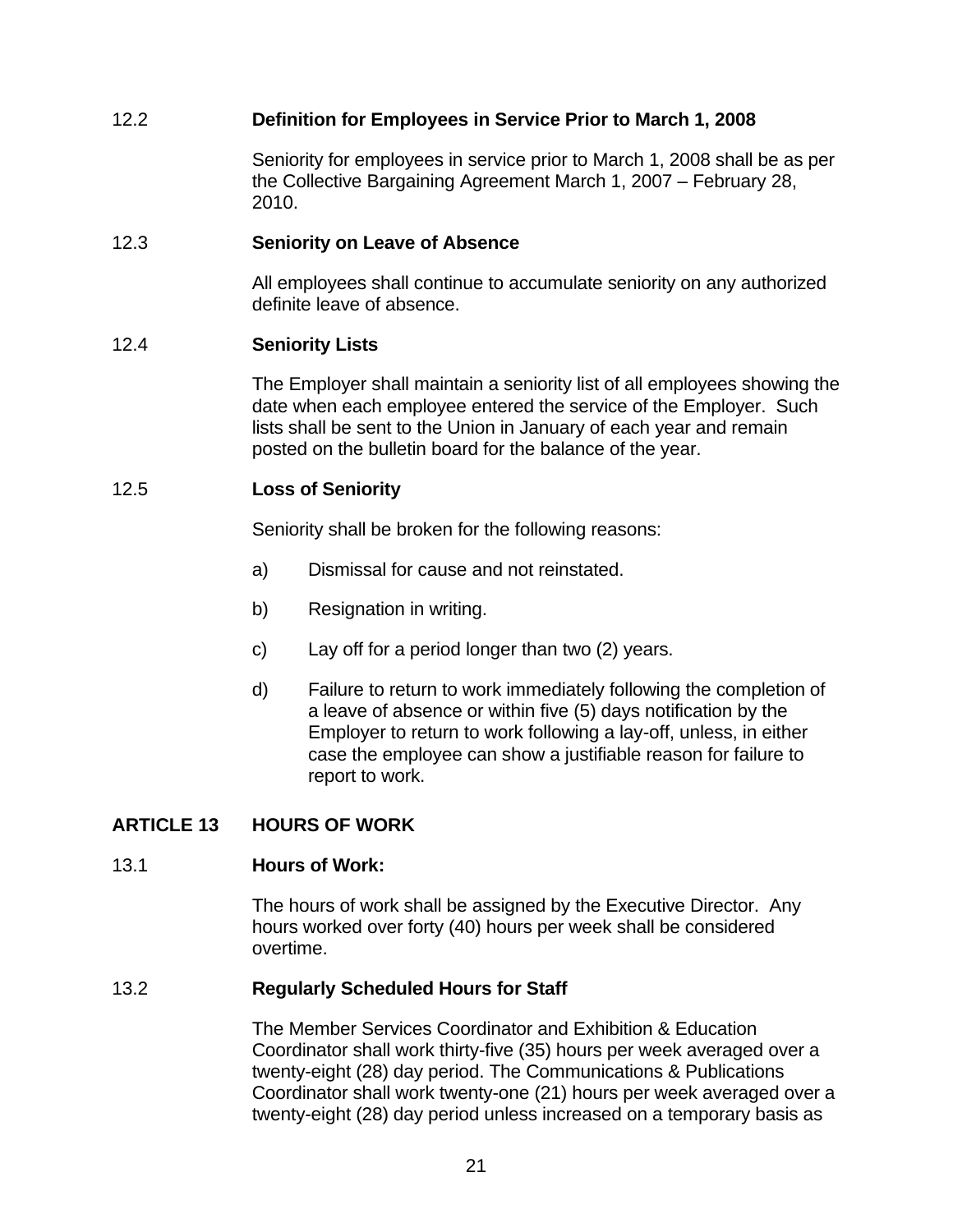|        | agreed by the staff member and Executive Director. The Accounting<br>Coordinator shall work twenty-eight (28) hours per week averaged over<br>a twenty-eight (28) day period unless increased or decreased on a<br>temporary basis as agreed by the staff member and Executive Director.                                                                                             |
|--------|--------------------------------------------------------------------------------------------------------------------------------------------------------------------------------------------------------------------------------------------------------------------------------------------------------------------------------------------------------------------------------------|
|        | All staff shall be paid one twenty-fourth (1/24) of the annual salary on the<br>15th of the month and end of month. If either of these days fall on a<br>weekend, or on a STAT holiday, they will be paid on the Friday prior to<br>these dates.                                                                                                                                     |
| 13.3   | Regularly Scheduled Hours for the Boutique & Administration<br>Coordinator                                                                                                                                                                                                                                                                                                           |
|        | The Boutique & Administration Coordinator shall work a normal work<br>week of thirty-five (35) minimum hours per week averaged over a<br>twenty-eight (28) day period.                                                                                                                                                                                                               |
|        | The daily start and stop times shall be assigned by the Executive<br>Director and once set shall not be changed unless two (2) weeks' notice<br>is given by the Executive Director or by mutual agreement between the<br>employee and the Executive Director.                                                                                                                        |
|        | * The employee in this position currently will be red-circled at the forty<br>hours per week. This new language will take effect when the position<br>becomes vacant.                                                                                                                                                                                                                |
| 13.4   | In developing normal schedules for staff, the parties recognize<br>management's requirement to maintain efficient and accessible<br>operations. Subject to this imperative, management recognizes the<br>principle that flexibility in scheduling work hours is beneficial to both the<br>Saskatchewan Craft Council and its employees.                                              |
| 13.4.1 | Staff will consult with Executive Director to establish a work schedule<br>that best meets the needs of the Saskatchewan Craft Council and the<br>individual.                                                                                                                                                                                                                        |
| 13.4.2 | If either party desires a permanent change to these agreed-upon normal<br>hours of work, one month's notice shall be provided before any change<br>is made. All permanent changes to hours of work need to be authorized<br>by the Executive Director following consultation with the affected<br>employee. Shorter notice of changes required will be allowed by mutual<br>consent. |
| 13.4.3 | Temporary changes in scheduled hours lasting less than twenty-eight<br>(28) days including assigned additional hours may be assigned by the<br>Executive Director with provision of fourteen (14) days' notice. Any<br>inel become elect he metal the encomposition her ultrante (no quite                                                                                           |

additional hours shall be paid the appropriate hourly rate (regular time or premium time, depending on the number of hours worked). Employees who choose to take time off in lieu shall arrange to take such time off by mutual agreement.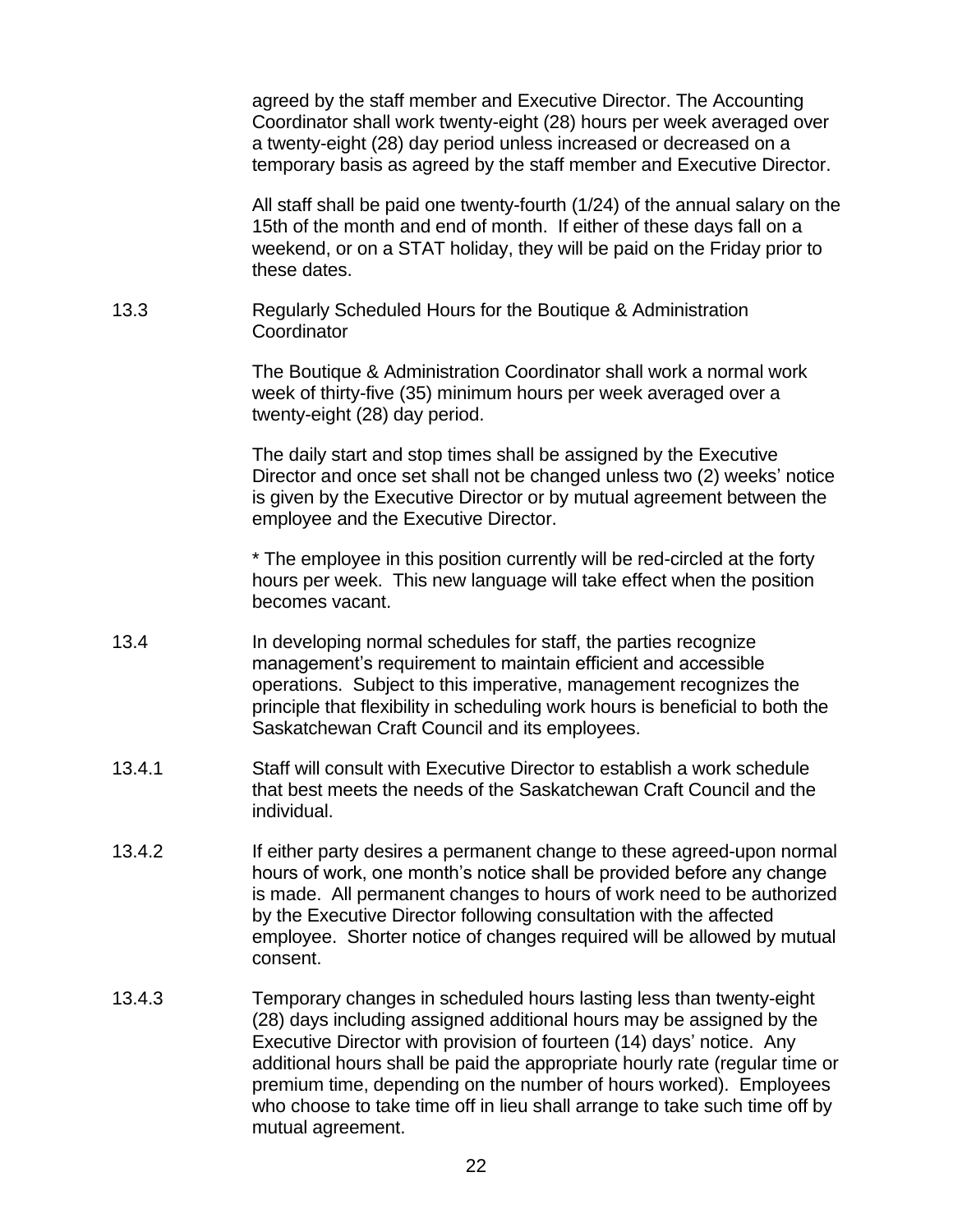- 13.4.4 Every effort shall be made to use time in lieu by the end of the fiscal year in which it is earned. If there is unused time in lieu accumulated at the end of the year, the employee shall be paid out for all hours at the appropriate rate unless there is a mutual written agreement to carry over these hours into the next fiscal year. Such an agreement will indicate the date by which the employee intends to use the accumulated time.
- 13.4.5 Every employee shall submit a record of hours worked and leave taken to the Financial Officer by the end of the first working day following the end of the pay period. This reporting shall be done on a form approved by the Financial Officer.

### <span id="page-28-0"></span>13.5 **Days of Rest**

The Employer recognizes that normal days of rest are Saturday and Sunday, except for Gallery Attendants. Work on Saturday and Sunday will be the exception rather than the rule.

# <span id="page-28-1"></span>**ARTICLE 14 OVERTIME**

## <span id="page-28-2"></span>14.1 **Compensation for Overtime Hours**

The overtime as defined in Article 13.1 shall be paid at time and one half (1 1/2) or, at the employee's discretion, shall be expended as time in lieu at premium rates.

### <span id="page-28-3"></span>14.2 **Voluntary Overtime**

All overtime shall be considered voluntary except when necessary to deal with an urgent situation threatening the integrity of Saskatchewan Craft Council property or the financial viability of the Saskatchewan Craft Council. All overtime, must be approved by the Executive Director in advance except when dealing with an emergency situation that threatens the physical assets of the Saskatchewan Craft Council.

### <span id="page-28-4"></span>14.3 **Call Back**

Employees who must leave the home to work outside their regular working hours shall be paid at a minimum of two (2) hours at overtime rates.

### <span id="page-28-5"></span>14.4 **Employee Overtime Expenses**

Costs incurred as a result of working overtime, may be reimbursed, at the discretion of the Executive Director.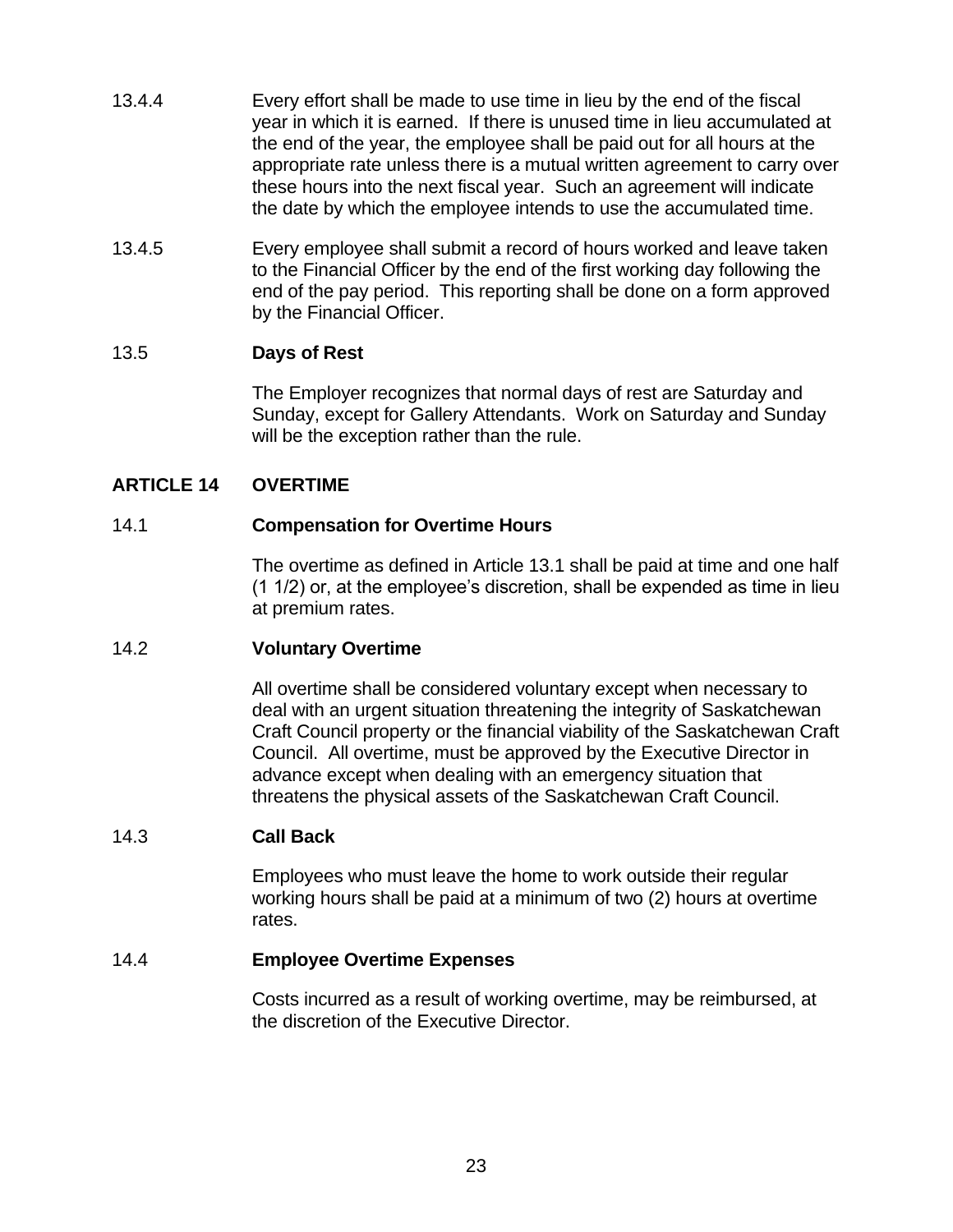# <span id="page-29-0"></span>**ARTICLE 15 PAY ADMINISTRATION**

#### <span id="page-29-1"></span>15.1 **Appendix A**

The wage schedule covering employees occupying position in the classification plan shall be set out in Appendix A, forming part of this Agreement.

#### <span id="page-29-2"></span>15.2 **Equal Pay**

All employees will receive wages according to Appendix A and as per the Equal Pay provision of the Saskatchewan Employment Act.

#### <span id="page-29-3"></span>15.3 **Salary Increments**

Salaries will be as per Appendix A.

Employees working less than full time shall receive an increment after each 1820 hours worked or credited as worked, until they reach the top of their pay band.

Employees on Staff as of Dec 1, 2018 who are working less than full time shall be credited with enough hours on the scale to maintain their current wage and will move to the next increment after working 1820 hours since the receipt of their last increment.

### <span id="page-29-4"></span>15.4 **Hiring Rates**

The hiring rates of pay for new employees shall be at the minimum of the appropriate range as outlined in Appendix A, except where there is agreement between the Employer and the Union to hire above the minimum.

# <span id="page-29-5"></span>15.5 **Pay Days**

Employees shall be paid twice monthly on the 15th of the month and the end of the month.

#### <span id="page-29-6"></span>15.6 **Expense Cheques**

The Employer shall reimburse any employee for all expenses incurred on behalf of the Employer. Expense cheques shall be issued within five (5) working days of the receipts being submitted unless otherwise agreed.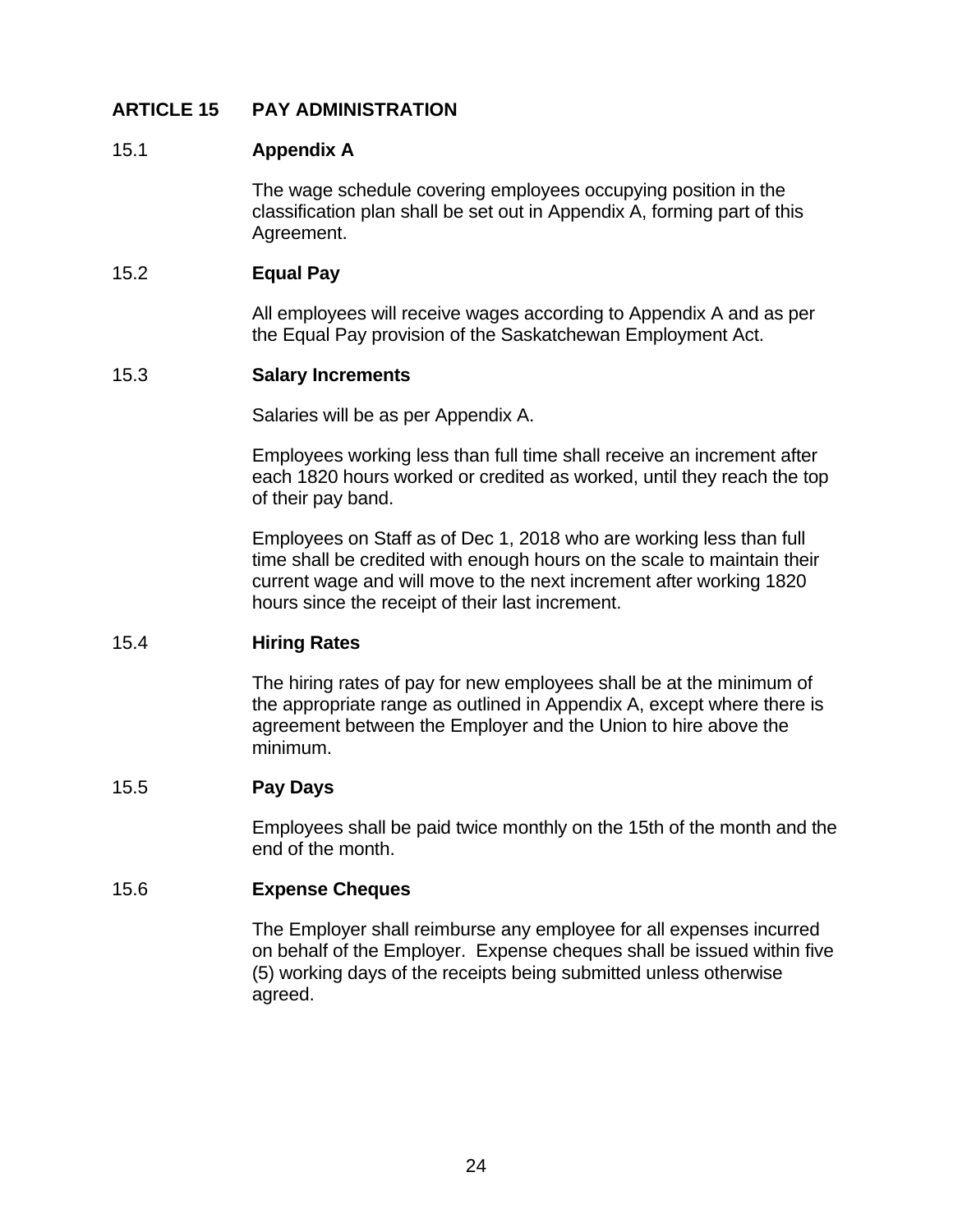## <span id="page-30-0"></span>15.7 **Petty Cash Advance**

Employees may request a petty cash advance which shall be approved by the Executive Director and the employee shall account for all advances.

### <span id="page-30-1"></span>15.8 **Statement of Earnings**

Every employee shall receive a statement attached to each cheque, showing the gross amount earned, itemized deductions and net amount payable.

### <span id="page-30-2"></span>15.9 **Changes in Pay Range**

When a higher pay range is assigned to a position, the employee shall move to the same step in the new range as held in the previous range.

#### <span id="page-30-3"></span>15.10 **Calculation of Sick Leave and Vacation**

The month that an employee commences employment shall be considered as a full month for the purposes of vacation and sick leave accumulations.

#### <span id="page-30-4"></span>15.11 **Temporary Assignment of Higher Duties**

An employee who is temporarily assigned duties of a higher paid position by the Executive Director, for more than two (2) consecutive days shall be paid at the start rate of the higher range, or receive a seven percent (7%) salary increase, whichever is higher. Higher duties means duties not normally assigned to the lower paid employee. To be eligible for TAHD assignment, recognition and payment, the lower paid employee must perform the assigned duties of a TAHD position as a percentage portion of the workload, the percentage which shall be as mutually agreed upon between the parties, using a threshold of twenty percent (20%) of higher duties as general guidelines to qualify, for the time periods involved, and shall apply to in-scope as well as out-ofscope assignments. This salary adjustment shall be effective on the third day of the assignment until the last day of the assignment.

#### <span id="page-30-5"></span>15.12 **Temporary Reclassification**

Any TAHD assignment exceeding seventy percent (70%) of higherclassified assigned duties as a portion of the workload shall be considered a temporary reclassification to the higher position.

The parties shall mutually agree upon the time periods and duties involved in the assignment.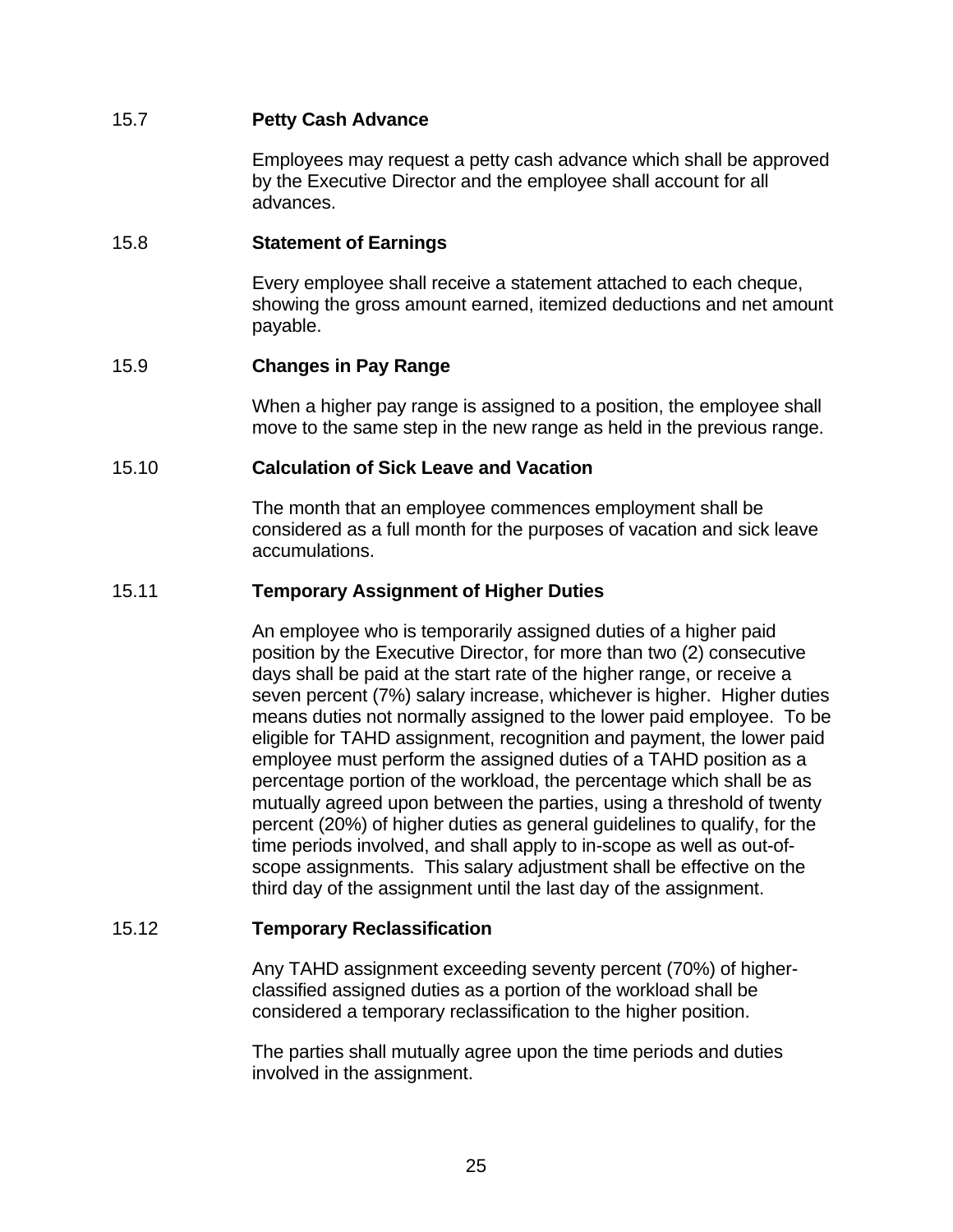Benefits of this Agreement will continue to be administered in accordance with the employee's permanent position except that the hours of work will be governed by the temporary reclassified position, whether in- or out-of-scope.

Upon conclusion of the temporary reclassification, the employee shall revert to their former position

# <span id="page-31-0"></span>**ARTICLE 16 EMPLOYEE BENEFITS**

#### <span id="page-31-1"></span>16.1 **Pro-rated Benefits**

All benefits of this Agreement shall, unless otherwise specified, accrue on a pro rata basis to employees who work less than full time. The benefits contained in this Agreement are based on the normal approved work schedule for the full time position (i.e. Admin Assistant a thirty-five (35) hour work week. Time spent on short-term disability shall be considered time worked for the purposes of this section. An employee who works less than fifteen (15) hours per week is not entitled to group benefits.

#### <span id="page-31-2"></span>16.2 **Workers' Compensation Supplement**

An employee who has a claim with the Workers' Compensation Board, shall receive reimbursement from the Workers' Compensation Board. Employees on Workers' Compensation shall be considered to be on Definite Leave and benefits will continue to accrue as per Article 20.1. Providing the employee continues to pay the one-third (1/3) share of the Group Insurance plan, the Employer will continue to contribute the twothirds (2/3) share.

#### <span id="page-31-3"></span>16.3 **Group Insurance Plan**

All permanent employees who work fifteen (15) hours or more per week are entitled to the benefits of the Group Insurance Plan as provided by the SaskCulture Inc. The Employer shall contribute two thirds (2/3) the total premium; the employee shall contribute one third (1/3).

#### <span id="page-31-4"></span>16.4 **Group RSP**

Effective March 1, 2009, the Employer agrees to make, on behalf of each employee, contributions towards the Royal Bank of Canada Group RSP #4223 equivalent to five percent (5%) of gross salary in each pay period.

Employees shall have a deduction in each pay period equal to the amount the Employer contributed on their behalf.

Employees may choose to contribute more to their RSP at any time.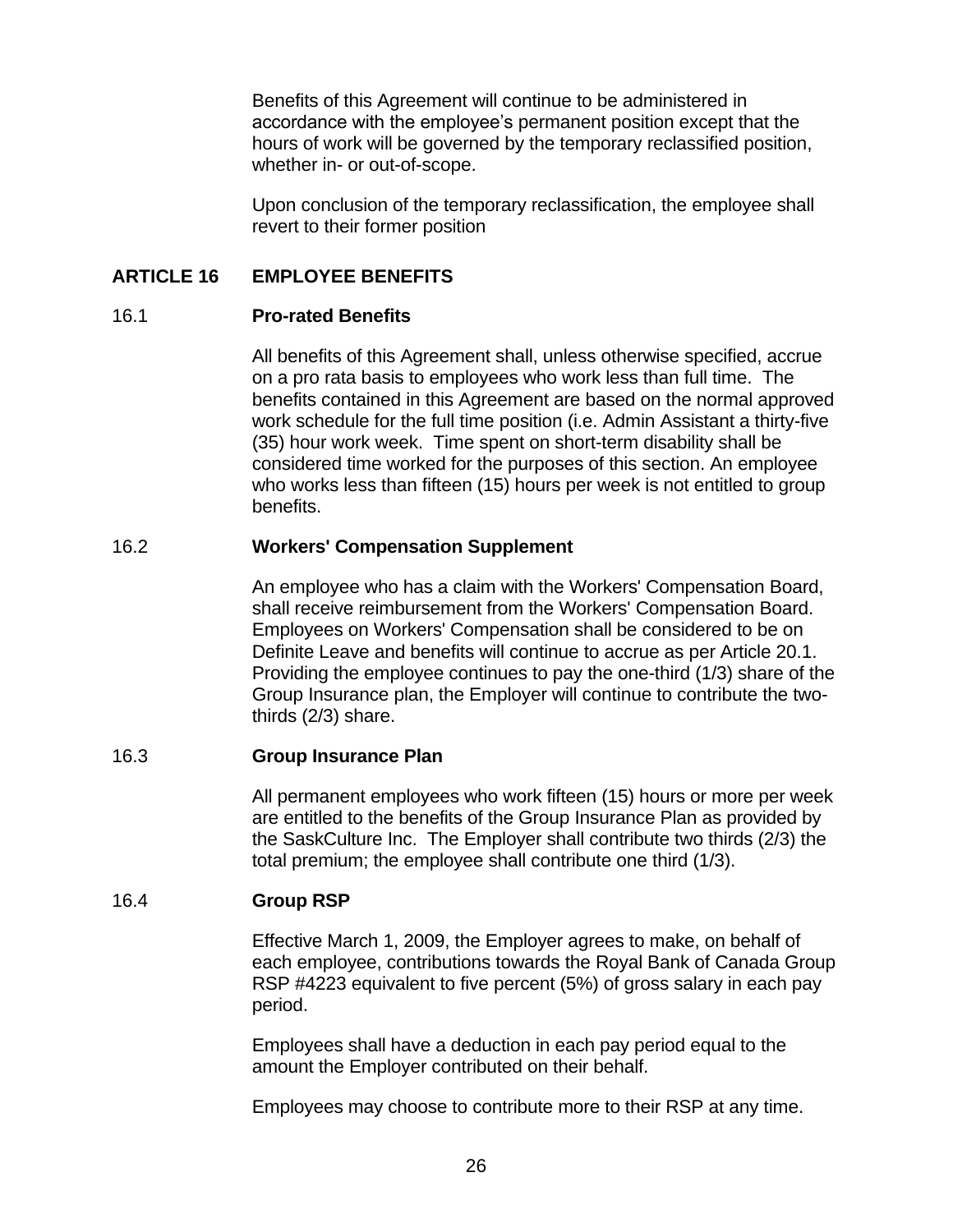# <span id="page-32-0"></span>**ARTICLE 17 TRAVEL AND ALLOWANCE**

#### <span id="page-32-1"></span>17.1 **Use of Employee Vehicle**

As a condition of employment, the Employer does not require employees to own an automobile. Subject to the approval of the Executive Director, the Employer shall, when necessary, provide transportation appropriate to the occasion.

17.2 When an employee is required to be away from Saskatoon in order to perform their assigned duties, mileage, meals, and accommodation shall be paid in accordance with the rates and policies established by the Public Service Commission of Saskatchewan for government workers covered by the SGEU/PSC Collective Agreement. The rates paid shall be those in effect at the time of travel.

### <span id="page-32-3"></span><span id="page-32-2"></span>**ARTICLE 18 DESIGNATED HOLIDAYS**

#### 18.1 **List of Holidays**

New Year's Day, Family Day, Good Friday, Easter Monday, Victoria Day, Canada Day, Saskatchewan Day, Labour Day, Thanksgiving Day, Remembrance Day, Christmas Day, Boxing Day and any other day proclaimed as a holiday by the Federal or Provincial Government.

Designated holidays shall be paid as per Saskatchewan Employment Act.

#### <span id="page-32-4"></span>18.2 **Working on a Holiday**

Employees who are required to work on a holiday shall be compensated at the rate of time and one half (1 1/2) in addition to their statutory holiday pay for all hours worked.

### <span id="page-32-6"></span><span id="page-32-5"></span>**ARTICLE 19 VACATION LEAVE**

#### 19.1 **Definitions**

Vacation Leave means annual vacation leave of absence with pay.

Continuous employment: For purposes of calculating vacation leave entitlement continuous employment shall be defined from the initial employment date until resignation or dismissal.

Vacation entitlement shall not accrue during lay off or unpaid education leave or personal leave if the leave is in excess of twenty-six (26) weeks.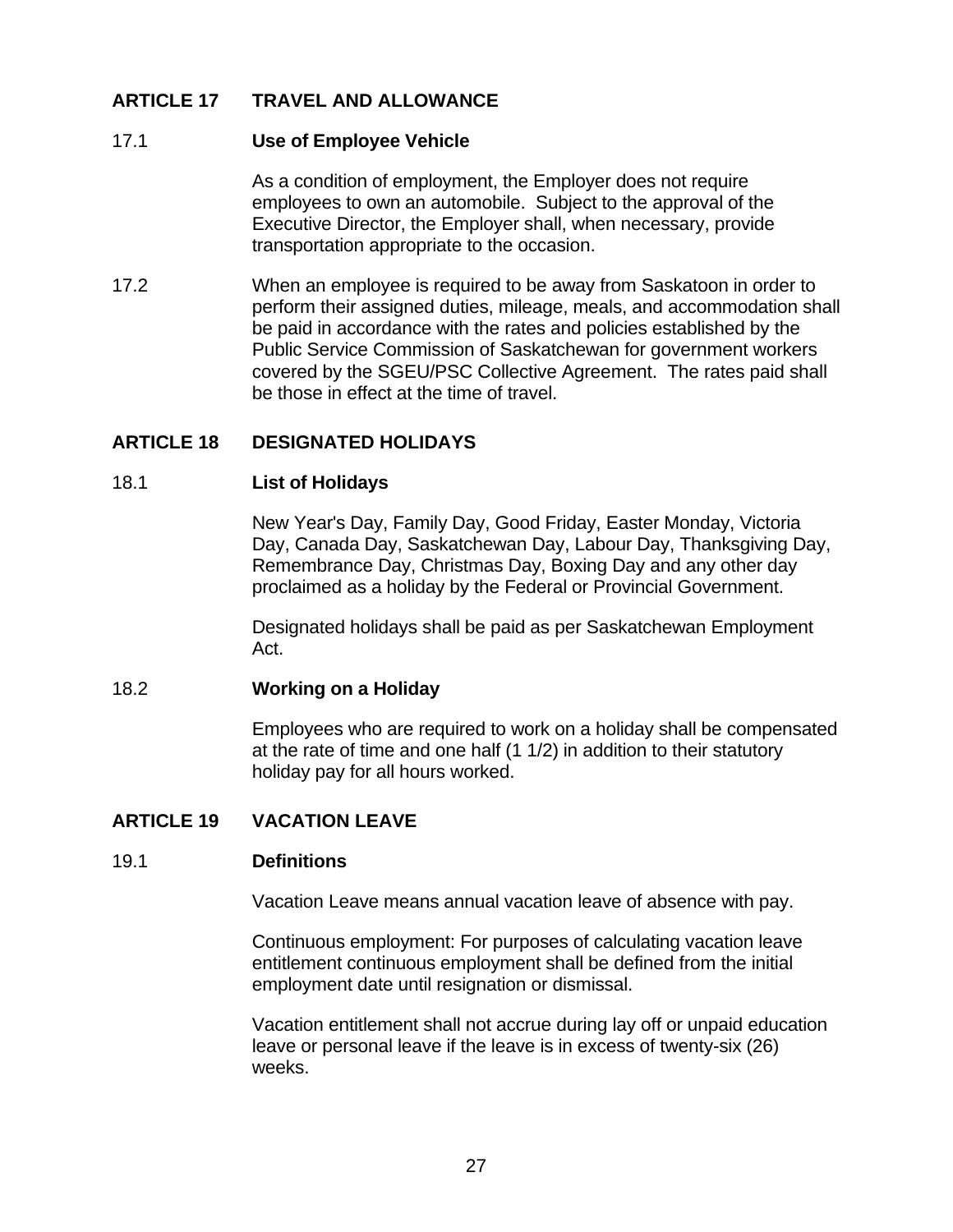## <span id="page-33-0"></span>19.2 **Annual Vacation**

Up to and including the fourth (4th) year of continuous employment, one and one quarter (1 1/4) working days per month. (Fifteen (15) working days per year).

During the fifth (5th) and subsequent years including the eighth (8th) year of continuous employment, one and two thirds (1 2/3) working days per month. (Twenty (20) working days per year.)

During the ninth (9th) and subsequent years of continuous employment, Two point zero eight four (2.084) working days per month. (Twenty five (25) working days per year).

During the fifteenth (15th) and subsequent years of continuous employment, two point five (2.5) working days per month. (Thirty (30) working days per year) commencing April 1, 2016.

### <span id="page-33-1"></span>19.3 **Long Service Vacation Bonus**

Those employees who have reached the milestone of fifteen (15) years' service with the Employer shall be rewarded, at the beginning of the next fiscal year, with a bonus of five (5) additional vacation days. This vacation shall be used within that fiscal year, and is not accumulative. Employees working less than full time hours shall receive a pro-rated benefit.

Employees reaching twenty (20), twenty-five (25), thirty (30), and thirtyfive (35) years' service shall be similarly offered a bonus.

### <span id="page-33-2"></span>19.4 **Carry Over Vacation**

The vacation entitlement contained herein shall be taken by all the employees annually, subject to the provision that the employees may make application to the Employer for carry-over of the entitlement to the following year. Carry-over of up to five (5) days shall be approved. Consideration shall be given for carry over in excess of five (5) days by the Executive Director.

### <span id="page-33-3"></span>19.5 **Vacation Pay on Termination**

An employee leaving the service of the Employer at any time in the vacation year before the employee has taken vacation shall be entitled to a proportionate payment of salary in lieu of such earned vacation.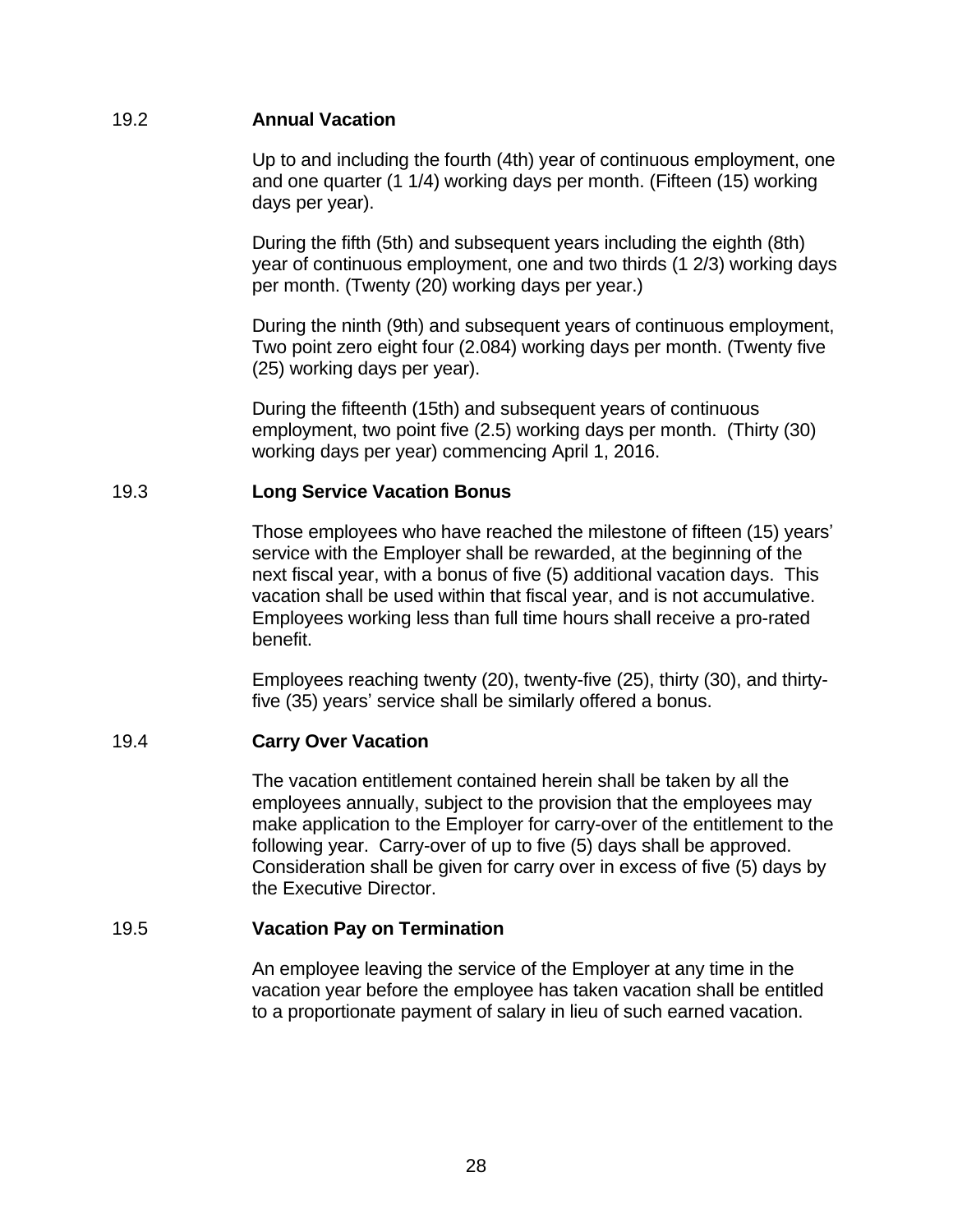### <span id="page-34-0"></span>19.6 **Unbroken Vacation**

An employee shall be entitled to receive their full vacation entitlement in an unbroken period, unless otherwise mutually agreed upon between the employee and the Employer.

An employee may take any accumulated time off in lieu in conjunction with their vacation leave upon approval from the Executive Director. Requests will be considered based upon operational requirements.

#### <span id="page-34-1"></span>19.7 **Vacation Schedules**

Approval of vacation leave shall be rotated to ensure equality regardless of seniority. Every attempt will be made to resolve conflicting schedules.

### <span id="page-34-2"></span>**ARTICLE 20 LEAVES OF ABSENCE**

#### <span id="page-34-3"></span>20.1 **Definitions**

There shall be two (2) types of leave: Definite and Indefinite.

Definite leave is defined as a leave of absence for a defined interval of up to one (1) year. The Employer shall not unreasonably withhold approval. Sick credits and benefits shall continue to accrue for the entire period with the exception of employee requested Education Leave and Personal Leave extending beyond ninety (90) days. Providing the employee continues to pay the one third (1/3) share of the Group Insurance Plan the Employer will continue to contribute the two-thirds (2/3) share of the Plan.

Definite leave includes: Maternity, Paternity, Sick Leave, Personal Leave, Education Leave, Pressing Necessity, and Bereavement, Workers' Compensation. With mutual agreement between the Employer and the Union, definite leave can be extended beyond one year. At the conclusion of Definite Leave an employee returns to his or her former or similar position.

An employee who needs to be off work for longer than one (1) year due to illness or injury shall move from definite leave to indefinite leave automatically.

Indefinite Leave is defined as a leave of absence for a period longer than one (1) year. Seniority, sick credits and benefits shall not accrue. At the conclusion of an Indefinite Leave, the employee is placed on a recall list in accordance with Article 8.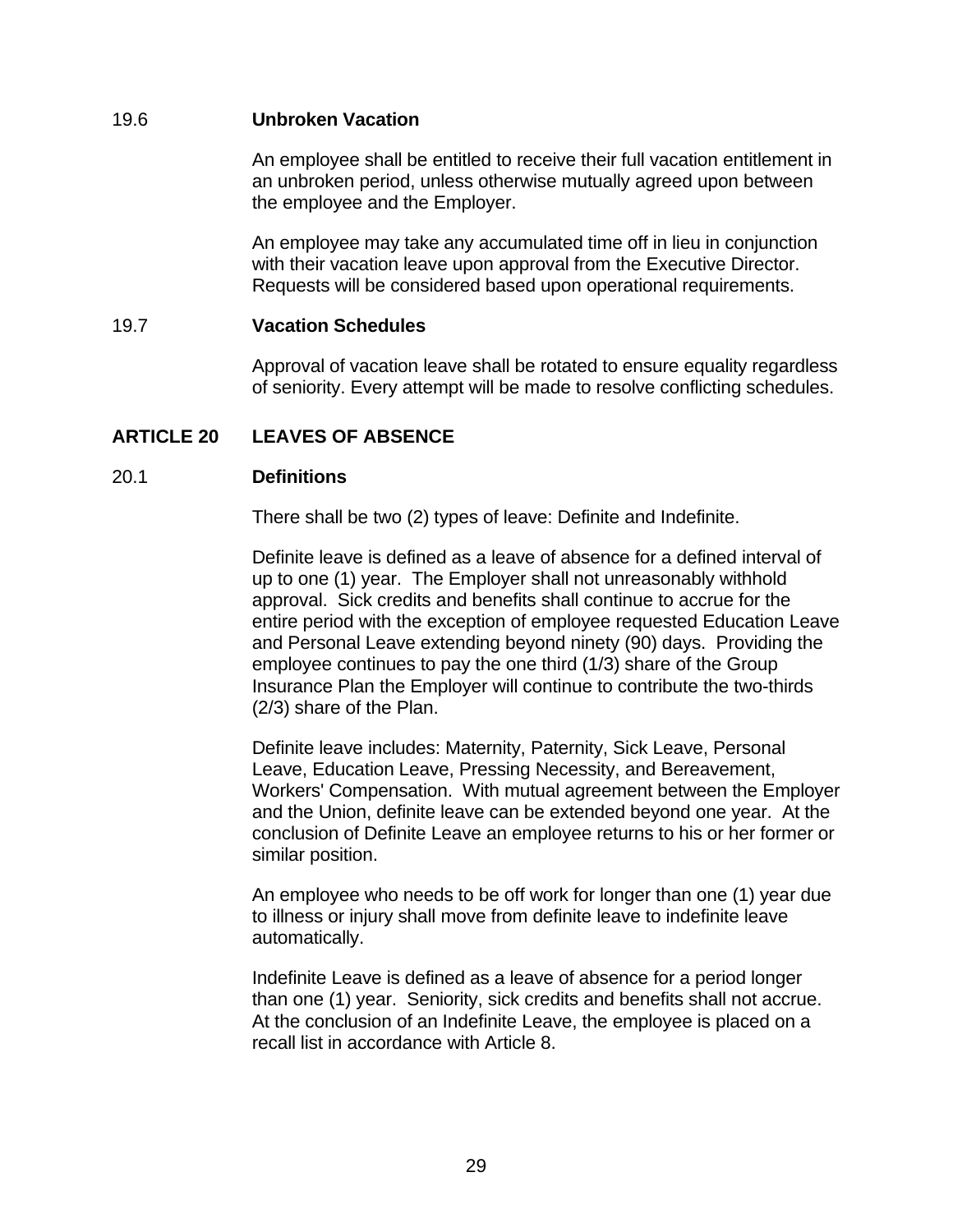# <span id="page-35-0"></span>20.2 **Notice of Leave**

For all leaves of absence, notice in writing must be given at least one (1) month in advance where reasonably practical.

### <span id="page-35-1"></span>20.3 **Duration of Leave**

Consecutive Leaves shall not exceed one (1) year unless otherwise stated in this agreement, or unless mutually agreed between the Employer and the Union.

# <span id="page-35-2"></span>20.4 **Maternity Leave**

An employee who is currently employed and has been in the employment of her Employer for a total of at least twenty (20) weeks in the fifty-two (52) weeks immediately preceding the day on which the requested leave is to commence, shall be entitled to maternity leave consisting of a period not exceeding twelve (12) months, commencing at the time during the period of twelve (12) weeks immediately preceding the estimated date of birth. Such leave shall be granted providing the employee presents to the Employer a medical certificate confirming the pregnancy and showing the probable date of delivery.

- a) If the employee is required to leave work because of a pregnancy related illness, the employee's leave of absence shall be considered sick leave rather than maternity leave, and she shall be entitled to use accumulated sick leave benefits for the period of time she is ill up until the time when the requested maternity leave commences. A medical certificate must be provided.
- b) Maternity leave shall be for up to twelve (12) months as requested, except where in the opinion of a medical practitioner, the leave should be further extended.
- c) Such leave shall be granted with assurance that the employee shall resume employment in the same position at the current rate of pay.
- d) i) Where the employee's new-born child is born prematurely, or is born with, or contracts, a condition that requires its hospitalization within the period of maternity leave without pay, as set out above, maternity leave may be extended by a period equal to the period during which the child is hospitalized.
	- $ii)$  In any case described in subsection (d) i) set out above where the employee has preceded on maternity leave without pay and then returns to work during all or part of the period during which the employee's new-born child is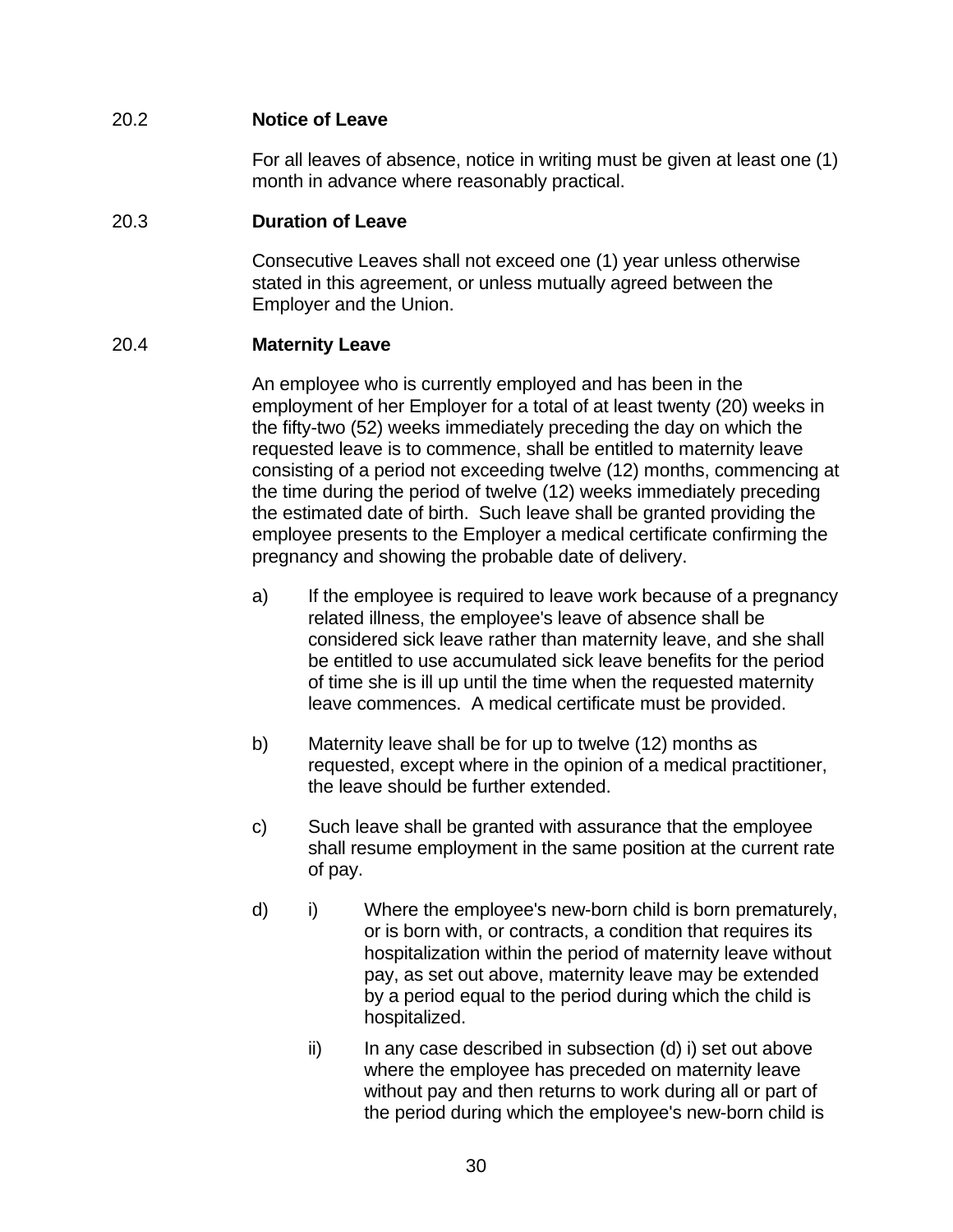hospitalized, she may resume the employee's maternity leave without pay when the child's hospitalization is over, and remain on maternity leave without pay to the extent provided for in subsection (d) i).

- iii) The extension described in subsection (d) i) or ii) shall end no later than fifty two (52) weeks after the birth of the child.
- e) If an employee has already initiated a maternity leave and subsequently becomes ill, she shall not be entitled to sick leave benefits for the duration of the leave.
- f) Additional nurturing leave of up to one (1) year without pay, beyond maternity leave, may be granted for health reasons providing a medical certificate is provided and shall be considered an extended Definite Leave.
- g) The employee must give the Employer fourteen (14) days written notice of her intention to return to work.
- h) If requested by an employee eligible for maternity leave, the Employer will supplement the amount of the Employment Insurance Maternity Benefit with the difference between the Benefit and the employee's regular salary. The amount of the supplement will be deducted from the employee's sick leave bank and continue until the sick leave bank is exhausted or the E.I. Maternity Benefit is exhausted whichever occurs first. The Employer will register this S.U.B. Plan with the local Office of Employment Canada.

### <span id="page-36-0"></span>20.5 **Parental or Adoption Leave**

In the event of the birth or adoption of a child, an employee who has completed twenty (20) cumulative weeks of employment shall be entitled to a maximum of one (1) year parental leave without pay. The leave may be taken in any combination before or after the birth or adoption of the child.

The employee must give the Employer fourteen (14) days written notice of his/her intention to return to work.

For temporary employees, the period of leave of absence shall not extend beyond the employee's scheduled date of termination.

#### <span id="page-36-1"></span>20.6 **No Discipline**

The Employer shall not dismiss or lay off an employee solely because he or she has applied for Maternity, Paternity or Adoption Leave in accordance with this Article.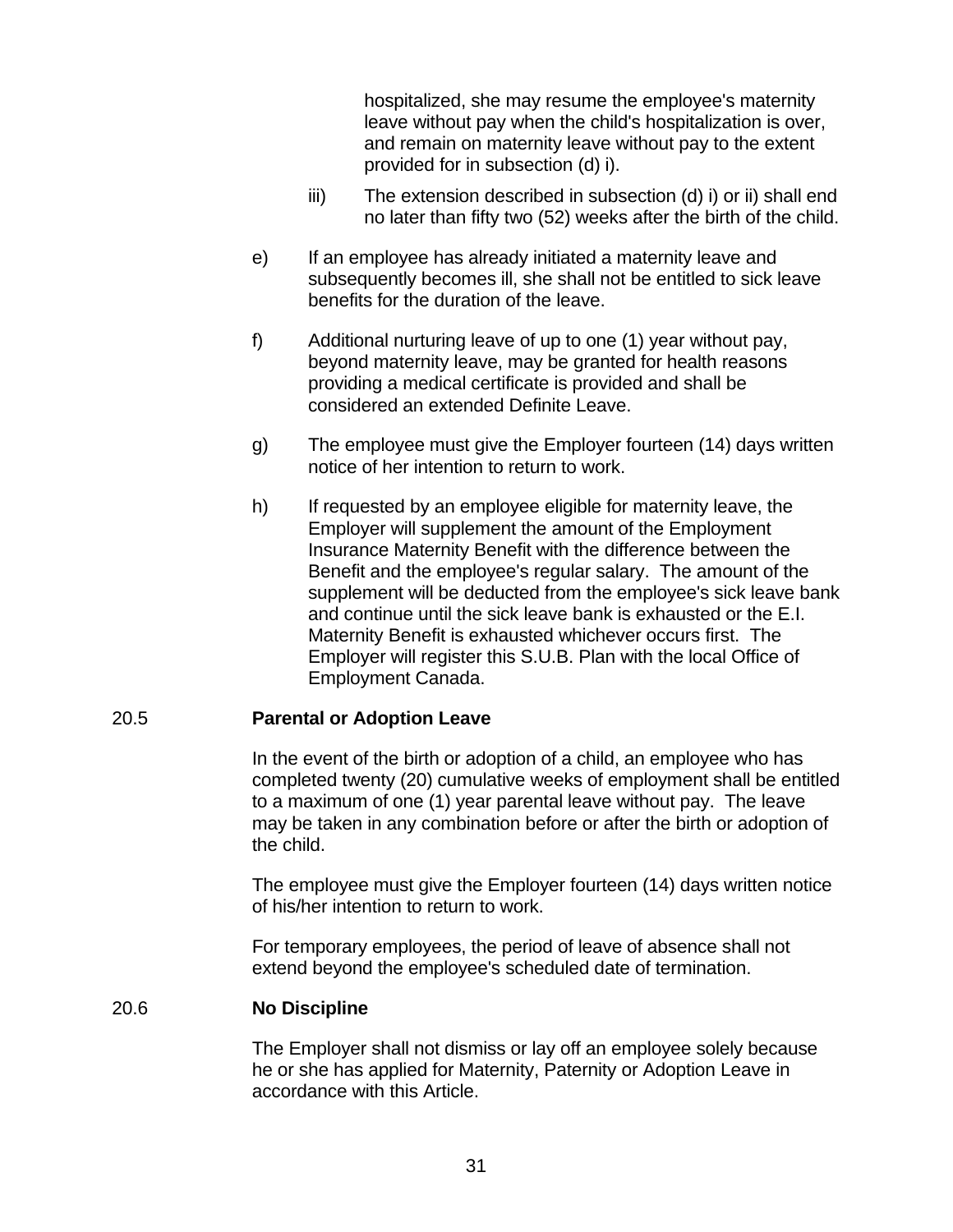## <span id="page-37-0"></span>20.7 **Paid Educational Leave**

Education leave requested by the Employer for the employee will be considered working time and course costs will be paid by the Employer.

#### <span id="page-37-1"></span>20.8 **Unpaid Education Leave**

The employee may receive unpaid education leave for up to one (1) year providing satisfactory arrangements can be made by the Executive Director in consultation with the employee for the performance of the employee's work.

#### <span id="page-37-2"></span>20.9 **Extended Education Leave**

Education leave may be extended up to a total of one hundred and four (104) weeks.

Seniority and benefits shall be maintained, but not accrued during the period of the extension.

An employee on an extended educational leave shall be placed on the re-employment list according to Article 8.4. Such extended education leave shall be considered an indefinite leave.

#### <span id="page-37-3"></span>20.10 **Bereavement Leave**

Up to three (3) days bereavement leave with pay shall be granted to an employee for the death of an immediate family member. An additional two (2) days without pay may be taken. Additional leave with pay may be granted under extenuating circumstances.

### <span id="page-37-4"></span>20.11 **Pressing Necessity**

Time off work with pay shall be granted to an employee for pressing personal reasons at the discretion of the Executive Director.

#### <span id="page-37-5"></span>20.12 **Christmas Leave**

Employees may be allowed to take unpaid leave for the working days from Christmas Eve to New Years' Day inclusive providing operations of the Saskatchewan Craft Council are not affected.

#### <span id="page-37-6"></span>20.13 **Personal Leave**

An employee may receive a definite leave of absence for any reasonable personal reason, provided satisfactory arrangements can be made for the performance of the employee's work.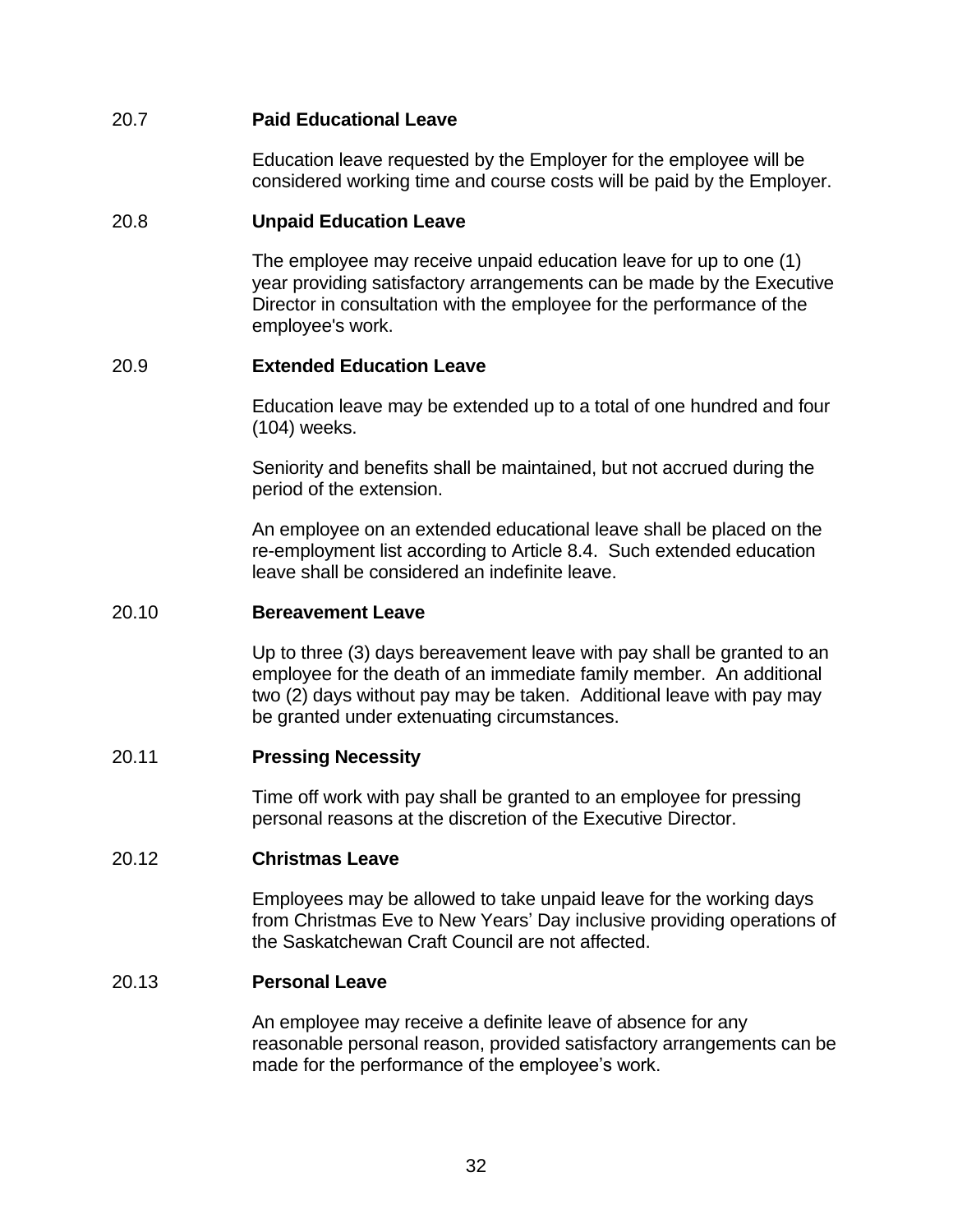# <span id="page-38-0"></span>**ARTICLE 21 SICK LEAVE**

### <span id="page-38-1"></span>21.1 **Definition**

Sick leave means the period of time an employee is entitled to be absent from work by virtue of being mentally or physically disabled, or because of an accident for which compensation is not payable under The Workers' Compensation Act. Sick Leave may be definite or indefinite leave.

#### <span id="page-38-2"></span>21.2 **Accrual of Sick Leave**

Sick leave credits shall accumulate from the date of employment on the basis of one and one-quarter (1 1/4) working days per month earned on the basis of the normal scheduled full-time hours for the classification. Sick Leave credits shall be earned on a pro-rated basis for all employees working less than full-time. Accumulated sick leave credits are not transferable from one employee to another. Accumulation shall be to a maximum of three hundred and sixty (360) hours for each employee earned on the basis of full time work and pro-rated for each employee working less than full time.

Any employee who has accumulated more than the maximum allowable sick leave credits as of the date of signing of this Agreement shall retain those credits but shall not accumulate additional credits until such time as their unused accumulated sick leave credits falls below the maximum allowable hours. At such time they again shall begin to accumulate sick leave credits to the appropriate maximum allowed based upon their prorated hours of work.

Sick leave credits may be used to top-up Short-Term Disability benefits to the point of full salary until the time as such available sick leave credits are exhausted. At that time, the employee may apply to use available unused T-I-L time or Vacation Leave credits for top-up, subject to the Employer's approval.

#### <span id="page-38-3"></span>21.3 **Accumulation of Annual Paid Sick Leave**

The unused portion of an employee's sick leave shall accrue for the employee's future use.

### <span id="page-38-4"></span>21.4 **Request for Medical Certificates**

In the event of an illness, the Employer reserves the right to request the employee provide a medical certificate confirming such illness. In all such cases the Employer shall pay the cost incurred by the employee in complying with the request.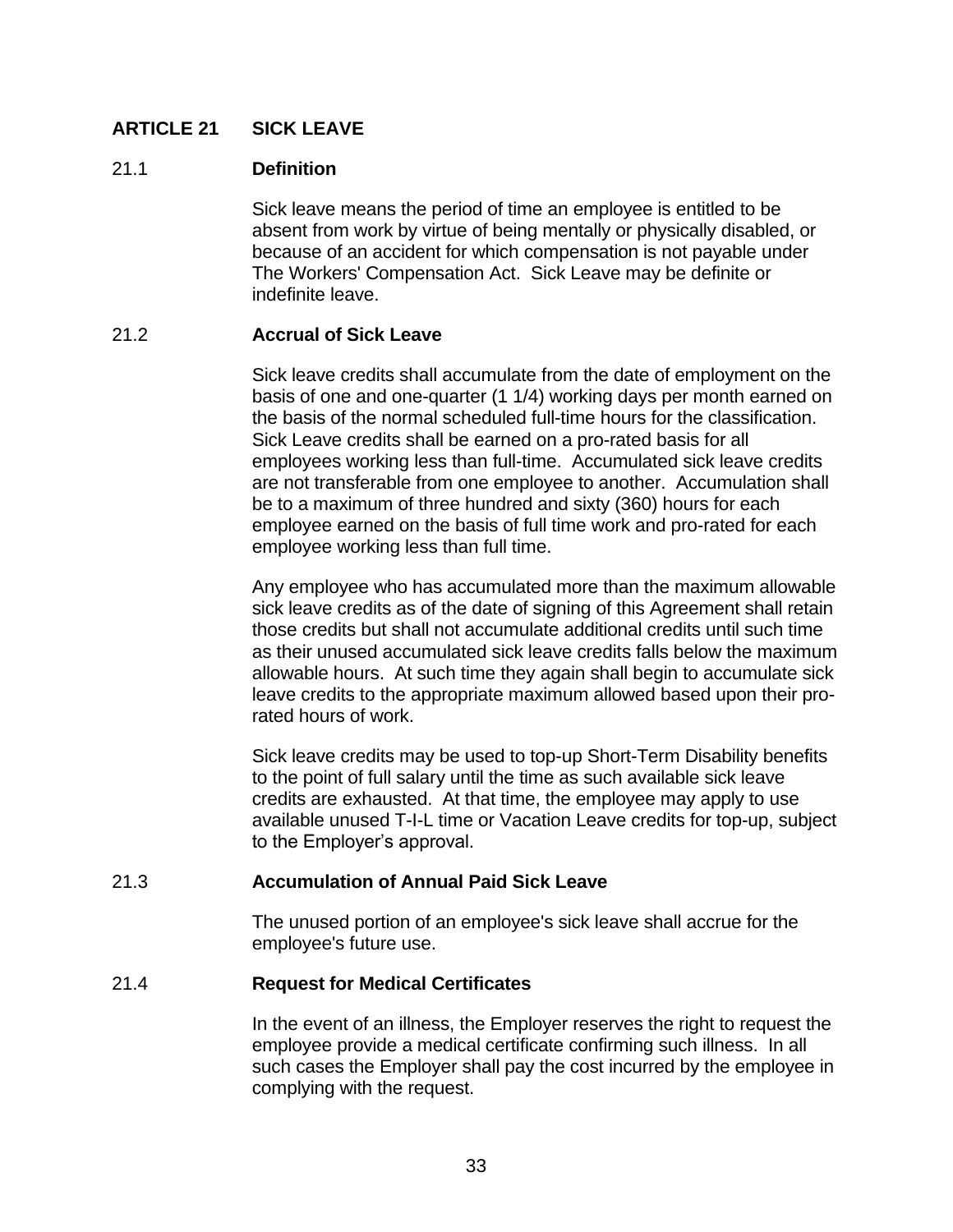# <span id="page-39-0"></span>21.5 **Deductions from Sick Leave**

If an employee is absent for sick leave on a normal working day, an appropriate deduction shall be made from accumulated sick leave credits.

## <span id="page-39-1"></span>21.6 **Sick Leave Credits**

When an employee is on Worker's Compensation or receiving disability payments, they shall accumulate sick leave credits according to Article 21.2.

An employee who is ill at the time an indefinite leave of absence without pay concludes, or at the time of recall to work following lay off, shall be entitled to claim use of accumulated sick leave credits for the duration of the illness to the maximum of ten (10) days.

### <span id="page-39-2"></span>21.7 **Sick Leave Records**

Records of an employee's accumulated sick leave credits shall be made available to that employee upon request.

# <span id="page-39-3"></span>**ARTICLE 22 SAFETY AND HEALTH**

22.1 The following does not limit access to rights and provisions under The Occupational Health & Safety Act.

# <span id="page-39-4"></span>22.2 **Safety Provisions**

The Employer shall make provisions for the safety and health of employees during hours of work. Employees shall endeavor to point out any health and safety hazards.

### <span id="page-39-5"></span>22.3 **Committee**

An Occupational Health and Safety Committee, consisting of one (1) employee and one (1) Employer representative, shall be established to meet and co-operate in resolving all unsafe hazardous or dangerous working conditions. This Committee shall meet as requested by either member of the Committee. Representatives of the Union shall suffer no loss of pay for attending such meetings.

### <span id="page-39-6"></span>22.4 **No Discipline**

No employee shall be disciplined for refusal to work on a job which is unsafe or to operate any equipment that is unsafe.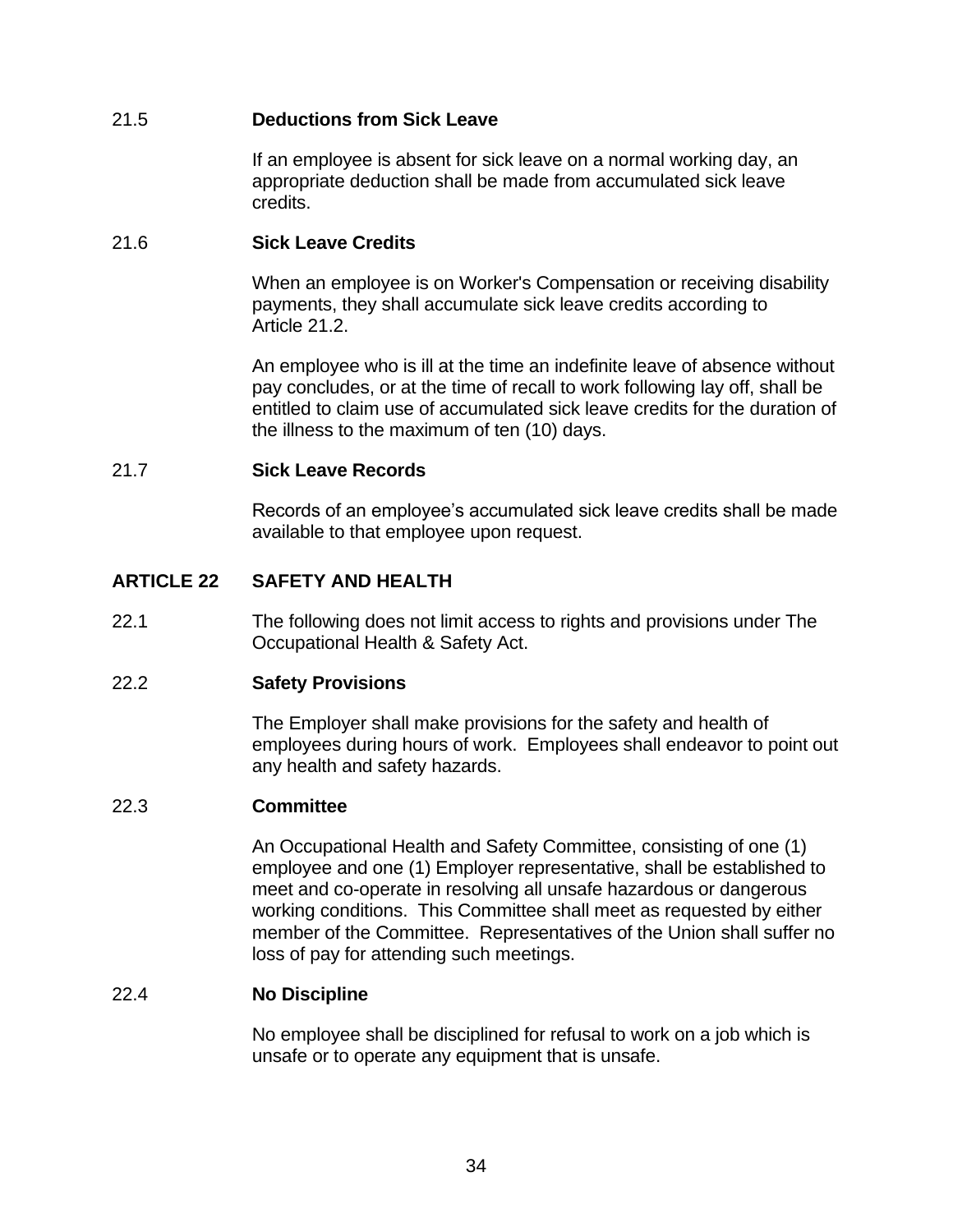# <span id="page-40-0"></span>22.5 **First Aid**

Adequate first aid supplies shall be made available in all worksites.

#### <span id="page-40-1"></span>22.6 **Recognition of Social Illness**

The Employer and the Union recognize that mental illness, alcoholism and drug abuse are health problems. Where necessary, sick leave benefits shall be granted for treatment on the same basis as now applied for other health problems. Employees whose partner or dependents is undertaking a rehabilitative program for alcoholism or drug abuse may apply for vacation time or leave of absence without pay to participate with the employee's partner in such rehabilitative program.

It is recognized by both the Employer and the Union that it is the personal responsibility of the individual to accept treatment. The acknowledgement of the above is not to be interpreted as constituting a waiver of management's responsibility to maintain discipline, or the right to take disciplinary measures within the framework of the Collective Bargaining Agreement.

### <span id="page-40-2"></span>22.7 **Non Smoking Workplace**

The Saskatchewan Craft Council workplace shall be a non-smoking workplace with the exception of a designated smoking area.

# <span id="page-40-3"></span>**ARTICLE 23 TECHNOLOGICAL CHANGE**

### <span id="page-40-4"></span>23.1 **Definition**

For the purposes of this Agreement, the term "change" shall be understood to mean technological changes introduced by the Board in the manner in which it carries out operations and services where such technological change or changes significantly affects the terms and conditions or security of employment of members of the bargaining unit or alters significantly the basis on which this Agreement was negotiated.

Such changes as anticipated above shall include the following where such change or changes significantly affects the terms and conditions or security of employment of members of the bargaining unit or alters significantly the basis on which this Agreement was negotiated:

- a) the introduction of equipment or material resulting in technological change differing in nature, type or quantity from that previously utilized;
- b) a change to the manner in which the Employer carries out its objectives and operations directly related to the introduction of equipment or material;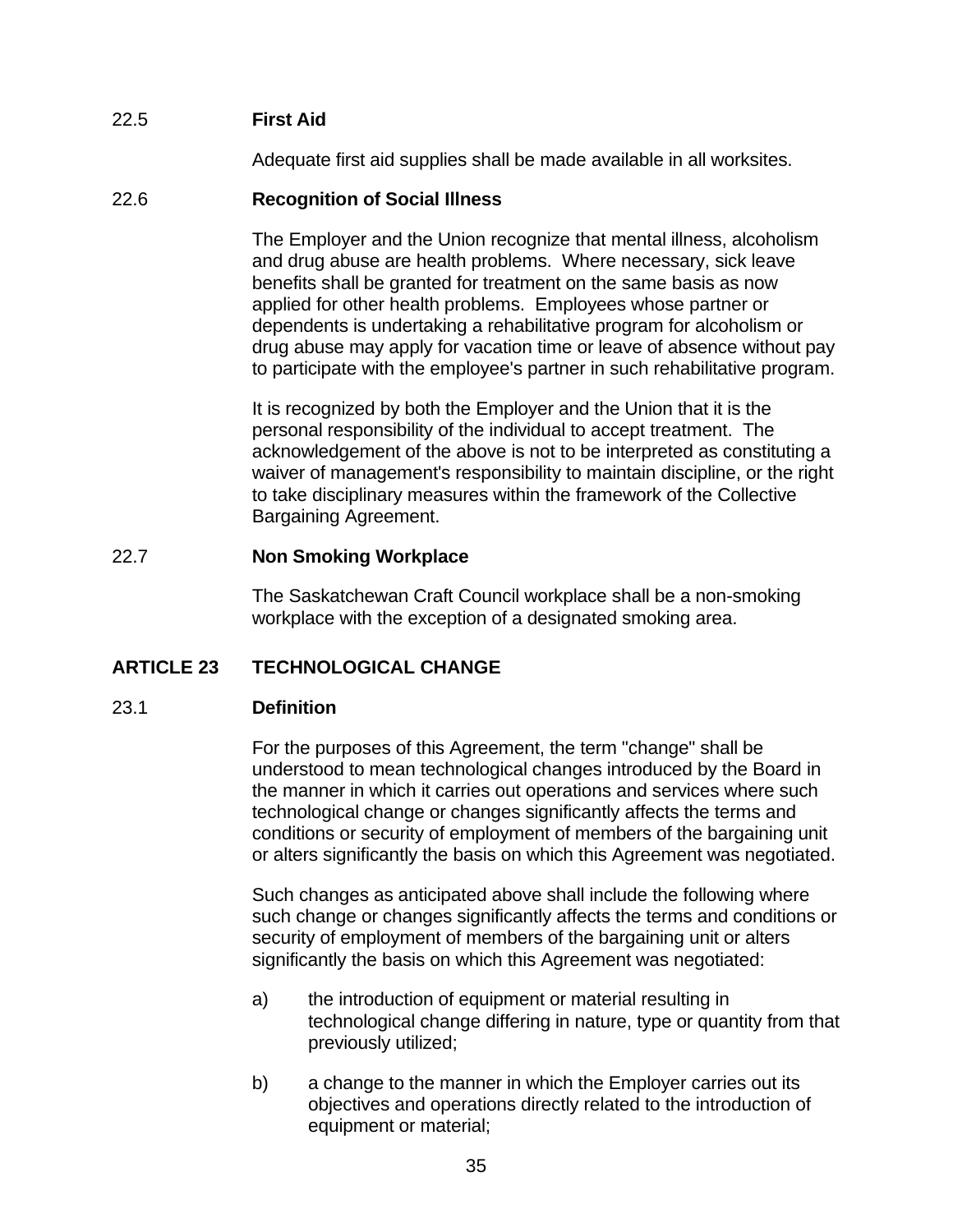c) any change in the location at which the Employer operates.

# <span id="page-41-0"></span>23.2 **Notice**

When the Board intends to introduce a technological change:

- a) the Employer agrees to notify the Union as far as possible in advance, and at least ninety (90) days prior to its intention and to update the information provided as new developments arise and modifications are made;
- b) the foregoing notwithstanding, the Employer shall provide the Union, at least ninety (90) days before the term in which an introduction of a technological change is intended, with a detailed description of the change it intends to carry out, disclosing all foreseeable effects and repercussions on employees.

# <span id="page-41-1"></span>23.3 **Data to be Provided**

The notice mentioned in Article 23.2 shall be given in writing and shall contain pertinent data, including:

- a) the nature of the change;
- b) the date on which the Board proposes to effect the change;
- c) the approximate number, type and location of employees likely to be affected by the change;
- d) the effects the change may be expected to have on the employees' working conditions and terms of employment;
- e) all other pertinent data relating to the anticipated effects on employees;
- f) draft changes and additions to the Collective Agreement.

### <span id="page-41-2"></span>23.4 **Notice to Functional Work Areas**

The notice mentioned in Articles 23.2 and 23.3 shall also be given to the employees to be affected.

### <span id="page-41-3"></span>23.5 **Consultations**

Where the Employer has notified the Union of its intention of introducing a technological change, the parties undertake to meet within the next thirty (30) days and to hold constructive and meaningful consultations in an effort to reach agreement on solutions to the problems arising from this intended change and on measures to be taken by the Employer to protect the employees from any adverse effects. The Employer and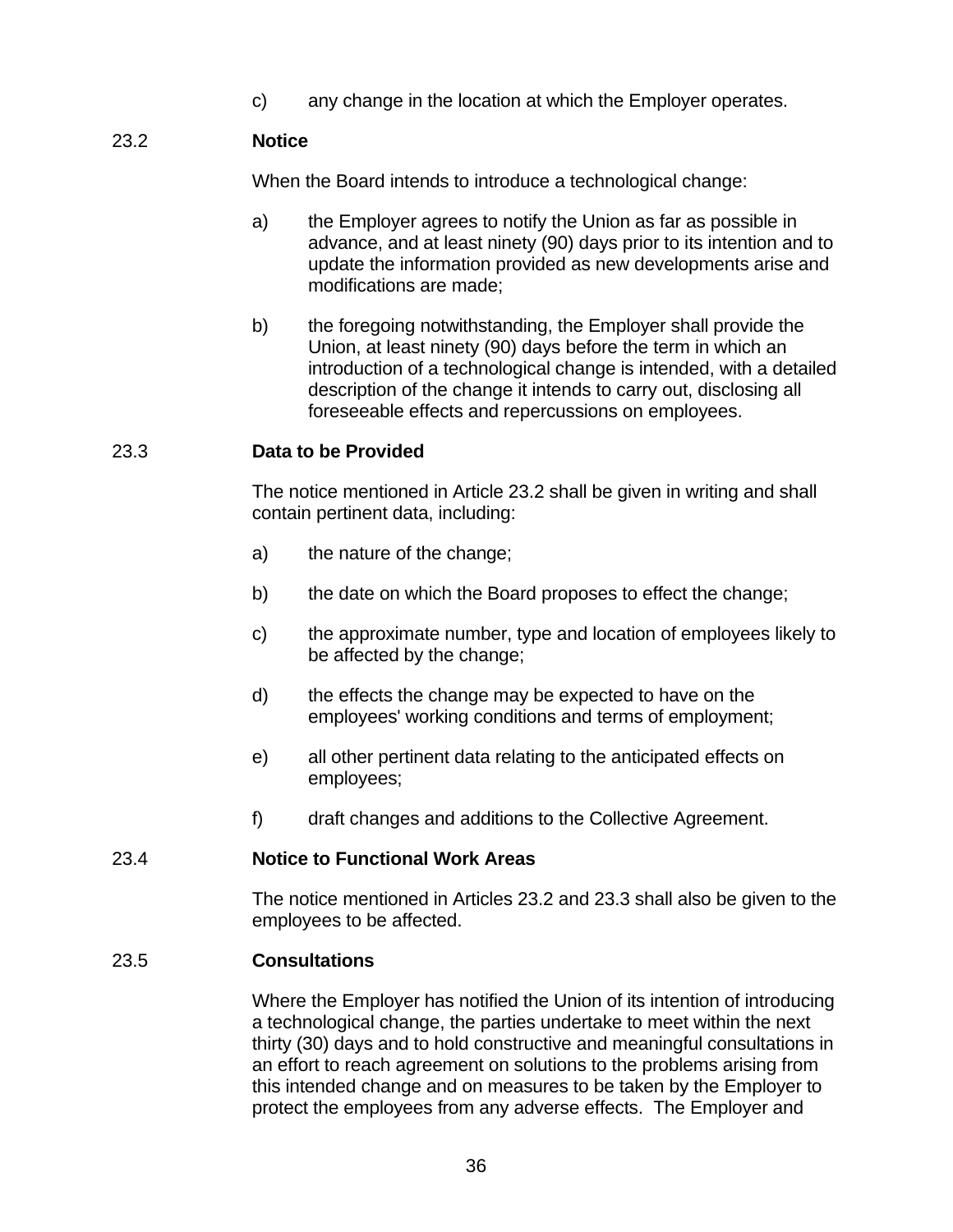Union agree to bargain in good faith on all aspects of the intended change.

Where the parties agree to appropriate solutions to the problems arising out of intended technological changes, the solutions shall be prepared as a Letter of Agreement between the parties and such Letters of Agreement shall have the same effect as the provisions of the existing Collective Agreement and shall be subject to the grievance procedure, up to and including arbitration.

### <span id="page-42-0"></span>23.6 **Failure to Agree**

Where the parties do not reach agreement within sixty (60) days after the date on which the Union has received notification from the Employer of its intention to introduce a technological change, and various matters, including compensation. In the event reduction of pay or benefits remain unresolved, the parties shall refer such matters to arbitration within twenty one (21) calendar days of failure to agree.

### <span id="page-42-1"></span>23.7 **Effect of Dispute Resolution on Introduction of Technological Change**

Technological change shall not be introduced by the Employer until the matter is resolved by agreement or arbitration.

### <span id="page-42-2"></span>**ARTICLE 24 JOB SECURITY**

### <span id="page-42-3"></span>24.1 **Present Conditions and Benefits**

All rights, benefits, privileges and working conditions which employees now enjoy, receive or possess, shall continue to be enjoyed and possessed insofar as they are not inconsistent with this Agreement, and may be modified as per Article 4.2.

### <span id="page-42-4"></span>24.2 **Agreement Subject to Applicable Laws**

All provisions of this Agreement are subject to any applicable laws now or hereafter effected.

#### <span id="page-42-5"></span>24.3 **Employer Amalgamation**

In the event the Employer merges or amalgamates with any other body, the Employer shall endeavor to ensure that the Agreement goes with the employees.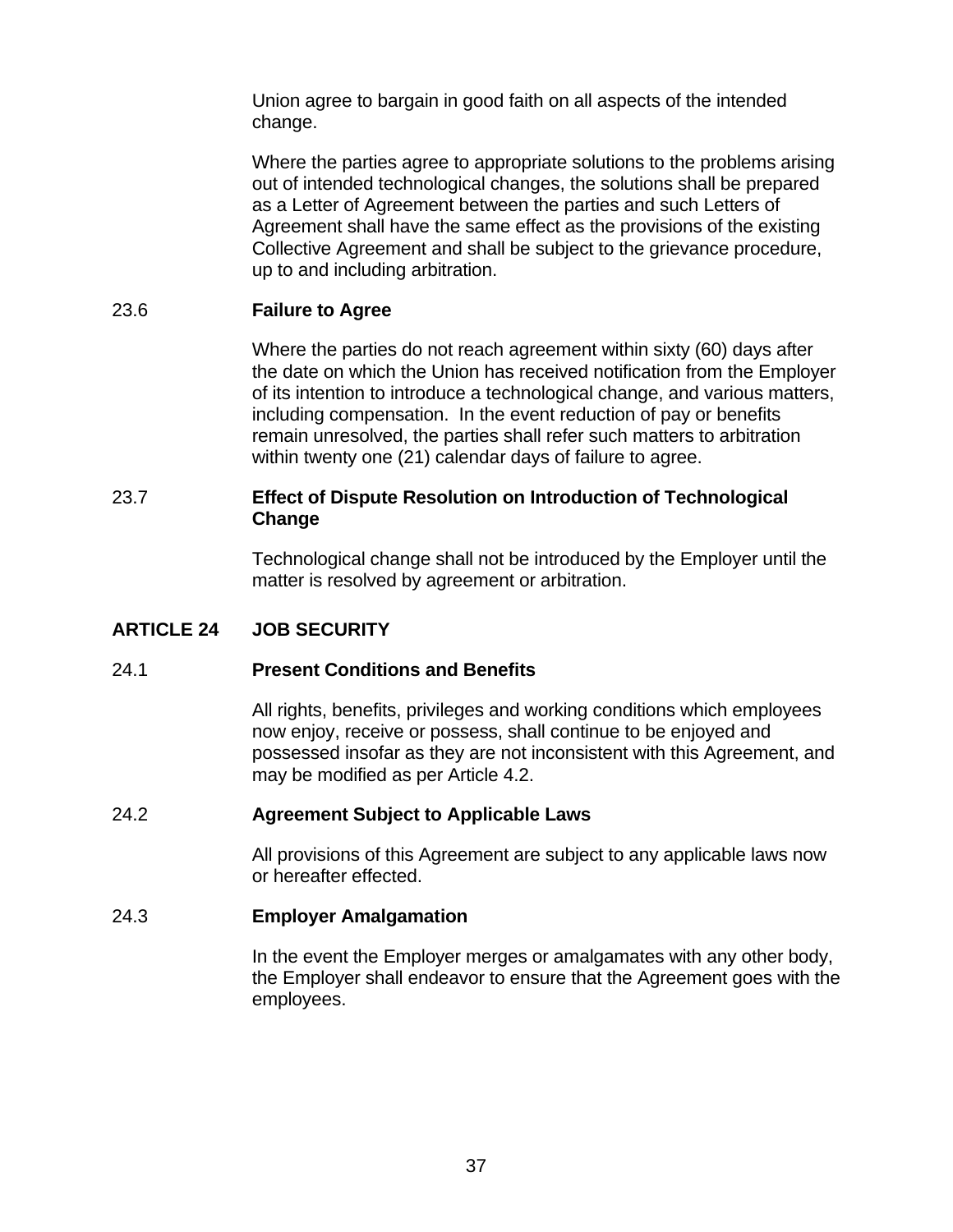# <span id="page-43-0"></span>**ARTICLE 25 TERM OF AGREEMENT**

#### <span id="page-43-1"></span>25.1 **Duration**

This Agreement shall be binding and remain in effect from April 1, **2020** to March 31, **2023** unless otherwise stated and shall continue from year to year thereafter unless written notice of request to negotiate a revision is given by either party not less than **sixty (60)** days or more than **one hundred and twenty (120)** days prior to the anniversary date hereof.

#### <span id="page-43-2"></span>25.2 **Changes in Agreement**

Any changes deemed necessary in this Agreement may be made by mutual agreement at any time during the existence of this Agreement.

#### <span id="page-43-3"></span>25.3 **Notice of Changes**

Either party desiring to propose changes to this Agreement shall, between the period of **not less than sixty (60) calendar days nor more than one hundred and twenty (120) calendar** days prior to the termination date, give notice in writing to the other party of the changes proposed.

#### <span id="page-43-4"></span>25.4 **Agreement to Continue in Force**

Where such notice requests revision only, the following conditions shall apply:

- a) both parties shall adhere to the terms of this Agreement during collective bargaining. If negotiations extend beyond the termination of the Agreement, the retroactivity of terms as mutually agreed upon shall be negotiable.
- b) should an issue not covered within this Agreement arise, Provincial Saskatchewan Employment Act shall apply until such items can be resolved by negotiations.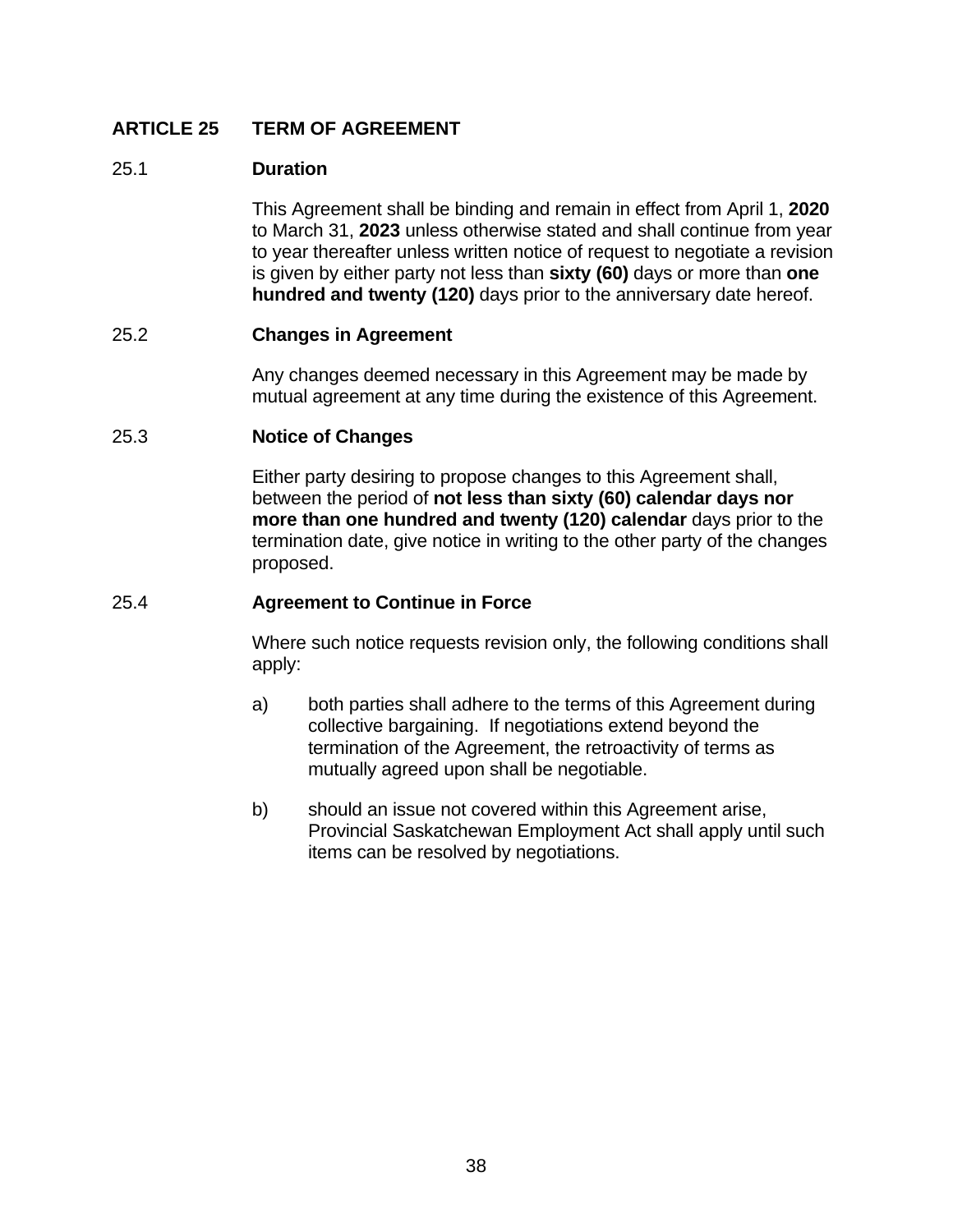### **APPENDIX A PAY PLAN**

#### <span id="page-44-0"></span>**Effective April 1, 2019**

| Pay         | $0 - 12$ | $12 - 24$ | 24-36  | 36-48  | 48+    |
|-------------|----------|-----------|--------|--------|--------|
| <b>Band</b> | months   | months    | months | months | months |
| 2           | 14.25    | 14.90     | 15.55  | 16.20  | 16.84  |
| 3           | 16.10    | 16.96     | 17.81  | 18.70  | 19.54  |
| 4           | 18.81    | 19.67     | 20.52  | 21.40  | 22.24  |
| 5           | 21.51    | 22.39     | 23.25  | 24.11  | 24.96  |
| 6           | 24.24    | 25.10     | 25.95  | 26.83  | 27.68  |

#### **2020-2021**

#### **2% with full retroactivity to April 1, 2020**

# **Effective April 1, 2020**

| Pay         | $0 - 12$ | $12 - 24$ | 24-36  | $36 - 48$ | $48 +$ |
|-------------|----------|-----------|--------|-----------|--------|
| <b>Band</b> | months   | months    | months | months    | months |
| 2           | 14.54    | 15.20     | 15.86  | 16.52     | 17.18  |
| 3           | 16.42    | 17.30     | 18.17  | 19.07     | 19.93  |
|             | 19.19    | 20.06     | 20.93  | 21.83     | 22.68  |
| 5           | 21.94    | 22.84     | 23.72  | 24.59     | 25.46  |
| 6           | 24.72    | 25.60     | 26.47  | 27.37     | 28.23  |

#### **2021-2022**

#### **2% with full Retroactivity to April 1, 2021**

# **Effective April 1, 2021**

| Pay         | $0 - 12$ | $12 - 24$ | 24-36  | 36-48  | $48 +$ |
|-------------|----------|-----------|--------|--------|--------|
| <b>Band</b> | months   | months    | months | months | months |
| 2           | 14.83    | 15.50     | 16.18  | 16.85  | 17.52  |
| 3           | 16.75    | 17.65     | 18.53  | 19.46  | 20.33  |
| 4           | 19.57    | 20.46     | 21.35  | 22.26  | 23.14  |
| 5           | 22.38    | 23.29     | 24.19  | 25.08  | 25.96  |
| 6           | 25.22    | 26.11     | 27.00  | 27.91  | 28.80  |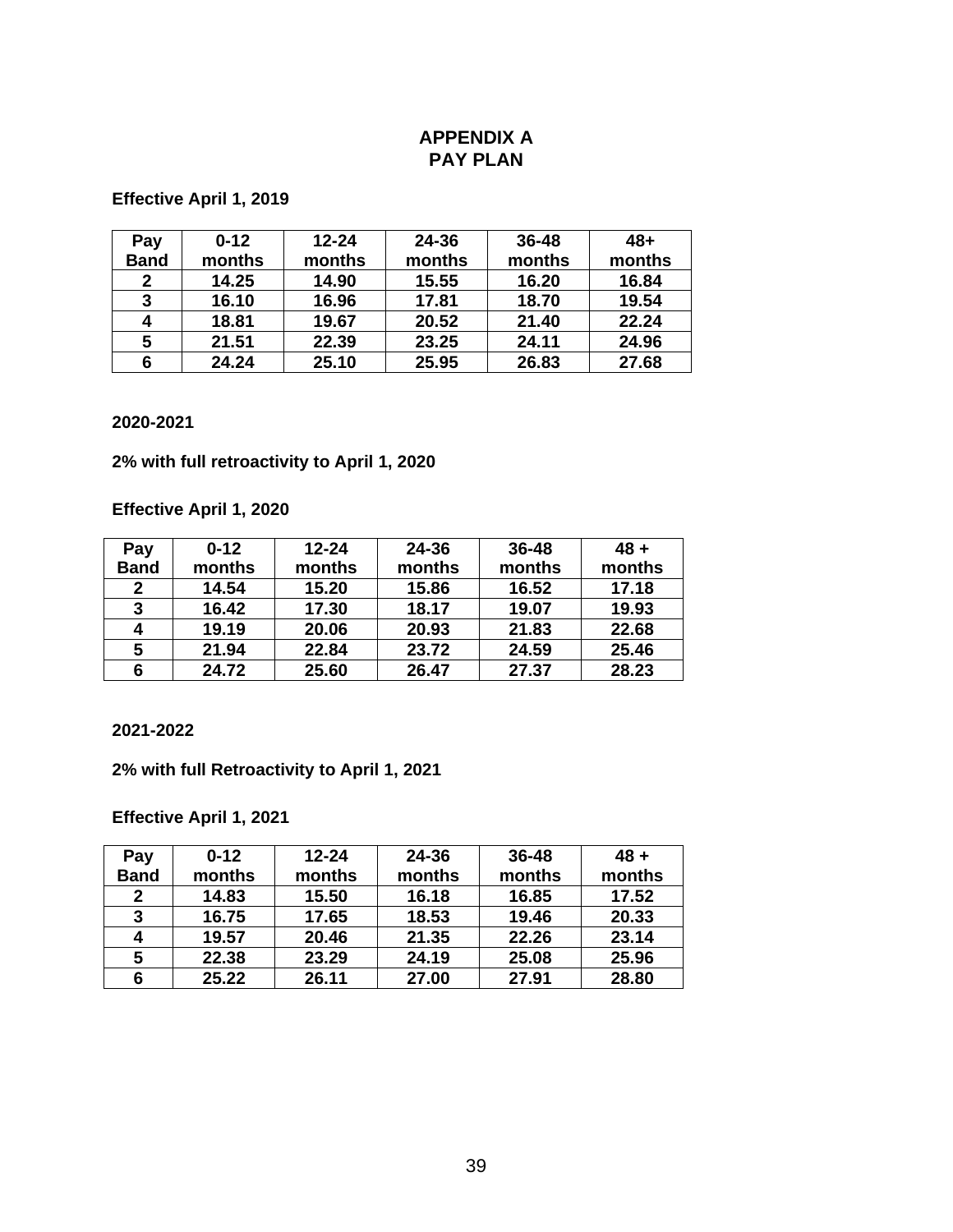#### **Year 3**

**There will be a wage opener effective April 1, 2022, The Employer will notify the Union when they receive notification of their Funding from Creative Saskatchewan and/or other agencies for the fiscal year 2022-2023, and any moneys available for wage increases. The Parties will negotiate a Letter of Understanding to set the New Wage rates.** 

**The Parties agree that the Administrative/Boutique Coordinator has been moved to pay band 5.**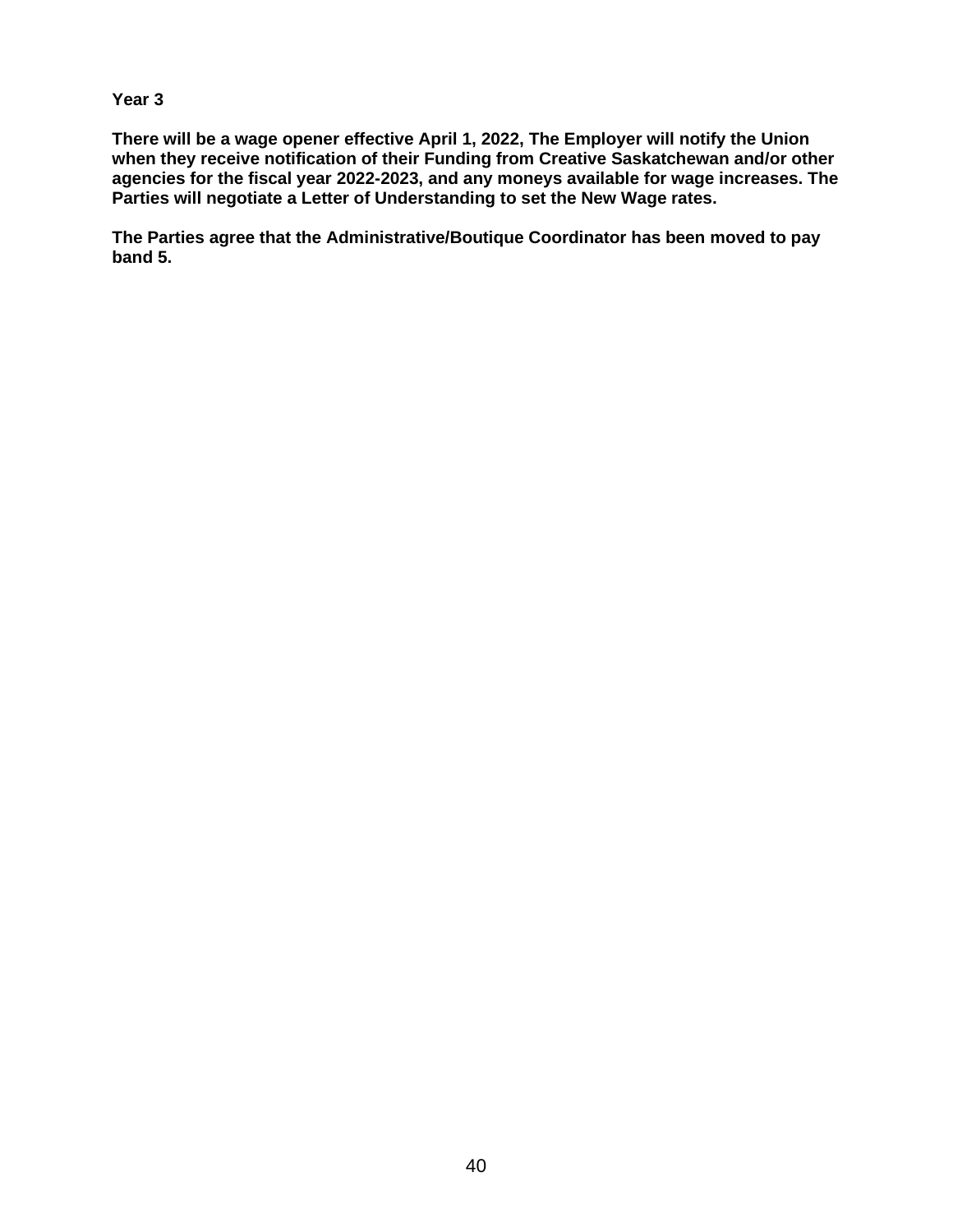# **LETTER OF UNDERSTANDING 2011-01 – Bonus Pool**

# **BETWEEN**

### <span id="page-46-0"></span>**SASKATCHEWAN GOVERNMENT AND GENERAL EMPLOYEES' UNION**

### **AND**

## **SASKATCHEWAN CRAFT COUNCIL**

#### **RE: Bonus Pool**

The Employer shall create a Bonus Pool to be shared by in-scope members of the bargaining unit based on the number of hours worked and/or paid in the qualifying period.

The qualifying period for the Bonus Pool shall be a continuous three year rolling window. The three year rolling window shall begin on March 1, 2008 to February 28, 2011 with a first possible Bonus Pool to be shared in May of 2012, and then the second one in May of 2013 and so on.

The Bonus Pool shall be calculated based on the performance in three indicator areas:

- Increases in the number of paid-up members of the SCC,
- Increases in the paid attendance at craft markets organized by the Saskatchewan Craft Council for which admission is charged to the public, and
- Increases in the commissions earned by sales in the Affinity Gallery.

The Employer shall make contributions into the bonus pool only if the performance of at least two of the three indicators is positive.

The Bonus Pool for a fiscal year will be calculated after the completion of the audit for that fiscal year, and will be paid out by June 1.

The first possible Bonus Pool of May 2012 shall be calculated as follows:

1. For every paid-up member of the Saskatchewan Craft Council on February 29, 2012 over and above the average of the number of members on the dates February 28, 2009, 2010 and 2011, the Saskatchewan Craft Council shall pay \$20.00 into the Bonus Pool.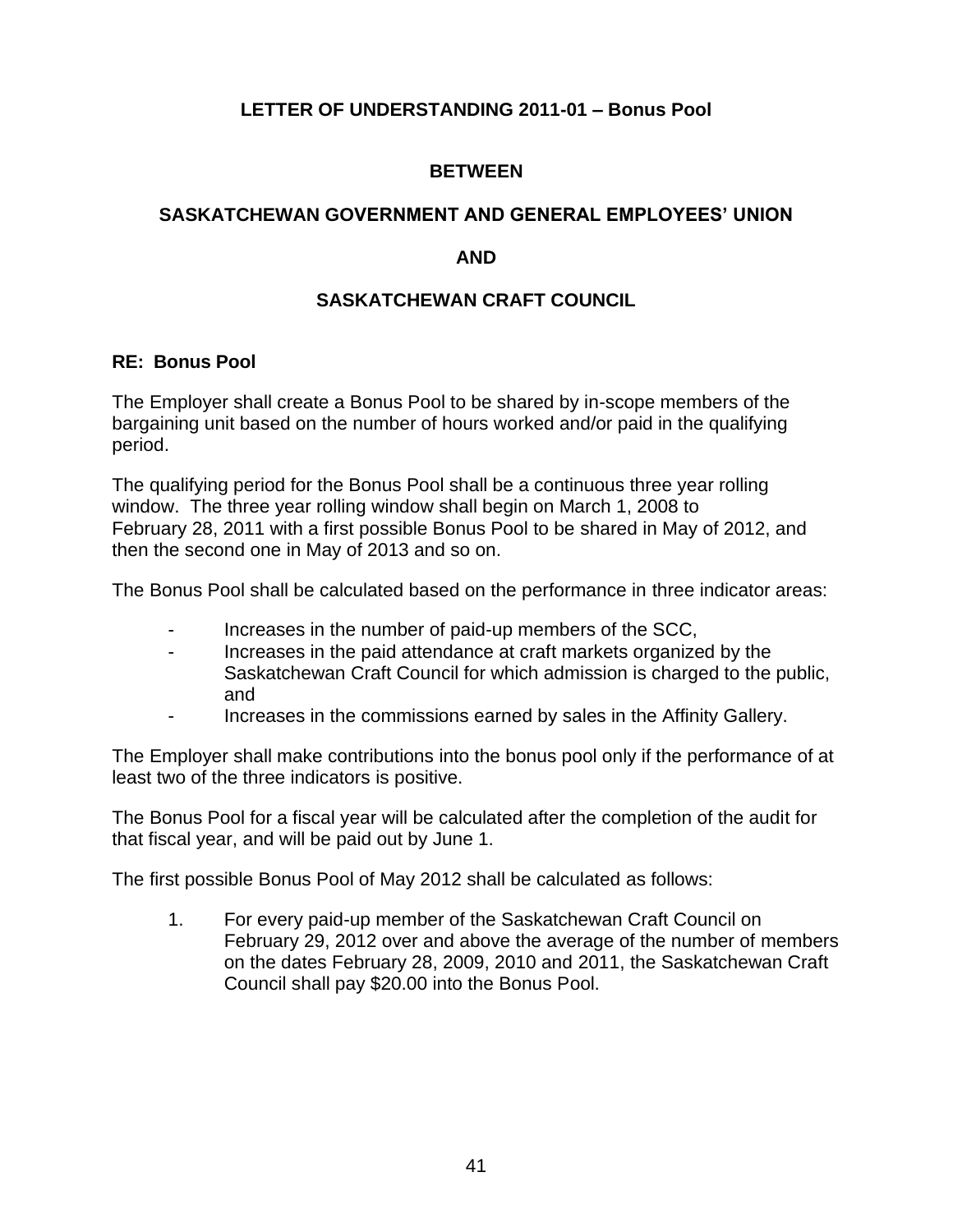- 2. For every paying patron at craft markets organized by the Saskatchewan Craft Council during the fiscal year March 1, 2011 to February 29, 2012 over and above the average paid attendance at markets for the fiscal years March 1, 2008 to February 28, 2009;
- 3. March 1, 2009 to February 28, 2010, and March 1, 2010 to February 28, 2011, the Saskatchewan Craft Council shall pay \$1.00 into the Bonus Pool.
- 4. For commissions earned on sales at the Affinity Gallery (formerly the Saskatchewan Craft Council Gallery) during the fiscal year March 1, 2011 to February 29, 2012 over and above the average of commissions earned the fiscal years March 1, 2008 to February 28, 2009; March 1, 2009 to February 28, 2010, and March 1, 2010 to February 28, 2011, the Saskatchewan Craft Council will pay 25% of commission revenue into the Bonus Pool.

Signed this 9<sup>th</sup> day of September 2014, in Saskatoon, Saskatchewan.

Signed on behalf of: Saskatchewan Government and General Employees' Union Signed on behalf of: Saskatchewan Craft Council

Leslie Potter, Chair Bargaining Committee

Donna Potter Bargaining Committee

Greg Eyre Labour Relations Officer Carmen Milenkovic Executive Director